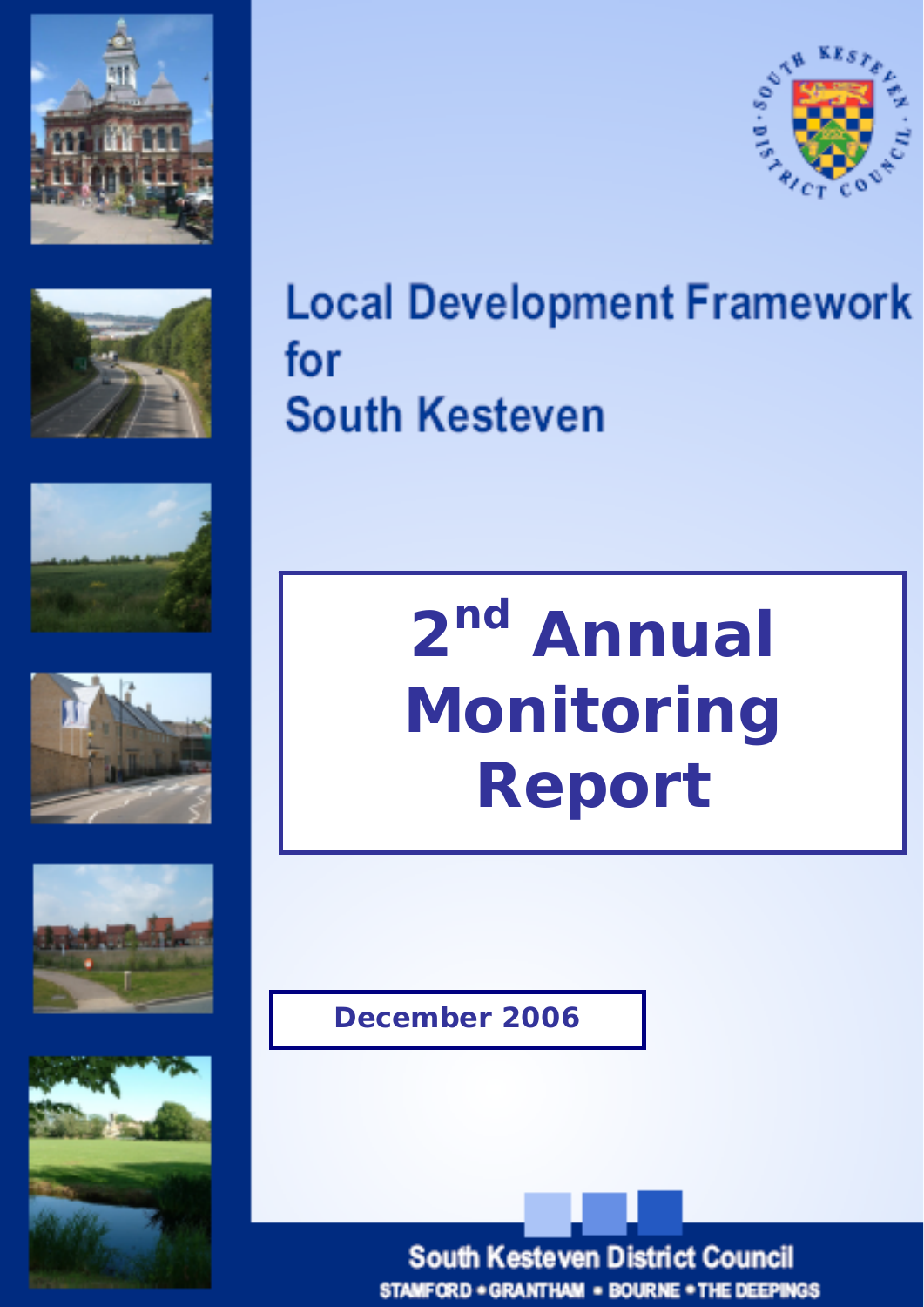# **SKDC ANNUAL MONITORING REPORT**

# **1 April 2005 – 31 March 2006**

# **CONTENTS**

# **Page Number**

| 1. | <b>Introduction</b>                                                                                                                                                                                                                                                                                                                                                           | 3                                                                                                                     |
|----|-------------------------------------------------------------------------------------------------------------------------------------------------------------------------------------------------------------------------------------------------------------------------------------------------------------------------------------------------------------------------------|-----------------------------------------------------------------------------------------------------------------------|
| 2. | <b>District Profile</b>                                                                                                                                                                                                                                                                                                                                                       | $4 - 9$                                                                                                               |
| 3. | <b>Implementation of the Local Development</b><br>Scheme:                                                                                                                                                                                                                                                                                                                     | $10 - 14$                                                                                                             |
|    | n Adopted South Kesteven Local Plan<br>(1995) - Saved Policies<br>□ Local Development Framework<br>□ Statement of Community Involvement<br><b>Development Plan Documents</b><br><b>Q Supplementary Planning Documents</b><br>□ Assessment of Progress<br>n Timetable of Progress                                                                                              | 10 <sup>1</sup><br>11<br>11<br>12 <sub>2</sub><br>12 <sub>2</sub><br>13<br>14                                         |
| 4. | <b>Policy Performance Indicators:</b>                                                                                                                                                                                                                                                                                                                                         | $15 - 34$                                                                                                             |
|    | <b>Q.</b> Core Output Indicators<br><b>Local Indicators</b><br>$\Box$<br><b>Business Development</b><br>$\Box$<br><b>Housing Development</b><br>$\Box$<br>Transport<br>$\Box$<br><b>Local Services</b><br>$\Box$<br><b>Minerals and Waste</b><br>$\Box$<br><b>Flood Protection and Water Quality</b><br>$\Box$<br><b>Biodiversity</b><br>$\Box$<br>Renewable energy<br>$\Box$ | 15 <sub>1</sub><br>15 <sub>1</sub><br>$15 - 20$<br>$20 - 30$<br>$30 - 31$<br>$31 - 33$<br>33<br>33<br>$33 - 34$<br>34 |
| 5. | <b>Need For Policy Changes</b>                                                                                                                                                                                                                                                                                                                                                | 35                                                                                                                    |
| 6. | <b>Appendices</b>                                                                                                                                                                                                                                                                                                                                                             | $36 - 37$                                                                                                             |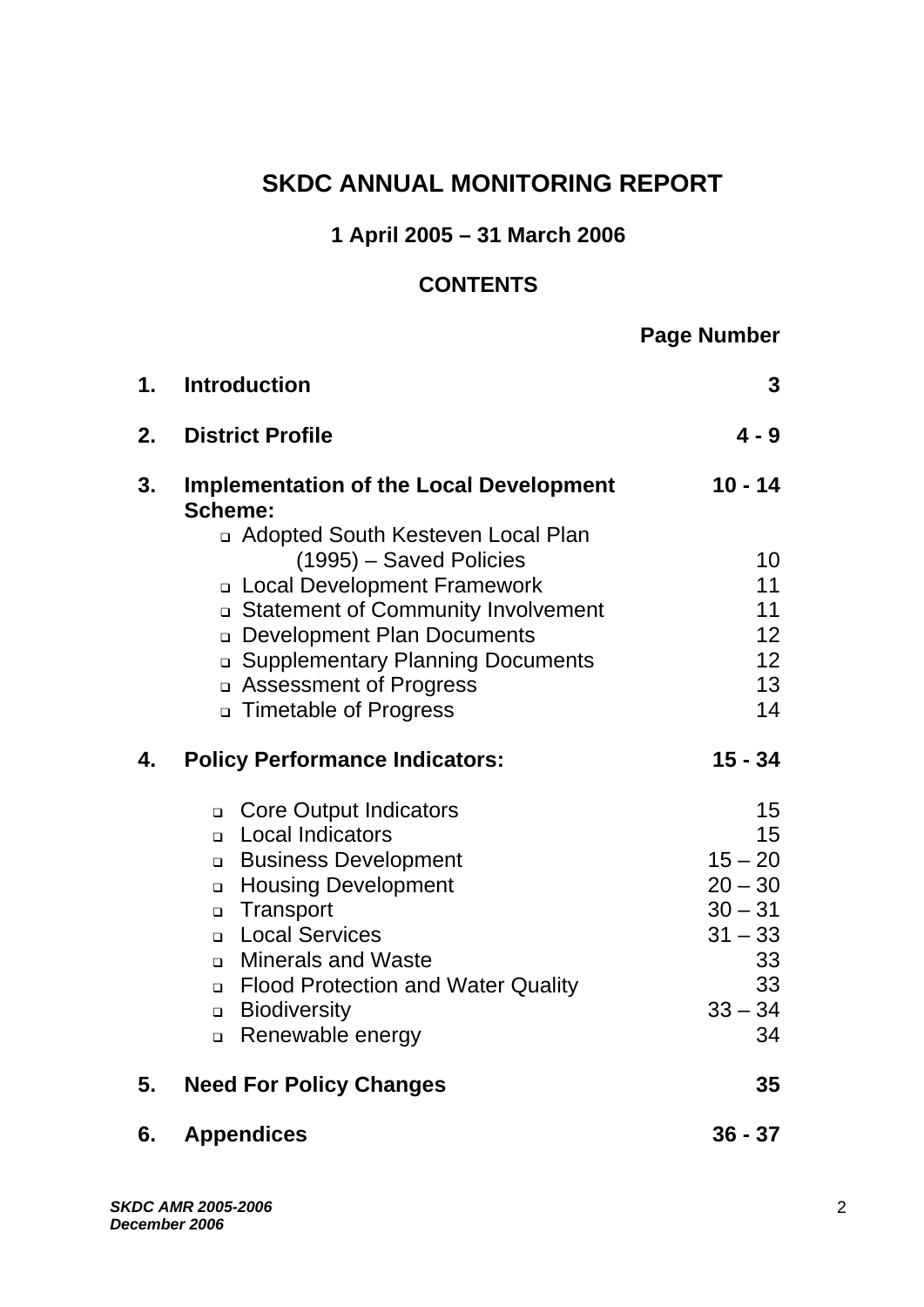# **1. INTRODUCTION**

- 1.1 The Annual Monitoring Report (AMR) forms a part of the new Local Development Framework, which was established by the Planning and Compulsory Purchase Act 2004. The AMR will be published annually and will cover the monitoring period of the previous April to March. This is the second AMR published by South Kesteven District Council and covers the period 1st April 2005 –  $31<sup>st</sup>$  March 2006.
- 1.2 The purpose of the AMR is two fold:
	- 1 To assess progress made in the preparation of documents that will form the LDF, with particular regard to the milestones set out in the Local Development Scheme (April 2005) (LDS), which includes the timetable for preparing the LDF.
	- 2 To monitor the effect and relevance of existing policies contained in the adopted South Kesteven Local Plan (1995), future AMR's will need to assess the impact and performance of policies and proposals included within emerging LDF documents. This is done by reference to a range of core indicators (prescribed by the Government) and local indicators determined by the Council.
- 1.3 Review and monitoring of planning policies should be undertaken on a continuous basis. Reporting the outcome of this monitoring provides an effective mechanism for assessing the overall performance of the Local Development Framework, ensuring that the findings of this monitoring are used directly in the review of policy when necessary, and thus reflecting the concept of "plan, monitor and mange".
- 1.4 South Kesteven District is 365 sq miles (94,535 ha) and has a total population (at April 2001) of 124,788. Two thirds of the districts population live in the four towns of Grantham, Stamford, Bourne and the Deepings, the remainder are spread across rural areas of the district. The rural area includes more than 150 villages ranging from very small hamlets to larger villages with populations over 1500.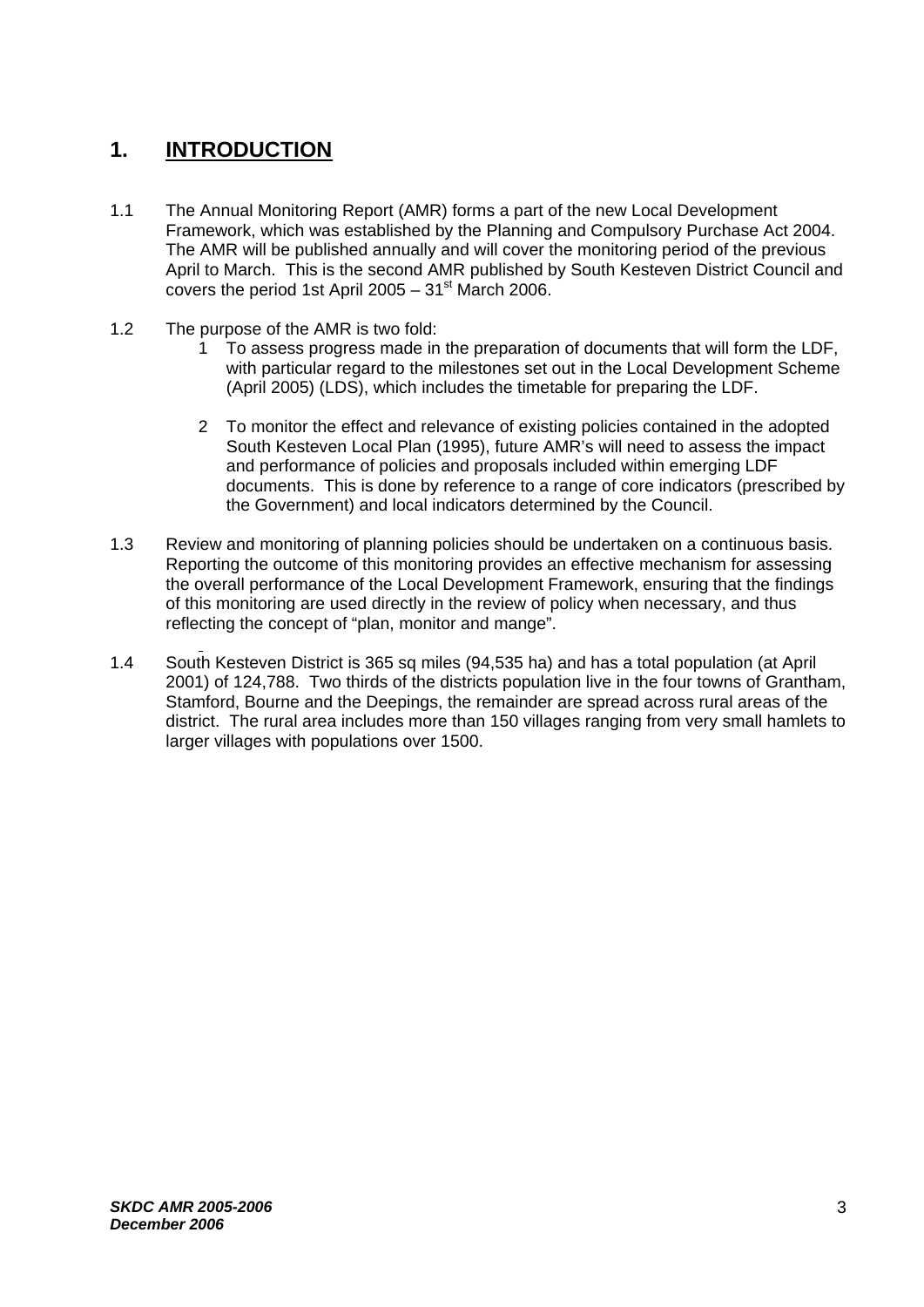# **2. SOUTH KESTEVEN – DISTRICT PROFILE**

#### **Location**

2.1 South Kesteven is located in the southwest corner of Lincolnshire, incorporating the towns of Grantham, Stamford and Bourne and an area known as the Deepings with over 100 villages and hamlets covering 365 sq miles of countryside. The administrative headquarters are based in Grantham and the area is one of the fastest growing districts in the UK. The population of the area is estimated by the Office for National Statistics to be 129,300 for 2006, which is an increase of over four thousand since the Census 2001. However, housing completions for the area totalled 3,179 (2001-2006), which, at an average household size of 2.4 persons, indicates that the increase in population should be nearer seven thousand plus. Historically, between the Census' 1991 and 2001 there was a 14% increase in population, compared to 4% for the East Midlands and 2.5% nationally. The gender split in 2001 was 49% male and 51% female.

#### **Economy**

- 2.2 Whilst Grantham has had a long association with the engineering industry, the manufacturing base in all areas continues to expand and diversify along with food processing, cold storage, distribution, agriculture, local government and the NHS, tourism and the service sectors. The unemployment rate was 1.8% (Oct 2006) as compared to 2.9% for the East Midlands. The number of VAT registered businesses as at the beginning of 2006 was 4,610, which is an increase on the previous year of 2.67% and indeed has increased year on year for the past ten years or more. An analysis of the NNDR list indicated in Sept 2006 that there are 884 industrial units, 466 office units and 1481 retail units and in addition to these there are 370 vacant units.
- 2.3 Some of the main employers in the district are:

Grantham South Kesteven District Council Grantham Hospital MPP Holdings Ltd Lincolnshire Police Recipe Dish/Fenland Foods Asda supermarket Wm Morrison supermarket Downtown store and garden centre Grantham College

**Stamford** Newage International Stamford College Stamford Hospital Stamford Endowed Schools Wm Morrison supermarket

Bourne Salvesen Food Services Bourne Salads Bourne Textiles Warners Midlands plc Sainsburys supermarket

The Deepings

*SKDC AMR 2005-2006 December 2006*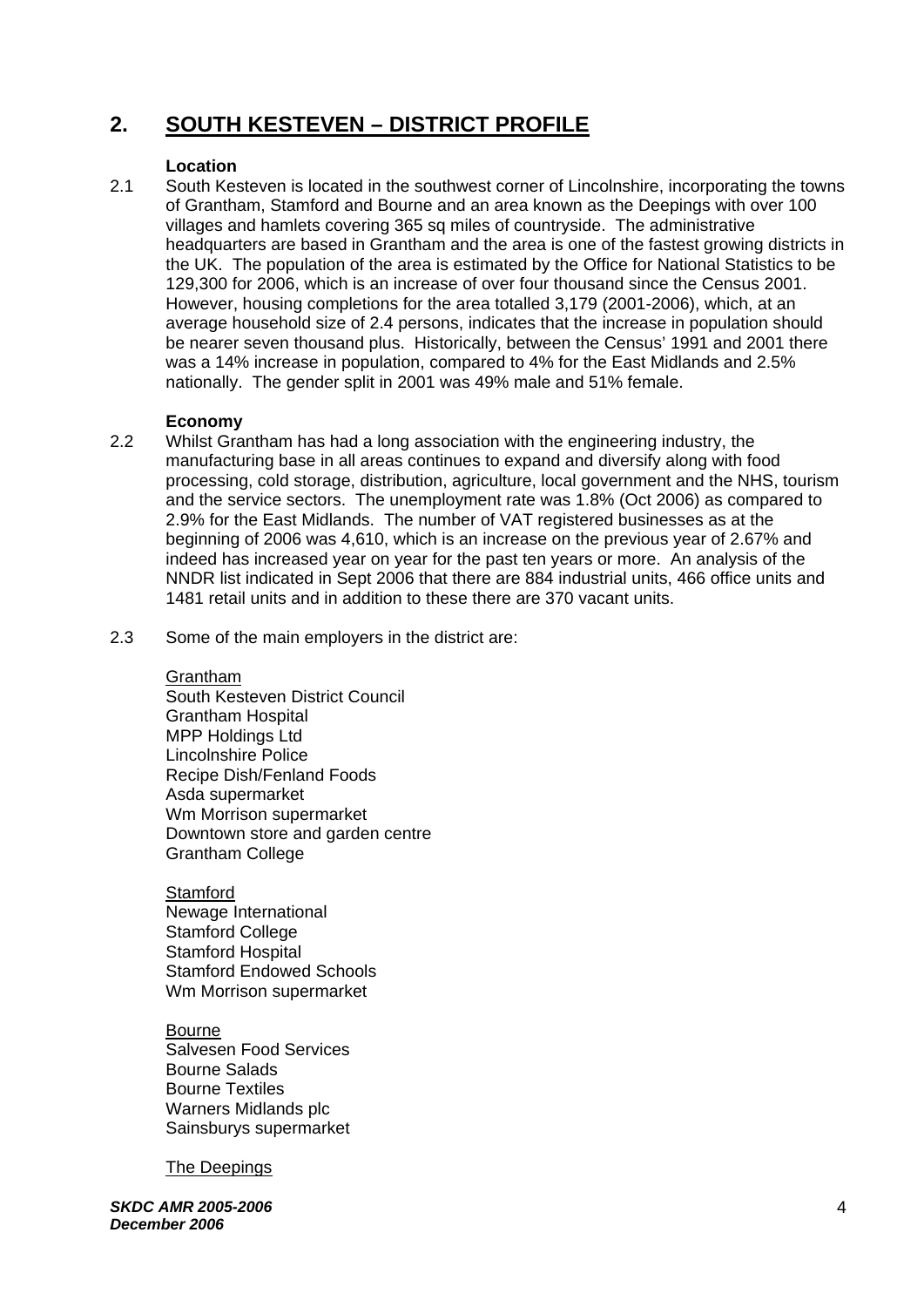Ampy Automation Digilog Ltd Mitie Scotgate Ltd Park Air Systems Tesco supermarket

- 2.4 There are a number of major development plans within the district:
	- The development of Grantham into a sub regional centre, which includes major regeneration, plans for the Grantham canal basin area, which is anticipated to be phased in over the next 10 to 15 years and also plans for a pedestrian friendly traffic management scheme for the town centre. There is ongoing expansion of the existing industrial sites and the continued partnership working with housing associations to provide affordable housing.
	- The Stamford Gateway project is a comprehensive public realm improvement scheme that will include pedestrianisation and regeneration of Sheepmarket and Red Lion Square.
	- The Bourne Core Retail area is the proposed expansion and development of the town centre and the Southfields Business Park in Bourne is being developed in conjunction with the building of 2,000 planned new homes on the Elsea Park estate.
	- The Northfields industrial estate in the Deepings is being developed and expanded to attract new businesses into the area and to assist others to expand.

#### **Communications**

2.5 The area lies approximately 100 miles from London, which is just an hour away by train from Grantham and within easy reach of Nottingham, Lincoln and Peterborough by road and rail. The district is skirted to the west by the main A1 traffic artery with the A15, A16 and A52 main road connections to other parts of Lincolnshire and the East Midlands. Whilst there are bus services between the major settlements and the many rural villages, the frequency of the services leaves the population heavily reliant on their cars for transport. The Census 2001 stated that 37.2% of South Kesteven's households have more than one car as compared to the national figure of 29.4%. In addition, East Midlands airport and Doncaster Sheffield airport are just over one hour's drive away.

#### **Social Profile of the Community**

- 2.6 South Kesteven is one of the fastest growing districts in the UK. It is a mix of urban and rural close knit communities and impressive scenery that combine to make South Kesteven an increasingly popular place to live and work. The area is boosted by value for money property prices with the average house price being £179,379 (Sep 2006), an increase of 4.6% over the past year; housing being detached or semi detached family homes in the main.
- 2.7 The employment rate (2004) was 78.8% as compared to 75.6% for the East Midlands with mean average gross weekly earnings of £543.90 and £505.40 respectively. Much of the employment within the district, however, is regarded as low paid with low skill levels as the average incomes are distorted by very high incomes of those commuting out of the district.
- 2.8 There are excellent high achieving schools in the district with 5 secondary schools achieving a 90%+ pass rate for 5 GCSE A\*-C grades in 2005 which represented 64% of all pupils. South Kesteven tends to lose many of its young people particularly of college age, when they move away for education and job reasons and then do not necessarily return. We would appear to be starting to attract people of the middle age groups, including families with young children rather than the older residents.
- 2.9 98.4% of the population in 2001 were classified as "white" with the remaining 1.6% from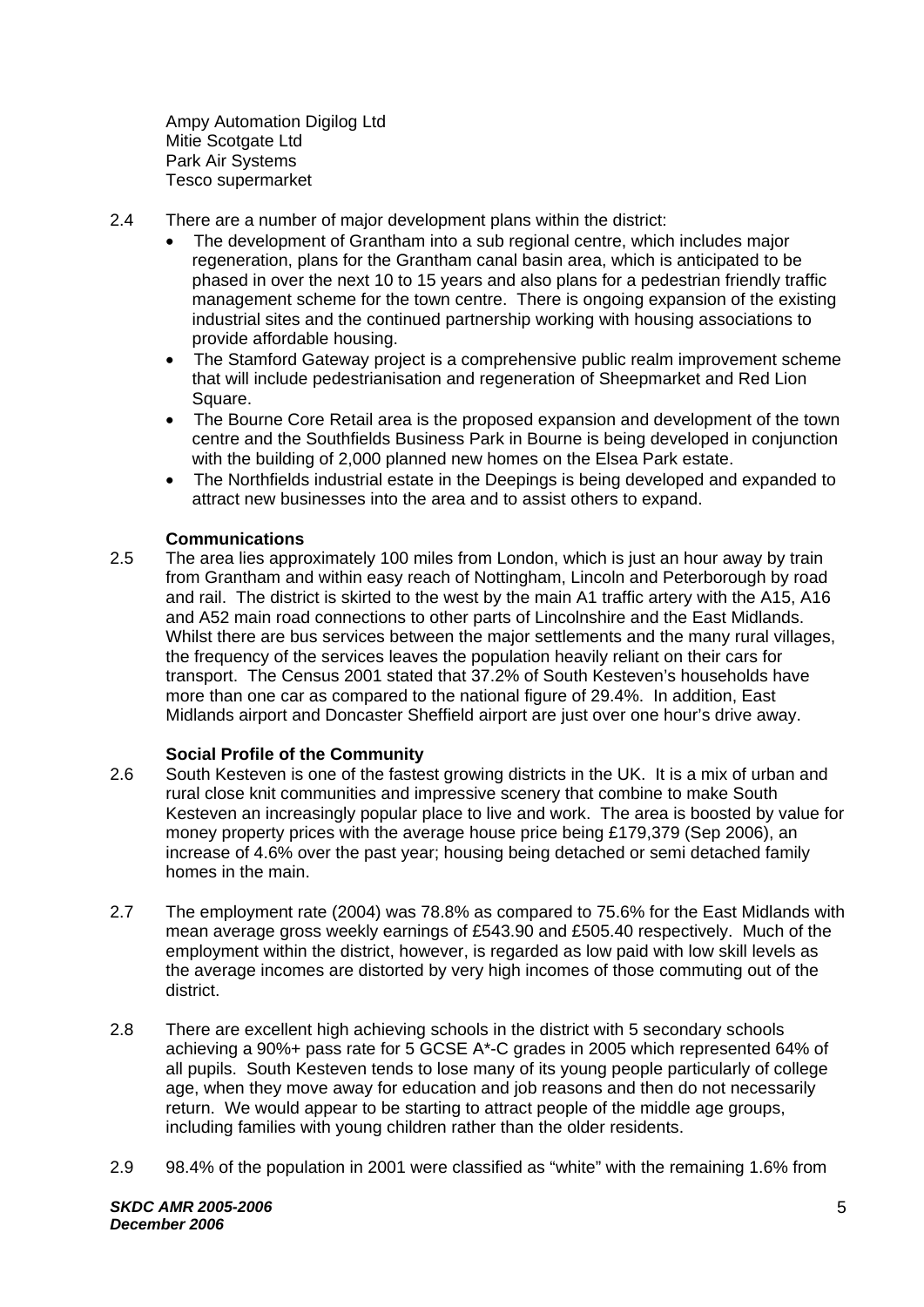ethnic groups such as Asian, African, Caribbean and Chinese. There is, more recently, a growing population of residents from EU countries such as Portugal and Eastern Europe, in particular Poland.

- 2.10 There are two hospitals in the area, one in Grantham with an A&E dept. and the other in Stamford without an A&E facility. The census 2001 showed the overall health of the population to be good with 4.1% described as permanently sick or disabled as compared to the national rate of 5.5%. The life expectancy rate (2004) for females is 81.9 years and for males it is 77.4 years, which is higher than that for the East Midlands.
- 2.11 The Indices of Deprivation 2004 shows that only one lower level Super Output Area of 1,397 people or 1.1% of the district's population falls into the bottom 10% of the most deprived areas in the Country. By contrast there are 19 lower level Super Output areas in the top 10% least deprived. The district overall was ranked at 256 out of 354 local authorities in England.

#### **Geography**

- 2.12 As at Nov 2005 there were 55,510 households within the district with an average of 2.4 persons per unit. Grantham is the largest of the settlements with 14,808 households, followed by Stamford with 8,769, Bourne with 5,637 and the Deepings with 5,446, leaving almost 21,000 households spread over approximately 350 sq miles of the district.
- 2.13 There are four leisure centres and four libraries each based in the main towns with a mobile library to serve the rural community. Grantham and Stamford also have an arts centre with theatres and tourist information centres.
- 2.14 Stamford was the first conservation area to be designated in England and Wales under the Civic Amenities Act 1967. Since that time the whole of the old town and St Martins has been made an outstanding area of architectural or historic interest that is of national importance. Within this area there are over 600 buildings classed as Grade II and 100 of these are Grade II\*, being of particular importance.
- 2.15 Grantham has historically always been a market town of strategic importance due to its location on the river Witham, the Great North Road and the rail link with London and the north. It has a number of fine buildings such as St Wulfram's Church and various inns, which date back hundreds of years. It is a flourishing market and shopping town for a population of over 60,000 and the administrative headquarters for South Kesteven District Council.
- 2.16 Bourne is a market town situated where the main roads from Stamford, Sleaford, Spalding and the Deepings converge. This has historically drawn farmers from the surrounding area into the town. The more modern local industries now include light engineering, food processing and printing.
- 2.17 The Deepings is an area to the south of the district incorporating West Deeping, Market Deeping and Deeping St James. It is well placed just to the north of Peterborough for the development of its industrial area and is also a commuter belt for the city.

#### **Crime and Anti Social Behaviour**

- 2.18 The road casualty figures for 2004 for South Kesteven show that 91 people were killed or seriously injured on the roads, 6 of whom were children. This was the second highest total in the county for that year, but a reduction on the year before.
- 2.19 The area remains statistically one of the safest in the country because the district enjoys a generally low crime rate, which is below the average for the county. The overall crime *SKDC AMR 2005-2006 December 2006*  6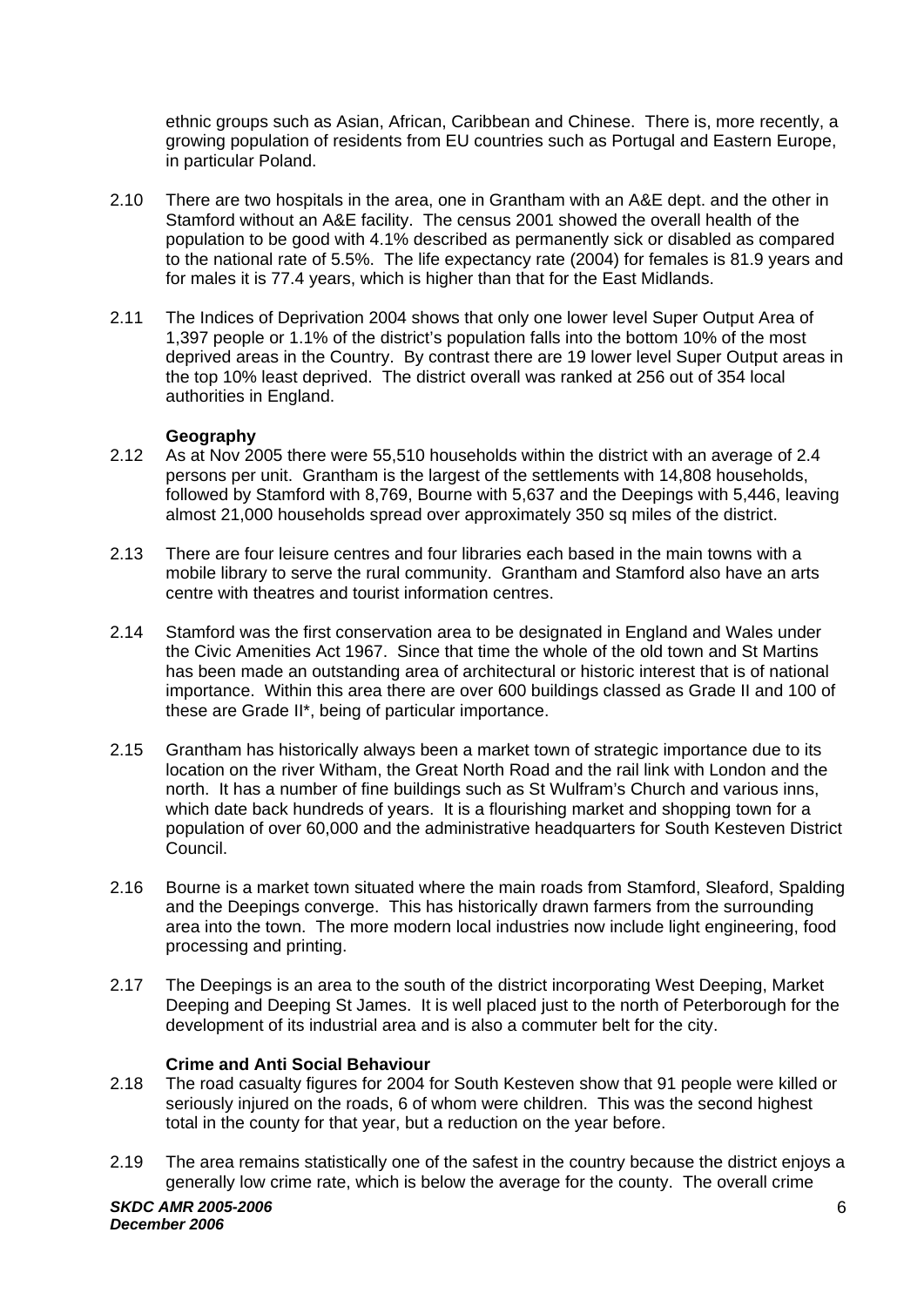rate for 2005/06 per 1,000 population was 78.1 as compared to 86.4 for the county. Criminal damage accounts for 1 in 4 of all crimes and violent crime is just under 1 in 5. The crime that creates most concern to people is domestic burglary but that only accounts for 1 in 20 of all crimes. More than half of all victims are under 34 years old and just 7% of victims are over 65 years old, although this older age group represents 17% of the total population. Young people are therefore more likely to suffer from crime than older people, but older people are disproportionately more fearful of crime. Victims of crime mainly live in the Grantham and Stamford areas and these concentrations of people also correlate with the concentrations of residency of offenders. This implies that most crime (not including business crime) is committed locally and is not the result of travelling criminals. Over the past year there have been 6 ASBO's issued by the courts in South Kesteven.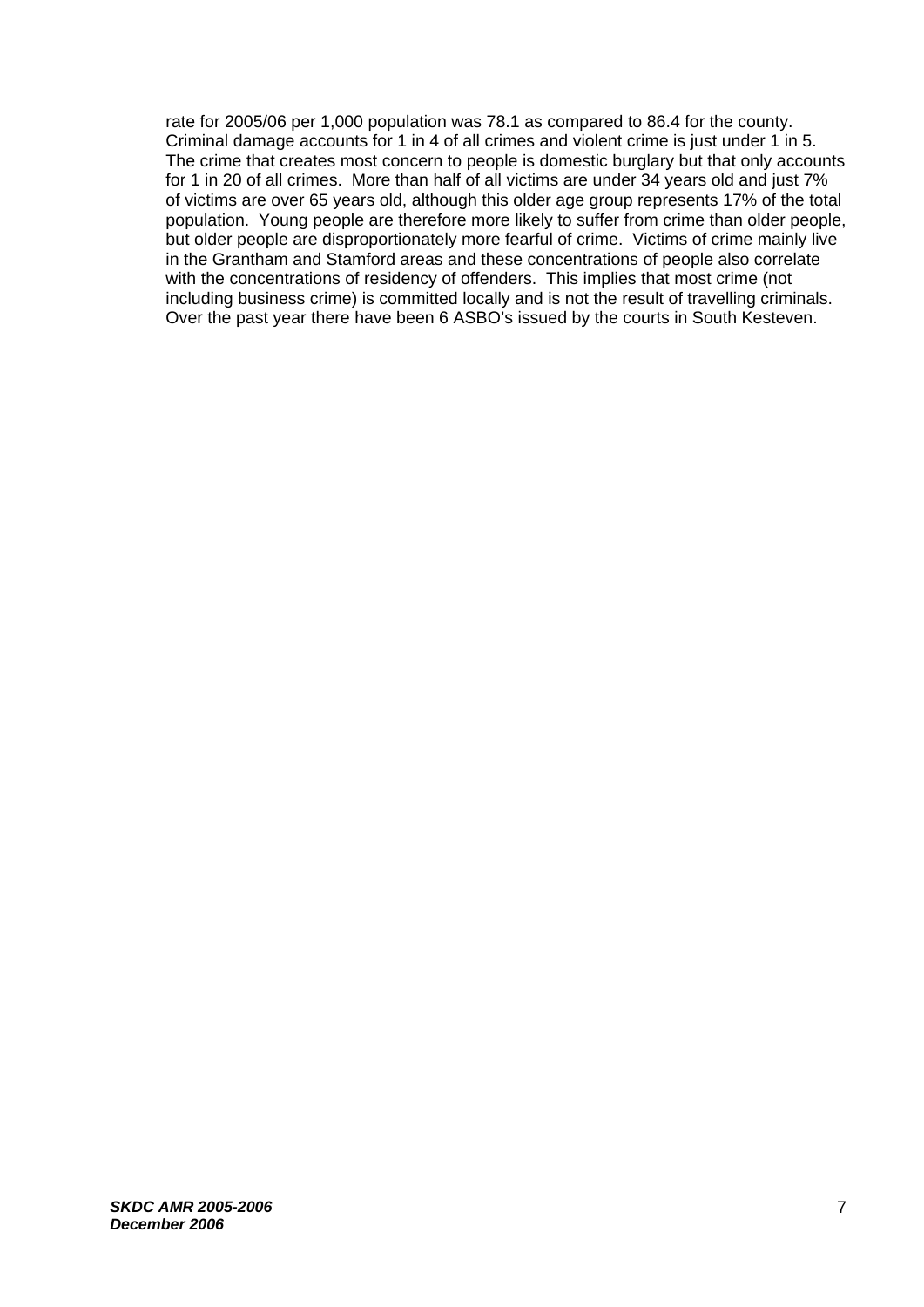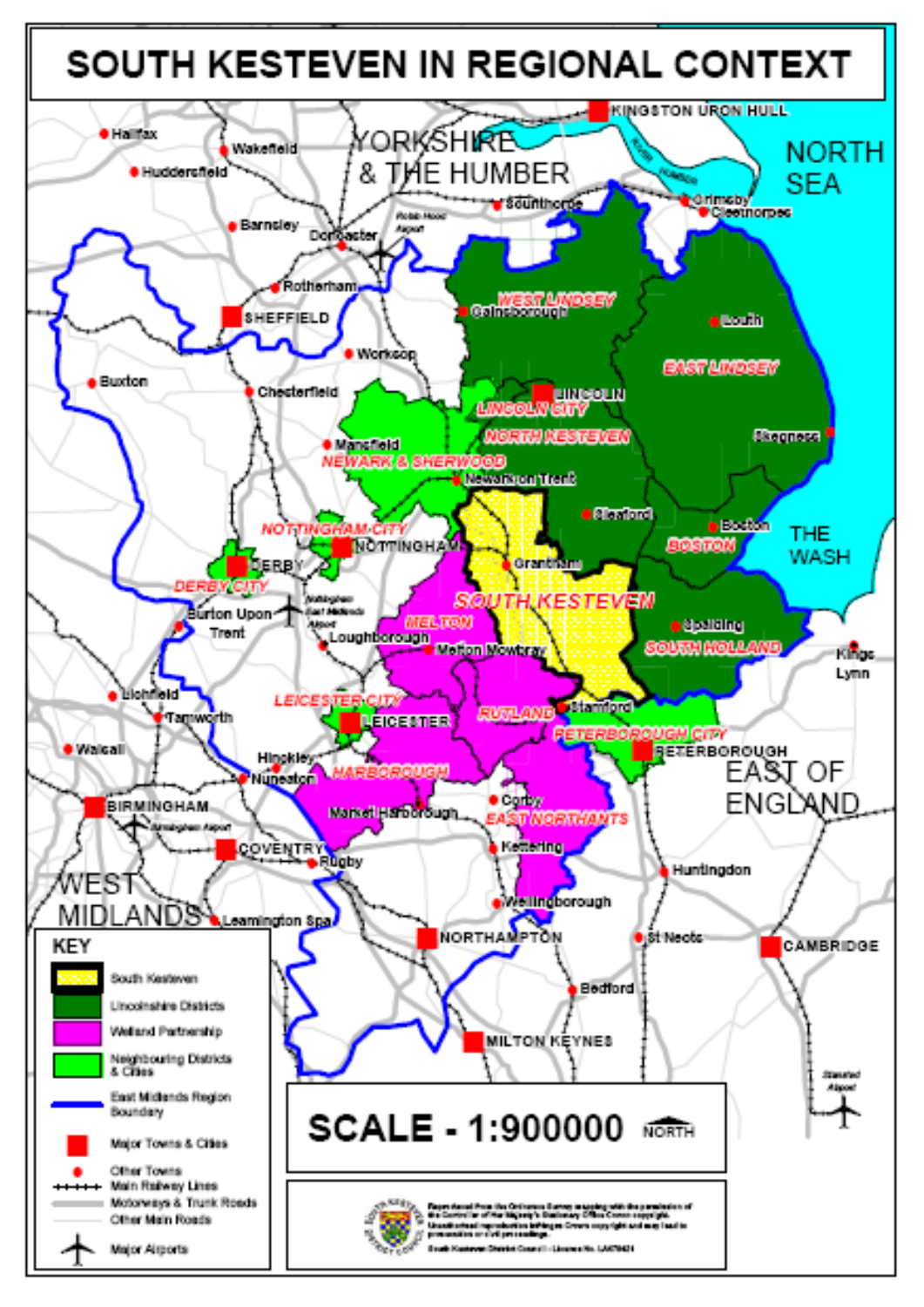# **BUILT & NATURAL ENVIRONMENT**

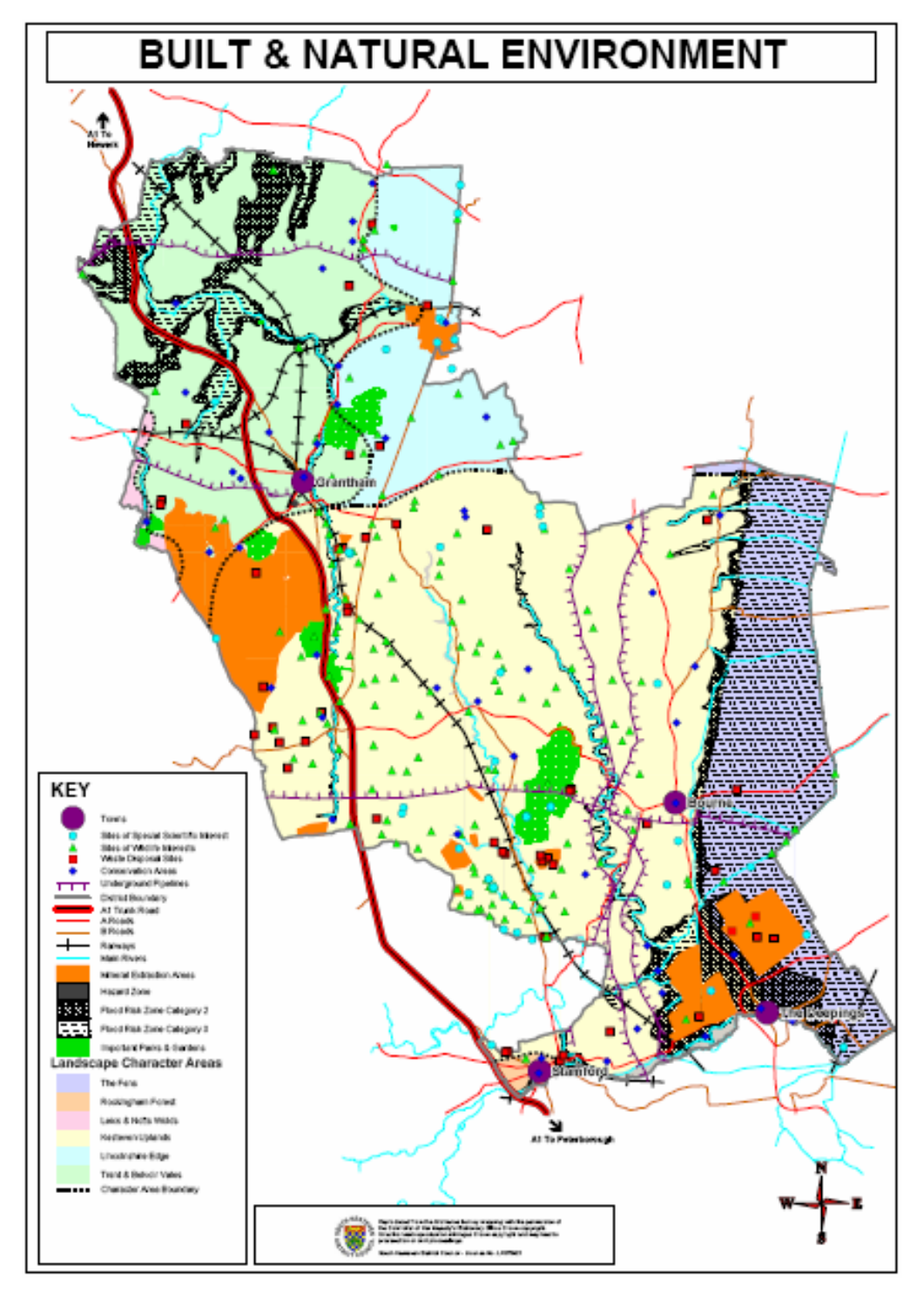## **3. IMPLEMENTATION OF THE LOCAL DEVELOPMENT SCHEME**

- 3.1 The Council submitted its first Local Development Scheme (April 2005) (LDS) to Government Office for the East Midlands (GOEM) in March 2005, after which the LDS came into effect on 11<sup>th</sup> April 2005. The LDS sets out which policy documents the Council intends to prepare and includes a timetable for the preparation of each document.
- 3.2 Part of the annual monitoring process is to assess the effectiveness of the LDS. In particular the AMR should report on whether the milestones indicated in the LDS have been met or that progress is being made towards meeting them. Where milestones have not been met the AMR should seek to identify the reasons why, and where necessary address issues arising. In some instances it may be necessary to review the timetable included in the LDS.

### **Adopted South Kesteven Local Plan (1995) – Saved Policies**

- 3.3 The South Kesteven Local Plan was adopted in 1995. A review of the Local Plan began in 2000 and a first stage deposit version was published in January 2002. This review was, however, formally withdrawn in December 2004 to enable work on the new Local Development Framework to proceed. The policies and proposals of the adopted plan will therefore be rolled forward and will be "saved " until the policy documents of the LDF are adopted. The LDS sets out that the Council intended to save the entire 1995 Local Plan whilst the Development Plan Documents (DPDs) are under preparation. Appendix A of the LDS sets out which "saved" policies will be replaced by which policy document. The LDS indicated that the two main policy documents would be adopted by September 2007 and that there would be no need to extend the saved period for the policies of the local plan, unless the preparation of one or more the DPD's was delayed.
- 3.4 A number of the policies included within the adopted Local Plan are now somewhat out of date and have been superseded by changes in national, regional and strategic planning policy. In particular housing requirements have changed and many allocated sites have been developed. However a large number of Local Plan policies are still relevant and used regularly by Development Control, supplemented where necessary by reference to national, regional and strategic policies. Close liaison exists between the Development Control and the Planning Policy teams at SKDC. This ensures that when policy gaps arise a joint solution can be formulated to resolve it.
- 3.5 A good example of how plan, monitor and manage has worked at SKDC (which also demonstrates the effectiveness of working closely with Development Control colleagues) is the development of an Interim Housing Policy for the rural areas of the district. The need for this policy arose from the emerging Lincolnshire Structure Plan, which presented a much-reduced housing requirement for the district for the period 2001 - 2021. The adopted Local Plan has a pro-development approach with permissive policies particularly towards housing development. Regular monitoring of housing completions and commitments revealed that by May 2005 the housing requirement for the rural area (of 1900 dwellings 2001 - 2021) had already been met, some 16 years early. To continue with this permissive approach could result in a huge over provision of housing within the rural parts of the district contrary to both the emerging Structure Plan and RSS8.
- 3.6 The Interim Housing Policy (IHP) was prepared in draft early 2005 and a period of public consultation on the document took place during March and April 2005. Initially this policy document covered both the urban and rural areas, however the IHP was amended following consultation to relate only to housing development within rural areas. The revised policy, which was adopted by the Council in June 2005, effectively restricts new housing development within the villages to affordable and agricultural workers housing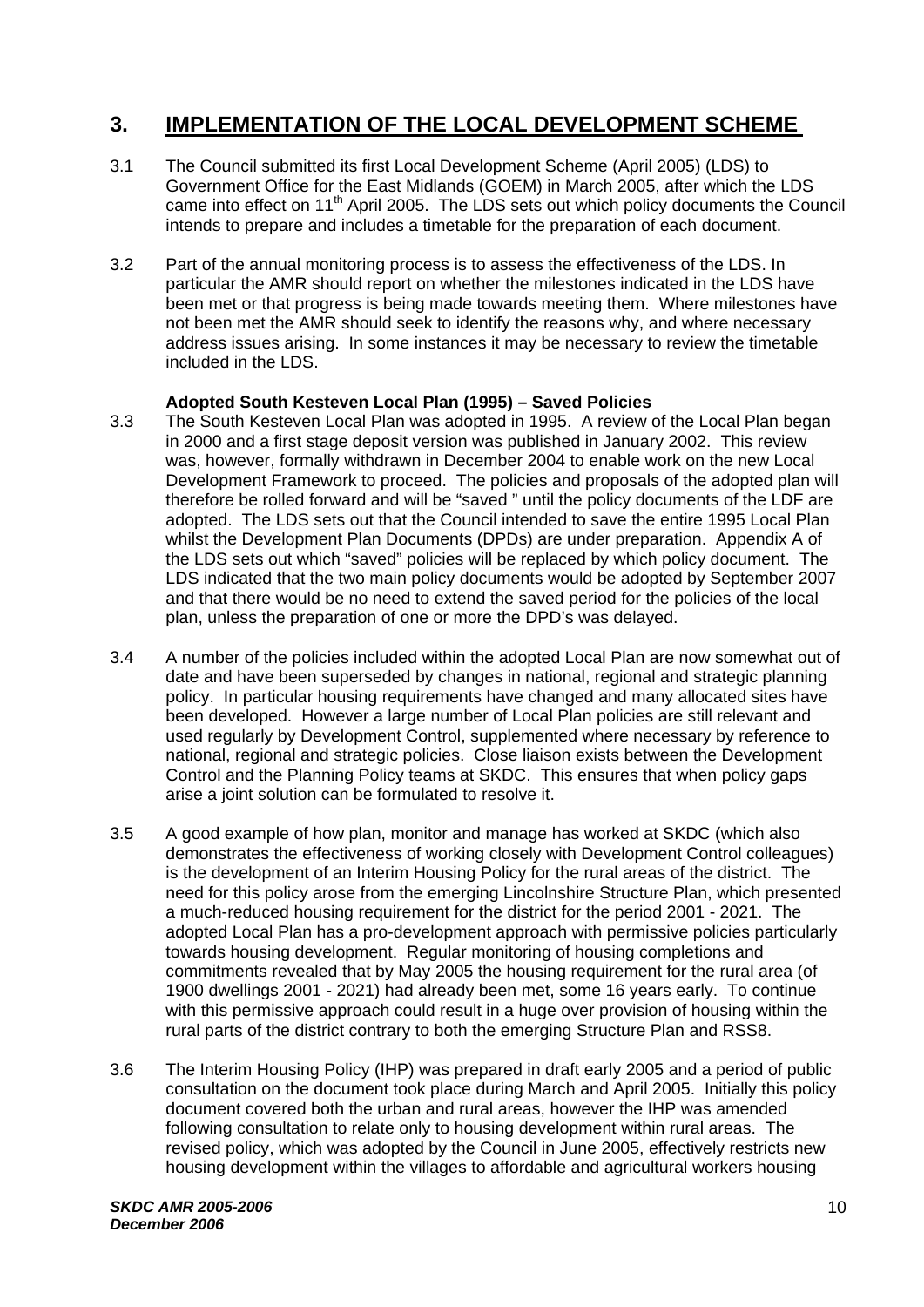and conversions only. However it does also identify that in 15 larger sustainable villages (identified as Local Service Centres) proposals for housing development on brownfield sites will also be considered acceptable in principle.

3.7 In adopting this policy the district council acknowledged that the policy did not carry the weight of a policy included within the development plan, but it would be used as an "other material consideration" in the determination of applications for new dwellings within the rural parts of the district. Since it was adopted the council has referred to the policy, with close reference to the Structure Plan and RSS8 policies in decision on all such applications. Inspectors considering appeals against the refusal of planning permission within the rural area have increasingly taken notice of the IHP and a number of decisions have suggested that the IHP should be accorded substantial weight. The effectiveness of this policy will be reviewed and reported upon in the next AMR. The outcome of this monitoring will be used in the formulation of housing policies within the emerging LDF.

#### **Local Development Framework**

3.8 In terms of the emerging LDF three documents are being prepared which require monitoring during the period of AMR2. These are the Statement of Community Involvement and two Development Plan Documents. The timetable set out in the LDS for these documents is shown on page 14 of this report, together with a clear indication of progress achieved to date on each document.

#### **Statement of Community Involvement**

- 3.9 Work on the Statement of Community Involvement (SCI) began in November 2004 and initial, informal consultation was undertaken during January 2005 with key stakeholders. Pre-submission consultation on the SCI was undertaken during April, May and June 2005 in accordance with the timescale set out in the LDS. The final version of the SCI has been prepared and was approved by the Council's Cabinet for submission to the Secretary of State on 10<sup>th</sup> October 2005. The Submission Statement of Community Involvement was submitted to the Secretary of State on Thursday 10th November and was published for six weeks formal consultation on Friday 11th November until Friday 23rd December 2005. This represents a slight delay (of about two months) on the timetable anticipated in the LDS. This had a knock on effect on the remainder of the programme for the SCI, delaying the Examination and subsequent adoption of the document by about two months.
- 3.10 The Statement of Community Involvement was adopted by Council, shortly after the period covered by this AMR, on 27 April 2006, following receipt of the Inspector's report.

#### **Development Plan Documents**

- 3.11 Two Development Plan Documents (DPD's) are set out in the LDS that will form the main set of planning policies. These documents are the *Core Strategy* and the *Housing and Economic Development DPD*. The LDS sets out that these documents will be prepared in tandem.
- 3.12 Work on the background evidence for both was ongoing during 2005 and 2006, the monitoring period that this report covers. This is in accordance with the timetable set out in the LDS.
- 3.13 The Issues and Options for both documents were considered jointly through the production of a single document for consultation in October and November 2005. This consultation was undertaken some four months later than anticipated in the LDS. This early consultation and community involvement continued throughout the early months of 2006 prior to the preparation of a pre-submission consultation document for each DPD.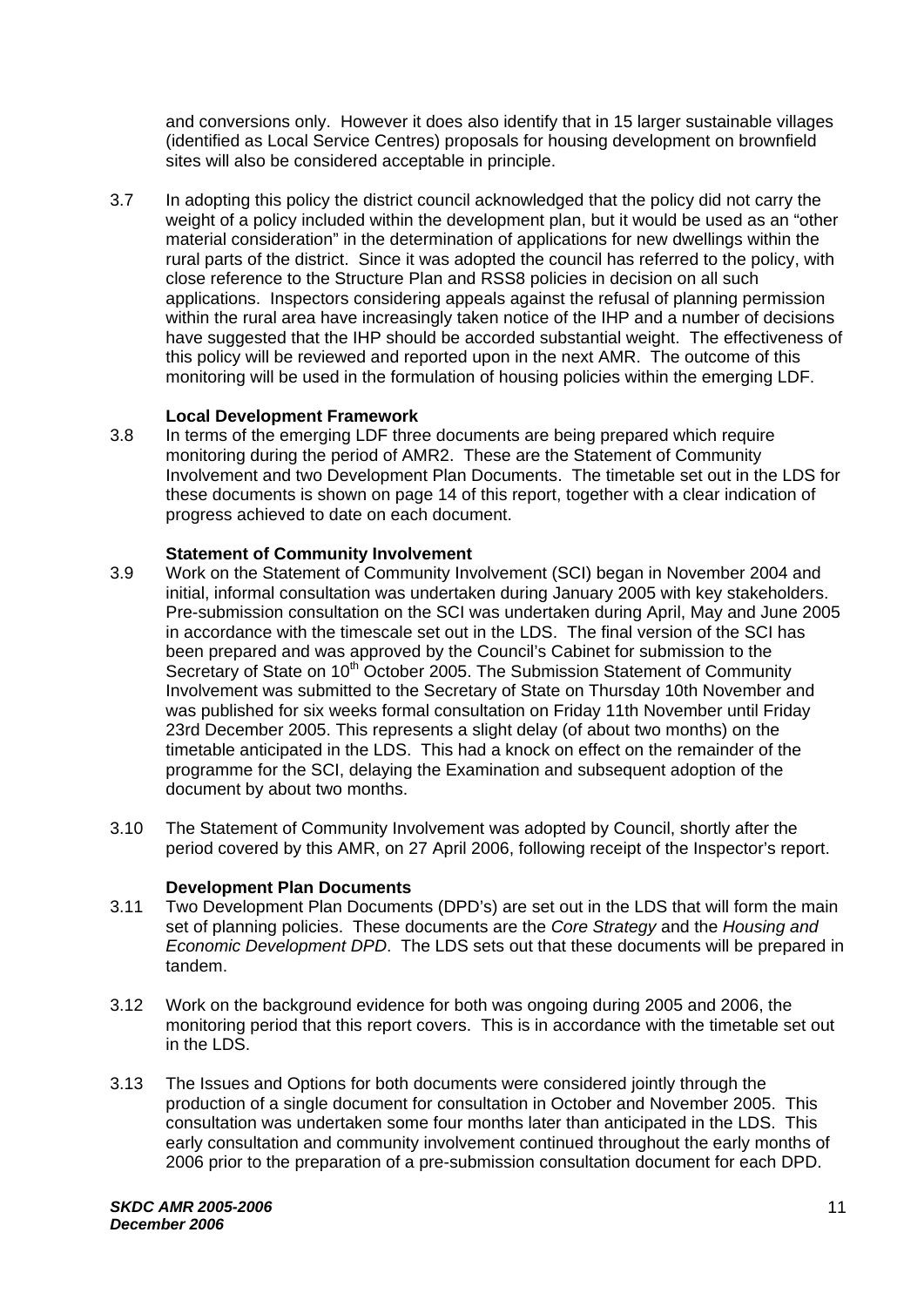As a result of the slippage that has already occurred the ongoing timetable for 2006 was also delayed by three to four months.

3.14 Consultation commenced on the Preferred Options stage for these two DPD's in late-June 2006. However, the Council has been advised by Government Office and the Planning Inspectorate to re-do this consultation in 2007 using revised documents. The reason for the Council re-consulting on these documents is two-fold. Firstly it brings the LDF into line with the timescale for the Regional Spatial Strategy, which is currently in preparation, and allows alignment with the plan period and housing allocation of the RSS. Secondly, GOEM's advice was received in the light of the first examinations into DPD's nationally, at Lichfield and Stafford, where their documents were found to be "unsound". Following discussions between the Council and GOEM, it has been decided that further consultation is required at the preferred options stage setting out a broader range of options to minimise the risk of South Kesteven's LDF being found "unsound" at examination.

#### **Supplementary Planning Documents**

- 3.15 The LDS identified three SPD's to be prepared covering affordable housing, planning agreements, and public open space. Preliminary work has been undertaken as background to the preparation of these documents.
- 3.16 The issue of affordable housing is currently presenting the Council with a number of serious concerns. A new Housing Need Survey was commissioned, the results of which were published in February 2006. The affordable housing policies within the adopted Local Plan do not provide thresholds or targets and are not entirely consistent with the advice of Circular 6/98. With the withdrawal of the first deposit version of the revised Local Plan the Council has had to rely upon the outdated policies within the adopted plan together with the 2005 Interim Housing Policy and evidence of need provided by the 2002 housing need survey. The Council is therefore proposing to focus in the short term on producing this document in advance of SPD for planning agreements or public open space.

#### **Assessment of Progress**

- 3.17 It can be seen that the proposed timetable set out in the LDS for all three of the first tranche of documents has slipped by between two and four months. The primary reason for this slippage was the long-term vacancy within the planning policy team of an experienced policy planner to act as team leader. This post was not filled until March 2006.
- 3.18 The policy team now comprises one manager, one part-time senior planner and two planning officers, together with a part-time Conservation Officer, a Planning Technician and a Support Officer. This complement of staff, if retained, will allow the Council to proceed in line with a revised timetable for production of the LDF.
- 3.19 As a means of trying to "plug the gap" in terms of staff resources the Council has out sourced a number of pieces of background evidence, including:

 Landscape Character Assessment Employment Land Review Retail Capacity Study Strategic Flood Risk Assessment Housing Need Survey

 It also out-sourced the Strategic Environmental Assessment and Sustainability Appraisal (SEA/SA) for the early stages of DPD preparation, but has now taken this role back inhouse.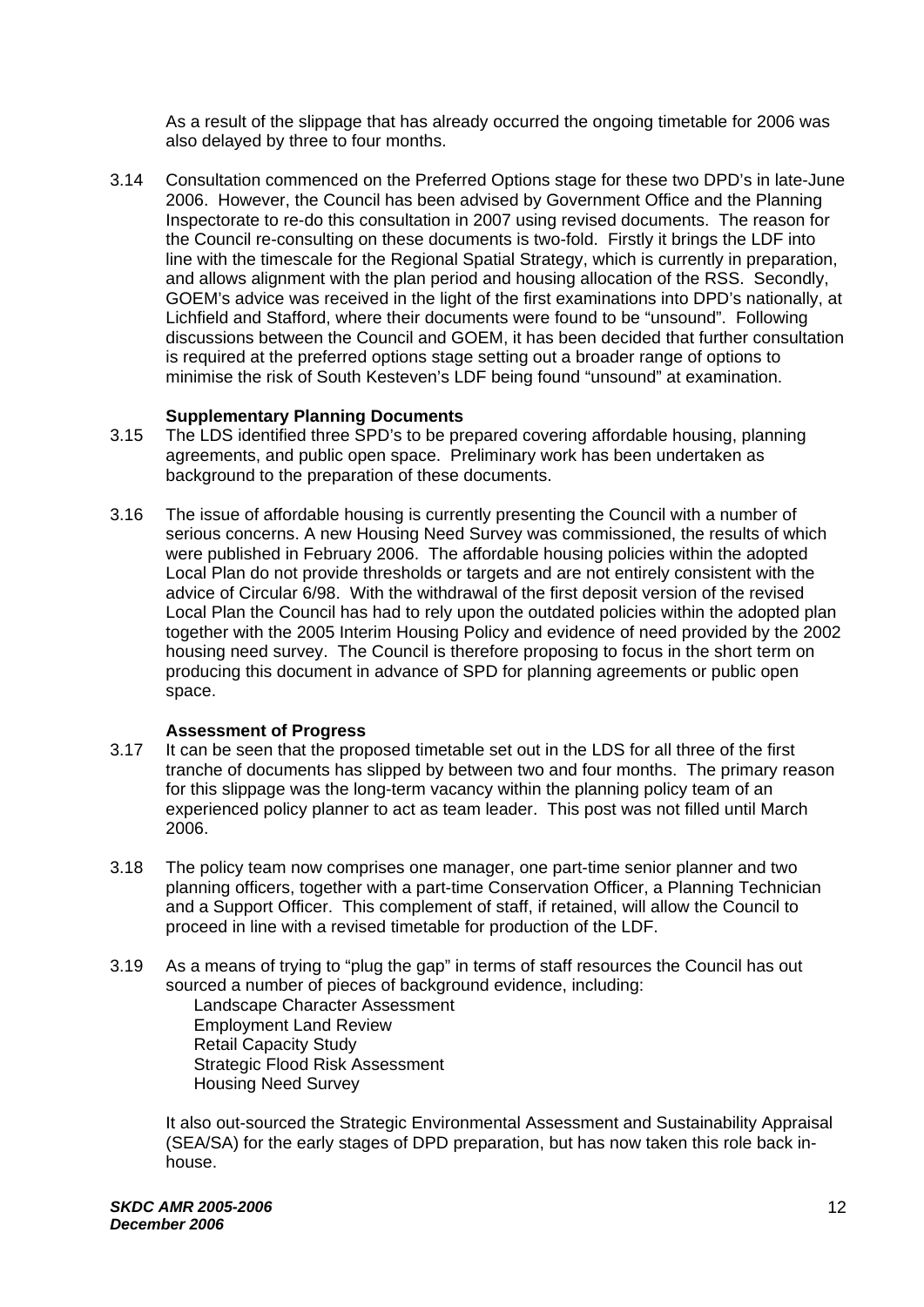- 3.20 As a result of the slippage that has already occurred it is evident that the timetable within the LDS will need revising. This revision will need to take account of the delay that has already occurred, but should also take a more realistic view of the timetables of other "consultation" mediums. Like the Council's own Cabinet cycles the deadline and programmes for these consultation forums and mediums tend only to be available for either six or twelve months ahead. This makes timetabling the period beyond twelve months more difficult.
- 3.21 In Summer 2006 the Council sought to review its Local Development Scheme to reflect the slippage in timetable explained above. A revised Local Development Scheme was produced and formally submitted to the Secretary of State on 12 June 2006, following informal advice from GOEM and the Planning Inspectorate. A letter was received dated 10 July notifying the Council that the SoS did not intend to issue a direction, and that the Council could bring the scheme into effect. However, it was at this time that problems were identified with the Council's first two DPDs, as explained in para. 3.14, and the Council was advised not to bring this revised LDS into effect.
- 3.22 The Council is now seeking to review its LDS in early 2007 based on a significantly different framework of documents and timescale for their production. This LDS will reflect the re-consultation at Preferred Options stage for the Core Strategy and Housing and Economic DPD (now called Site Specific Allocations and Policies DPD) required by GOEM. It will also seek to prioritise the production of the Core Strategy in advance of all other Development Plan Documents to ensure that this key document is in place and that abortive work does not take place. The new structure and timetable proposed for the LDF is set out in Appendix B of this report.

### **Local Development Orders**

3.23 The Government requires local planning authorities to report in their Annual Monitoring Report the extent to which any Local Development Order or Simplified Planning Zone is achieving its purpose and if not, whether it needs adjusting or replacing. Local Development Orders allow local planning authorities to introduce local permitted development rights. No Local Development Orders or Simplified Planning Zones have been adopted in South Kesteven during the monitoring period 1 April 2005 to 31 March 2006.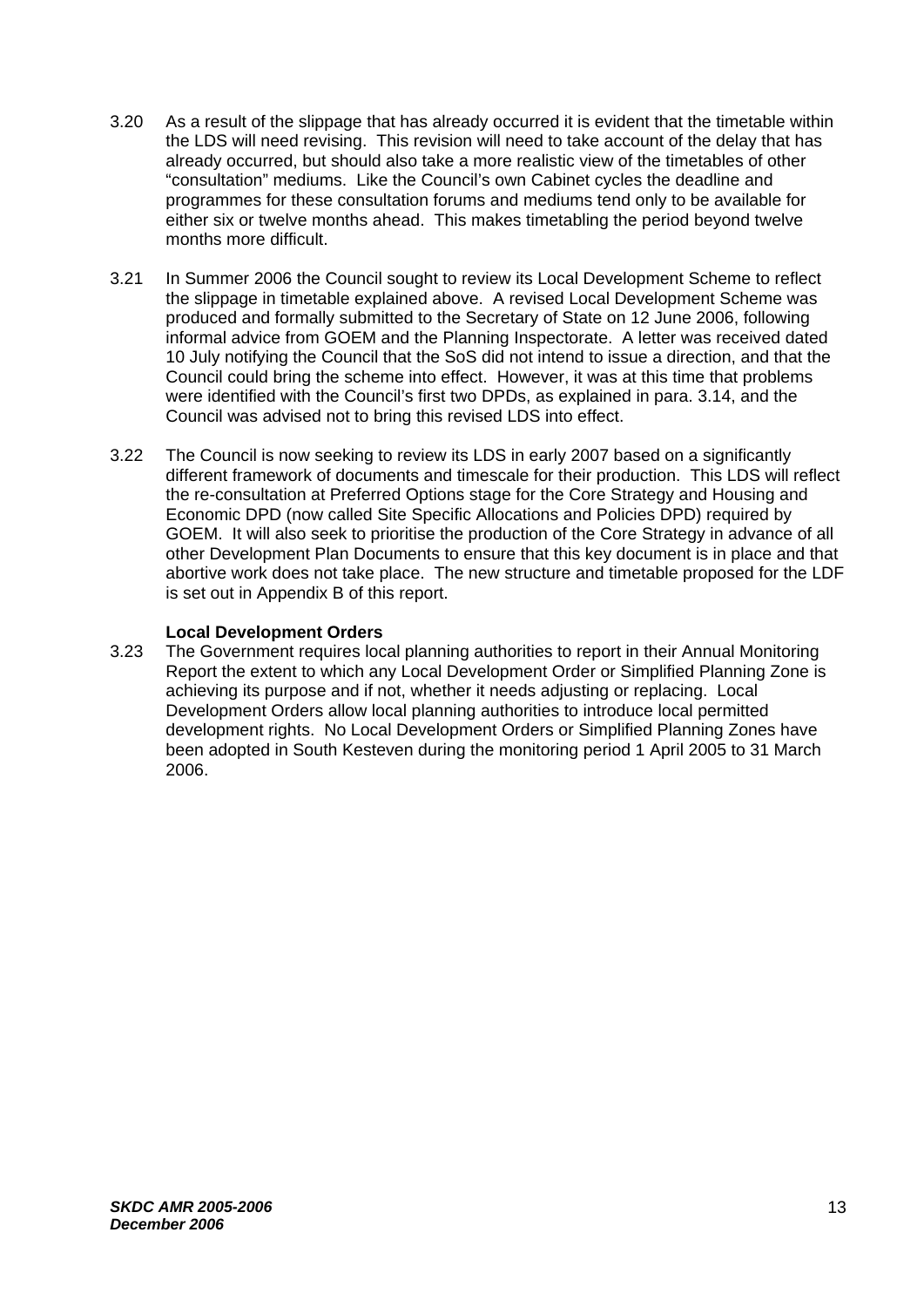### **Implementation of the timetable for the preparation of Local Development Documents (2005 – 2006)**

|                            |                                         |  |    | 2005 |     |         |               |   |  |     |               |   | 2006   |         |    |              |   |
|----------------------------|-----------------------------------------|--|----|------|-----|---------|---------------|---|--|-----|---------------|---|--------|---------|----|--------------|---|
| Type of<br><b>Document</b> | <b>Title of the Document</b>            |  | F. |      | M A | M       | <b>J</b>      | J |  | A S | $\mathbf{o}$  | N | D      |         | F. | M            | A |
| <b>SCI</b>                 | SCI                                     |  |    |      |     |         |               |   |  |     |               |   |        |         |    |              |   |
|                            | <b>DS</b> timetable                     |  |    |      |     | Pre-sub |               |   |  |     | Submit        |   | Exam   | Report  |    | Adopt        |   |
|                            | <b>Actual progress</b>                  |  |    |      |     |         | Pre-sub       |   |  |     |               |   | Submit | Exam    |    | Report Adopt |   |
|                            |                                         |  |    |      |     |         |               |   |  |     |               |   |        |         |    |              |   |
| <b>DPD</b>                 | Core Strategy                           |  |    |      |     |         |               |   |  |     |               |   |        |         |    |              |   |
|                            | <b>DS Timetable</b>                     |  |    |      |     |         | <b>Issues</b> |   |  |     |               |   |        | Pre-sub |    |              |   |
|                            | <b>Actual progress</b>                  |  |    |      |     |         |               |   |  |     | <b>Issues</b> |   |        |         |    |              |   |
|                            |                                         |  |    |      |     |         |               |   |  |     |               |   |        |         |    |              |   |
| <b>DPD</b>                 | Housing and Economic<br>Development DPD |  |    |      |     |         |               |   |  |     |               |   |        |         |    |              |   |
|                            | <b>DS Timetable</b>                     |  |    |      |     |         | <b>Issues</b> |   |  |     |               |   |        | Pre-sub |    |              |   |
|                            | <b>Actual Progress</b>                  |  |    |      |     |         |               |   |  |     | <b>Issues</b> |   |        |         |    |              |   |
|                            |                                         |  |    |      |     |         |               |   |  |     |               |   |        |         |    |              |   |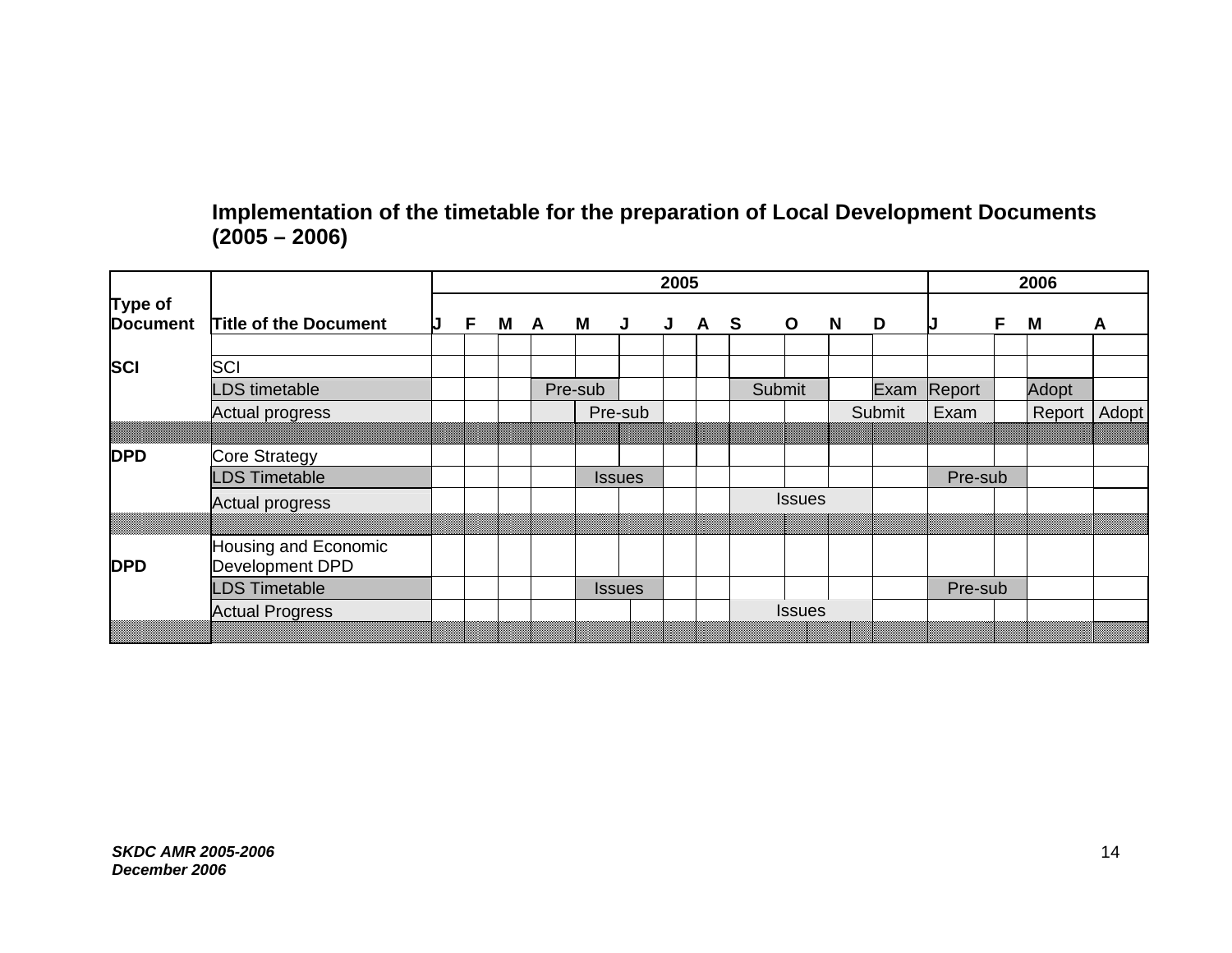# **4. POLICY PERFORMANCE INDICATORS**

### **Core Output Indicators**

4.1 A set of core output indicators has been established in government guidance (Local Development Framework Monitoring: A Good Practice Guide – Table 4.4). A detailed definition of all the Core Output Indicators is available on the website of the Department for Communities and Local Government: www.communities.gov.uk. These Core Output Indicators should ensure that key information is collected on a consistent basis by all local authorities, allowing for meaningful collation and comparison of statistics on a regional level as well as at a local level. This second section of the AMR sets out a detailed analysis of the core indicators for the period  $1<sup>st</sup>$  April 2005 – 31<sup>st</sup> March 2006, and where relevant provides some analysis of development trends for that period and an assessment of the significance of the figures.

### **Local Indicators**

4.2 Local Authorities are also advised to monitor and analyse a range of locally determined indicators relevant to the locality. It is expected that the nature of local indicators will develop over time, as policy changes. Local Indicators included in this report are prefixed by the letter "**L**" to aid the reading of the report. It is expected that as the LDF progresses more local indicators will be developed and a framework for monitoring and reporting on them will be included in future versions of the AMR.

### **BUSINESS DEVELOPMENT**

- 4.3 The Adopted Local Plan promotes employment development in the four towns and within a number of the larger villages through allocated sites. Many of these sites have been developed in part or in full. The Council maintains a GIS layer demonstrating which of the allocated sites are developed and which remain available.
- 4.4 The Council is committed to promoting and encouraging economic development in the district. Whilst unemployment within the district is very low (at 2.5% at 2001 Census), the Council is aware that it needs to promote town centre regeneration of all four towns and to develop a successful, competitive and well-balanced business environment. In order that it can achieve this appropriate and realistic employment sites must be identified and if necessary promoted for specific types of employment generating uses.
- 4.5 Since 2004 monitoring of planning approvals, and tracking the progress of development on approved sites has been an ongoing part of the Councils monitoring procedure. The following table demonstrates the amount of land approved, developed and available for employment generating activities within the district over the period April 2005-March 2006: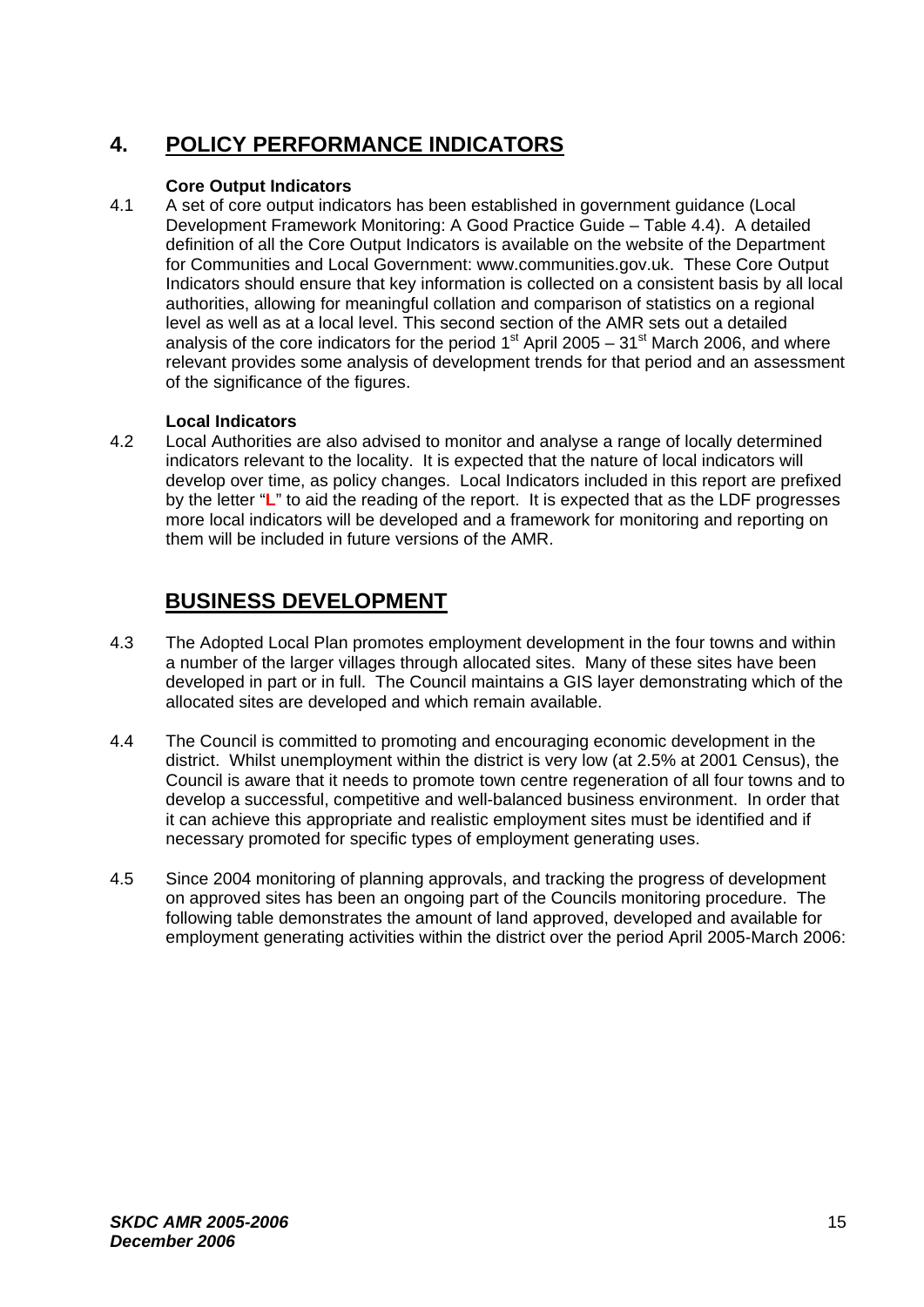| Indicator                                                 | <b>Use Class</b> | Amount     |
|-----------------------------------------------------------|------------------|------------|
| 1a Amount of floorspace developed for employment by type. | B <sub>1</sub> a | $136$ sqm  |
|                                                           | B <sub>1</sub> b | 0 sam      |
|                                                           | B <sub>1c</sub>  | $603$ sqm  |
|                                                           | B2               | $1234$ sqm |
|                                                           | B8               | 1812 sqm   |
|                                                           | <b>MIXED</b>     | 2493 sqm   |
| Total amount of floorspace developed for employment use.  |                  |            |
|                                                           |                  | 6278 sqm   |

| 1b Amount of floorspace developed for employment, by type,                   | B <sub>1</sub> a | 0 sqm     |
|------------------------------------------------------------------------------|------------------|-----------|
| which is in employment and/or regeneration areas defined in $\overline{B1b}$ |                  | 0 sam     |
| the Local Plan.                                                              | B <sub>1c</sub>  | $603$ sqm |
|                                                                              | B2               | 1234 sqm  |
|                                                                              | B8               | 0 sam     |
|                                                                              | <b>MIXED</b>     | 377 sqm   |
| Total amount of floorspace developed for employment use                      |                  |           |
| in employment and/or regeneration areas.                                     |                  | 2214 sqm  |

| 1c Amount & percentage of floorspace developed for          | B1a              | 136 sqm (100%)  |
|-------------------------------------------------------------|------------------|-----------------|
| employment, by type, which is on previously developed land. | B <sub>1</sub> b | $0$ sqm $(0%)$  |
|                                                             | B <sub>1</sub> c | $0$ sqm $(0%)$  |
|                                                             | B <sub>2</sub>   | $0$ sqm $(0%)$  |
|                                                             | B8               | 1812 sqm (100%) |
|                                                             | <b>MIXED</b>     | 2493 sqm (100%) |
| Total amount & percentage of floorspace developed for       |                  |                 |
| employment on previously developed land                     |                  | 4441 sqm (71%)  |

| B <sub>1</sub> a | 4.09 ha   |  |  |
|------------------|-----------|--|--|
| B1b              | 0 ha      |  |  |
| B <sub>1c</sub>  | 20.15 ha  |  |  |
| B2               | 2.97 ha   |  |  |
| B8               | 8.74 ha   |  |  |
| <b>MIXED</b>     | 50.26 ha  |  |  |
| <b>ALLOCATED</b> | 84 ha     |  |  |
|                  | 170.21 ha |  |  |
|                  |           |  |  |

| <b>1e</b> Losses of employment land in (i) employment / regeneration $(i)$ |      | $3.53$ ha  |
|----------------------------------------------------------------------------|------|------------|
| areas and (ii) local authority area.                                       | (ii) | $15.1$ ha  |
| 1f Amount of employment land lost to residential development.              |      | $12.44$ ha |

### 4.6 **Commentary**

These figures demonstrate that a similar amount of new employment development has occurred in 2005/06 as 2004/05, although significantly more employment development has occurred on previously developed land. Whilst these figures only account for "new" employment development they do imply that greater attention must be given to the obstacles to promoting new employment development within the district. Over 30 hectares of employment land was lost to other development in 2005/06. The Employment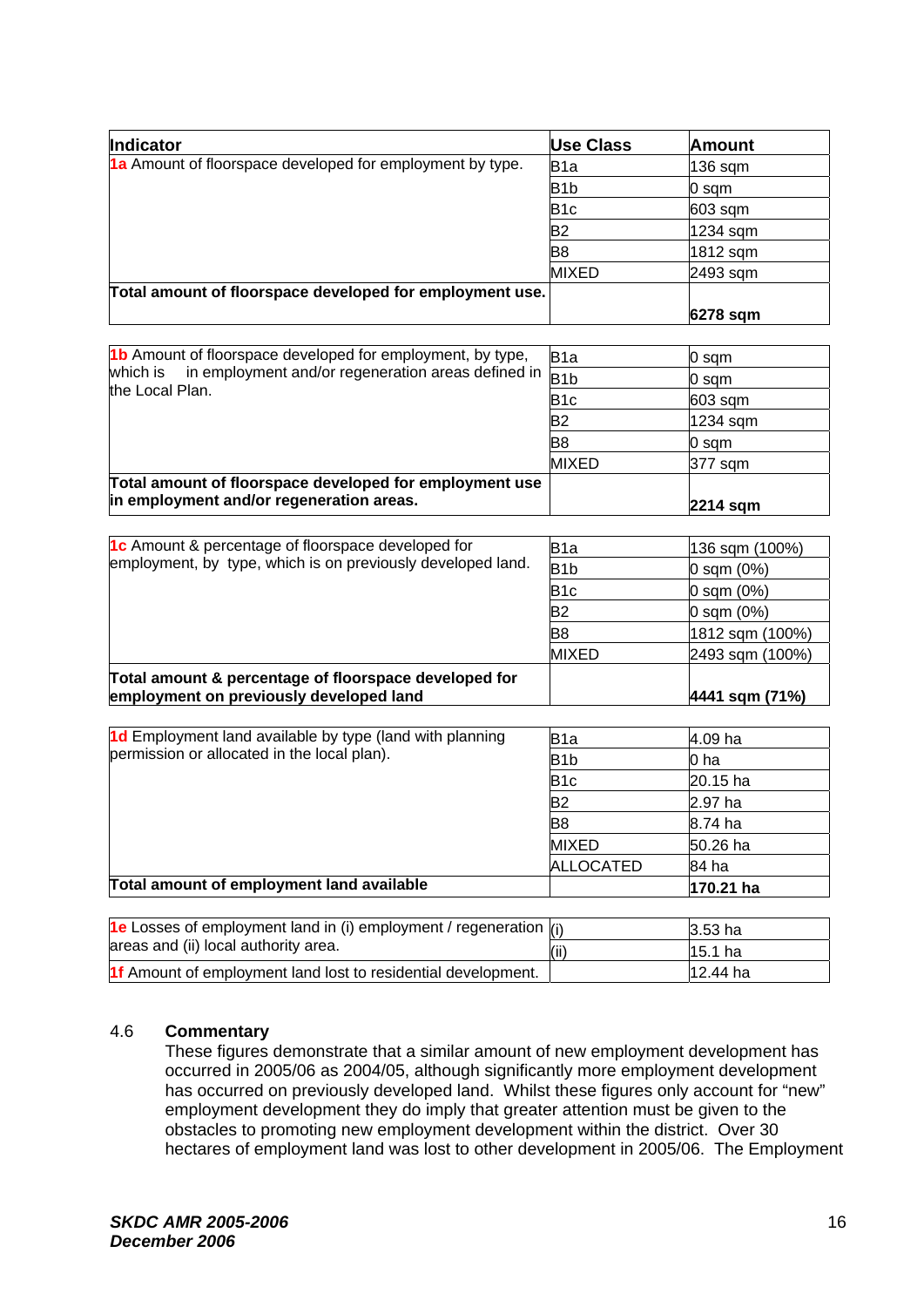Land Review was completed in October 2005 to guide policy development through the LDF.

### 4.7 **Local Indicators**

More detailed information about which sites have been developed (or have planning permission) for which particular use is more useful in tracking the take up of land in different parts of the district. This information is also helpful in informing the calculation of demand for particular sites and for particular uses. This information combined with that provided by the Council's Economic Development team will help inform the selection of sites for allocation for employment development in the emerging LDF.

**L1** All sites (by location) completed, committed or under construction for B1a, B1b, B1c, B2 & B8 use 2005/06.

| App No  | Location                                                            | <b>UCO</b>       | Area (ha) | Floorspace<br>(sqm) |
|---------|---------------------------------------------------------------------|------------------|-----------|---------------------|
| 04/0494 | Land adj weighbridge office, Normanton Airfield,<br>Long Bennington | B <sub>1</sub> a | 0.025     | 136                 |
| 04/0037 | Plot 4, Isaac Newton Way, Alma Park Ind Est,<br>Grantham            | B <sub>1c</sub>  | 0.07      | 603                 |
| 03/1741 | Turnpike Close, Grantham                                            | <b>B2</b>        | 0.369     | 1234                |
| 03/1696 | Former Witham Contours site, Harlaxton road,<br>Grantham            | B8               | 0.436     | 1812                |
| 03/1549 | Roseland Group, Normanton Airfield, Long<br>Bennington              | B2, B8           | 0.729     | 2116                |
| 04/0938 | Ellesmere Business Park, Swingbridge Road,<br>Grantham              | <b>B1, B8</b>    | 0.031     | 377                 |
|         |                                                                     |                  | 1.66      | 6278                |

#### **Sites completed 2005/06**

#### **Sites committed 2005/06**

| App No  | Location                                             | <b>UCO</b>       | Area (ha) | Floorspace |
|---------|------------------------------------------------------|------------------|-----------|------------|
|         |                                                      |                  |           | (sqm)      |
| 04/1900 | Stamford Retail Park, Ryhall Road, Stamford          | B1a              | 0.298     | 990        |
| 04/1873 | 11a Finkin Street, Grantham                          | B1a              | 0.036     | 350        |
| 05/1244 | Land south of, Victor Way, Bourne                    | B1a              | 0.351     | 502.93     |
| 05/1063 | Unit 42, The George Shopping Centre,<br>Grantham     | B1a              | 0.008     | N/A        |
| 05/0867 | Honey Pot Lane, Grantham                             | B1a              | 2.249     | 160        |
| 05/0560 | Springfield House, Grantham                          | B <sub>1</sub> a | 1.862     | 2050       |
| 05/1212 | Swedeponic Uk Ltd, Spalding Road, Bourne             | B1c              | 6.52      | 13660      |
| 05/1299 | Alma Park Industrial Estate, Grantham                | B1c              | 0.035     | 425        |
| 05/1532 | Northfields Industrial Estate, Market Deeping        | B <sub>1</sub> c | 2.221     | 9032       |
| 06/0116 | Newton Business Park, Isaac Newton Way,<br>lGrantham | B1c              | 0.105     | 867        |
| 05/1589 | The Arena, Roman Bank, Bourne                        | B1               | 0.079     | 150        |
| 05/1051 | Northfields, Market Deeping                          | <b>B1</b>        | 0.595     | 1995       |
| 04/0382 | The Old Quarry, Castle Bytham                        | <b>B1</b>        | 6.611     | 104986.72  |
| 00/0812 | White Leather Square, Billingborough                 | B2               | 0.277     | 483        |
| 05/0214 | Withambrook Ind Est, Grantham                        | B2               | 0.198     | N/A        |
| 05/1678 | Alma Park Industrial Estate, Grantham                | B2               | 0.349     | 220        |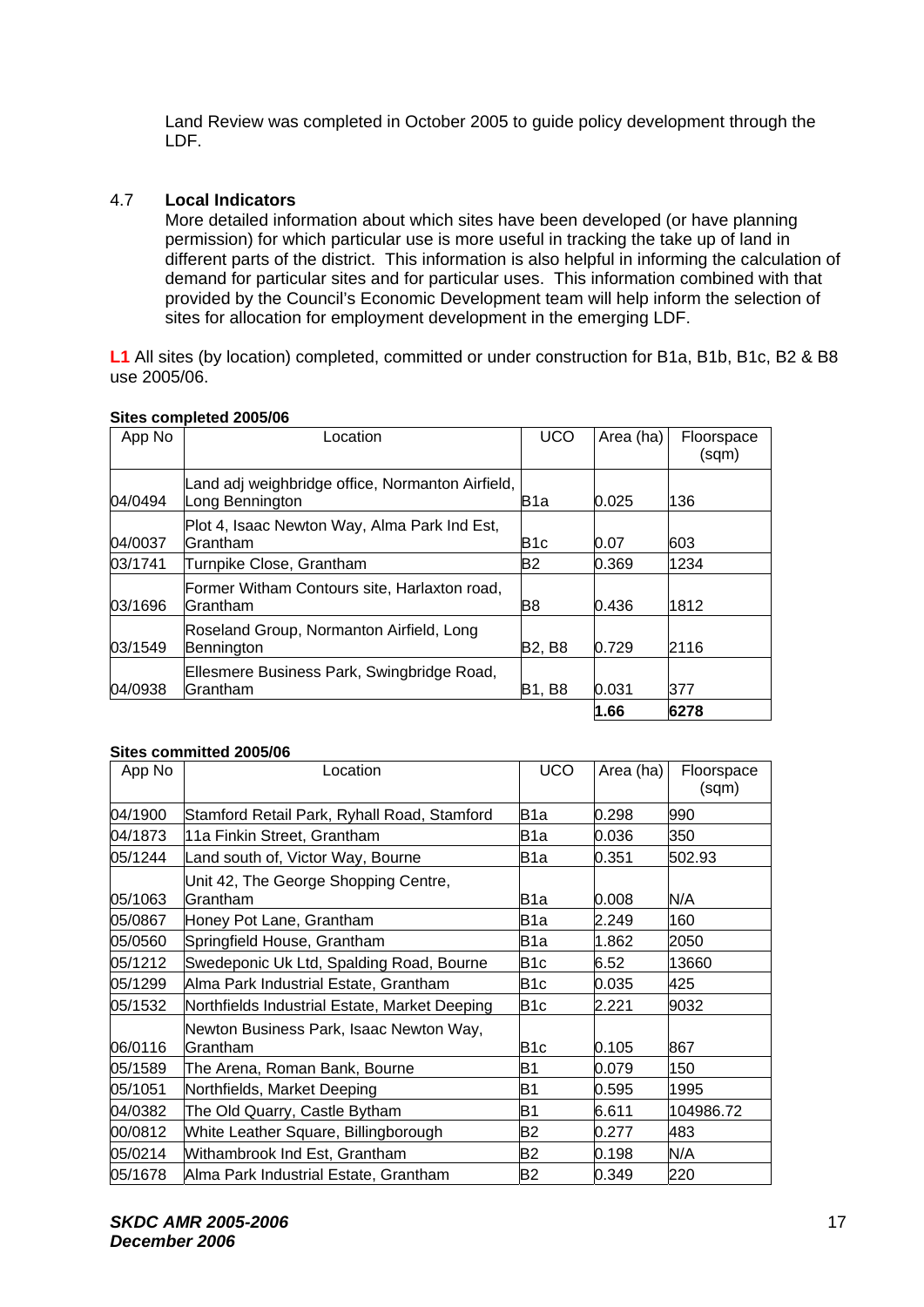| 03/0033 | Land at Downtown, Gonerby Moor, Grantham     | B8           | 3.983  | N/A       |
|---------|----------------------------------------------|--------------|--------|-----------|
| 02/0805 | Honeypot Lane, Grantham                      | B8           | 2.114  | N/A       |
| 05/0669 | Part OS 3030, South Fen Road, Bourne         | B8           | 1.527  | 5934      |
| 04/0844 | The Old Maltings, Spring Gardens, Grantham   | B8           | 0.176  | 500       |
| 05/1654 | Wickets Farm, Doddington Lane, Claypole      | B8           | 0.234  | 360       |
| 05/0894 | Northfield Industrial Estate, Market Deeping | <b>MIXED</b> | 5.253  | N/A       |
| 02/1169 | Springfield Business Park, Grantham          | MIXED        | 14.597 | N/A       |
| 02/1645 | R/o 28, West Street, Bourne                  | MIXED        | 0.046  | 186       |
| 06/0058 | Land off, Inner Street, Grantham             | MIXED        | 0.112  | 599       |
| 05/1710 | Land east of 63, Willoughby Road, Bourne     | MIXED        | 0.252  | 502.93    |
| 05/0799 | South fen Road, Bourne                       | <b>MIXED</b> | 1.884  | N/A       |
| 04/1776 | 117 Spalding Road, deeping St James          | MIXED        | 0.254  | N/A       |
| 05/0458 | Tollemache Road, Spittlegate Level, Grantham | MIXED        | 12.411 | N/A       |
| 03/0615 | Southfields Business Park, Bourne            | MIXED        | 2.814  | N/A       |
| 03/0854 | Occupation Road, South Witham                | MIXED        | 1.883  | N/A       |
| 04/0089 | Land off Great North Rd, Long Bennington     | MIXED        | 1.927  | N/A       |
|         |                                              |              | 71.261 | 143953.58 |

#### **Sites under construction 2005/06**

| App No  | Location                                      | <b>UCO</b>   | Area (ha) | Floorspace<br>(sqm) |
|---------|-----------------------------------------------|--------------|-----------|---------------------|
|         |                                               |              |           |                     |
| 04/1222 | Southfields Business Park, South Road, Bourne | B1a          | 1.014     | 2025                |
| 03/1680 | Home Farm, Cringle Lane, Stoke Rochford       | B1a          | 0.131     | 790                 |
| 04/1894 | Baston Outgang Road, Baston                   | B1c          | 0.505     | 768                 |
| 05/0810 | Spittlegate Level, Grantham                   | B1c          | 0.589     | 1676.2              |
| 05/0786 | Laundry, The slipe, Bourne                    | B1c          | 1.754     | 3579                |
| 04/0145 | New Mills, North Witham Road, South Witham    | B1c          | 0.957     | 1078                |
| 05/0261 | Stowgate Barn, Deeping St. James              | B1c          | 0.062     | 132                 |
| 03/1579 | King Street Industrial Estate, Langtoft       | B1c          | 0.12      | 1308                |
| 04/1061 | 1A, Withambrook Park, Grantham                | B2           | 0.118     | 413                 |
| 02/1077 | The Maltings, Manor Lane, Bourne              | <b>B2</b>    | 2.03      | 2955                |
| 05/0343 | Mareham lane, Pointon                         | B8           | 0.703     | 1888                |
| 05/0998 | Cherry Holt Road, Bourne                      | <b>MIXED</b> | 0.711     | 1934                |
|         |                                               |              | 8.694     | 18546.2             |

NB Sites where floorspace is given as N/A. These are sites with outline planning permission only. Floorspace figures are not usually specified until detailed planning permission is granted.

| <b>L2</b> Amount & percentage of floorspace completed for B1a, B1b,                                |                       |
|----------------------------------------------------------------------------------------------------|-----------------------|
| B1c, B2 & B8 uses on windfall sites.                                                               | 4064 sqm (64.73%)     |
| Amount & percentage of floorspace completed for B1a, B1b,<br>B1c, B2 & B8 uses on allocated sites. | $2214$ sqm $(35.27%)$ |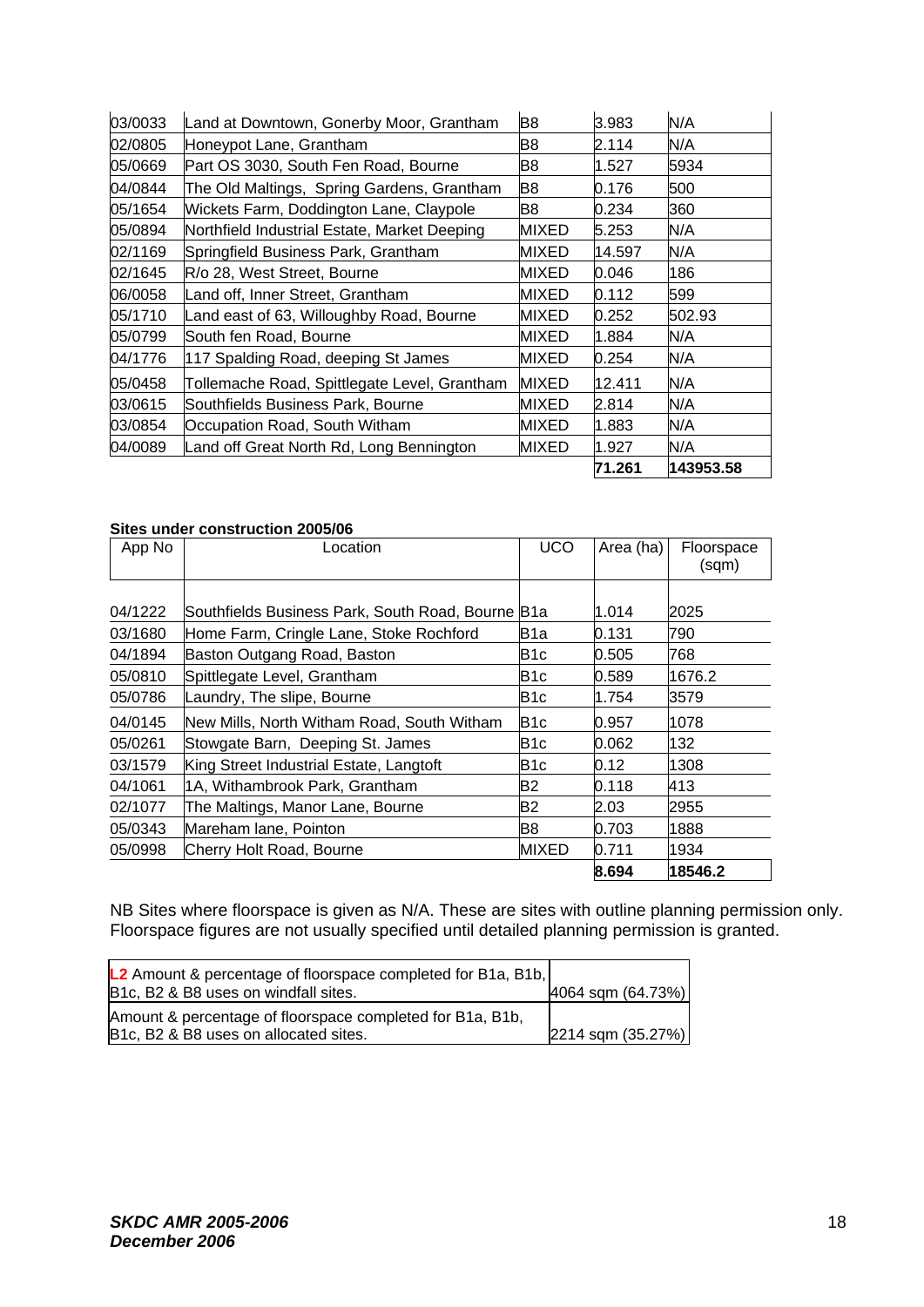

**L3** Area of allocated land available for development 31/03/05 128.29 ha

|                                                          | Grantham | Stamford | <b>Bourne</b> | Deepings | Rural  | <b>District</b> |
|----------------------------------------------------------|----------|----------|---------------|----------|--------|-----------------|
| Number of sites<br>allocated in<br>adopted local plan    | 12       | 5        | 15            |          | 9      | 42              |
| Number of sites<br>still available<br>(whole or partial) | 8        |          | 10            |          | 6      | 28              |
| Total area (ha)                                          | 90       | 37       | 40            | 4.5      | 38.5   | 210             |
| Area developed<br>(ha)                                   | 42       | 1.7      | 21            | 3.7      | 13.4   | 81.8            |
| Area remaining<br>(ha)                                   | 48.1     | 35.1     | 19.8          | 0.8      | 25     | 128.8           |
| Average annual<br>take up (ha)                           | 4.2      | 0.17     | 2.1           | 0.37     | 1.34   | 8.18            |
| Percentage of total<br>area developed                    | 46.67%   | 4.59%    | 52.50%        | 82.22%   | 34.81% | 38.95%          |

#### **L4 Take up of allocated employment sites at 31/03/06**

- 4.8 The adopted Local Plan reflects the Structure Plan objective to makes provision for industrial development in the towns of Grantham, Stamford, Bourne and The Deepings of a scale, which has regard to their size, population, character and importance. To meet this some 33 sites of various sizes and locations were allocated in the local plan in the four towns. In addition to the land identified in the four towns 9 employment sites were also allocated in five of the larger villages in the district.
- 4.9 It is clear form this information that a number of site allocated in the adopted local plan have not performed well. Detailed consideration needs to be given to the reasons why these employment sites have not been delivered.
- 4.10 The adopted Lincolnshire Structure Plan requires Local Authorities to review the sites that remain allocated with a view to de-allocating those which are no longer available or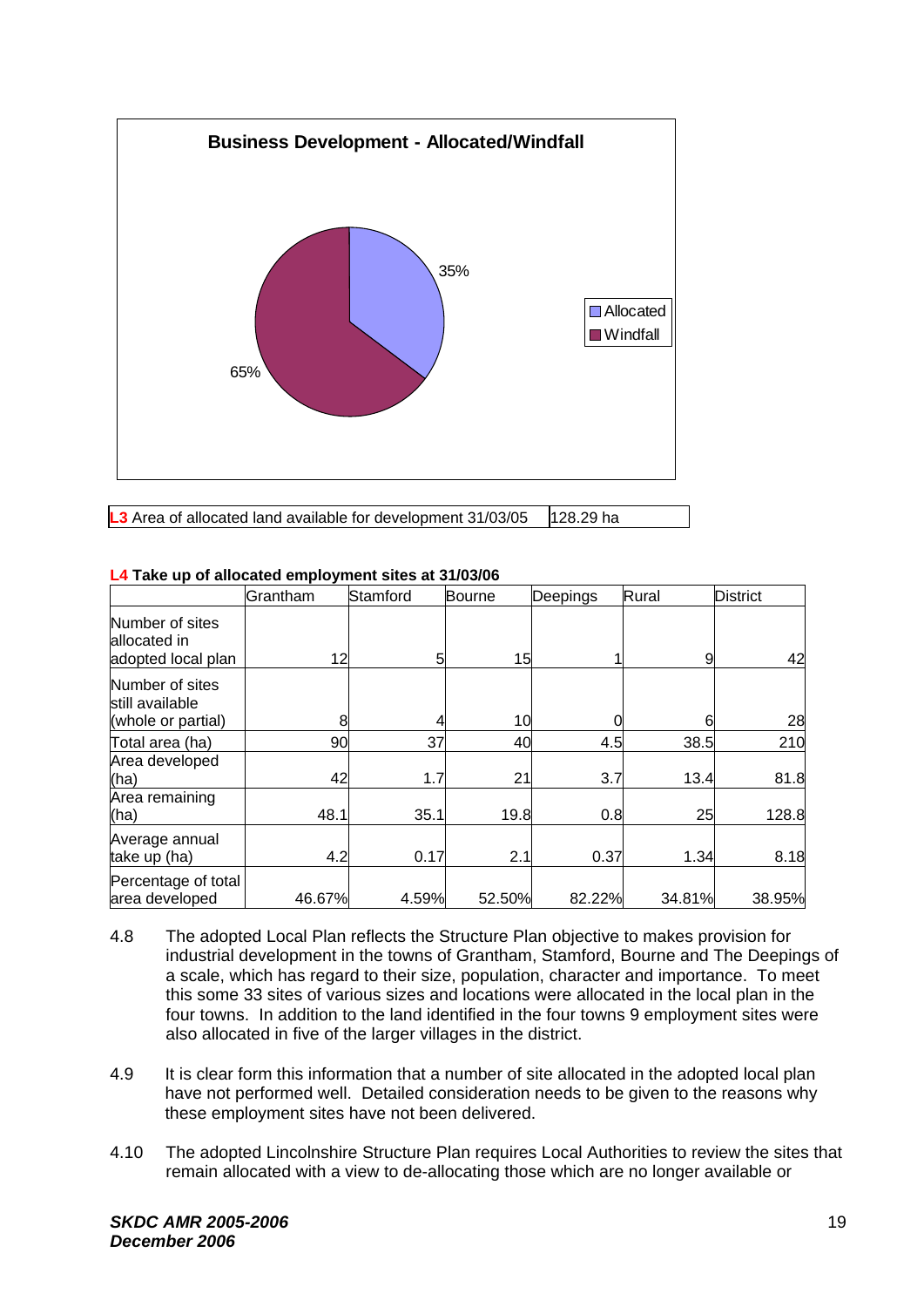appropriate for modern employment development. As part of the emerging LDF the Council has made an assessment of existing allocated employment sites with a view to de-allocating those, which are not performing well. This work has been supplemented by the Employment Land Review, which indicates the amount of new employment land needed and in which locations land should be identified to meet this need. The Review also provides an indication of what sort of uses are best suited to these specific locations. This work will be a key part of the site selection process for the Site Allocations DPD.

### **HOUSING DEVELOPMENT**

- 4.11 The adopted Local Plan sets out a very positive approach to housing development in most parts of the district. At the time this plan was adopted the Lincolnshire Structure Plan Alteration No1 set a requirement for 11,800 new houses to be built between 1988 and 2001, which equates to just over 900 houses per year. As a result some 10,800 houses were allocated in the Local Plan on 99 sites across the district.
- 4.12 In April 2004 the County Council published the Deposit draft Structure Plan 2001-2021. This document, due to be adopted in Autumn 2006, includes much lower development rates for the whole of Lincolnshire (reflecting the housing allocation set out in RSS8). This reduced development rate for SKDC is for 9,200 dwellings to be built between 2001-2021. This represents a reduction in the annual build rate from 900 per year to 460 per year (more than 50% reduction).
- 4.13 Local Plan policies that have been used to achieve these objectives are policies H1 H7. However since June 2005, the Interim Housing Policy, supplemented by the Lincolnshire Structure Plan 2001 - 2021, has been used to determine housing applications within the rural parts of the district. This policy restricts new housing development within the rural villages to affordable and agricultural workers dwellings and conversions only. Within a small number of large "sustainable villages" identified in the IHP, Brownfield redevelopment sites will also be permitted.
- 4.14 Completions figures throughout the plan period have been high, but not as high as the 900 dwellings per annum anticipated by the Structure Plan Alteration No.1. Indeed since the Local Plan was adopted in 1995 the highest annual completion rates have been experienced over the last three years.
- 4.15 This information does however reveal that considerable slow down is needed if the district is to reduce its annual completion rate to that required by the emerging Lincolnshire Structure Plan (460 per annum), as shown by the housing trajectories. The requirement of this Plan is significantly below trend for rural parts of the County reflecting a desire to strengthen Lincoln, and reflecting the fact that the Regional Spatial Strategy reduced the overall housing allocations for Lincolnshire to promote increased development in the large urban areas of the region.
- 4.16 Under the provisions of the 2004 Planning & Compulsory Purchase Act, Structure Plans are to be abolished, and the district's housing figures will be set down directly through the Regional Spatial Strategy. Initial work and consultation has indicated that the allocation for South Kesteven is likely to be suggested as 630 dwellings per annum over a 25-year period (2001-2026). This new allocation is more in line with current build rates in the district. We have also modelled a housing trajectory based on this scenario.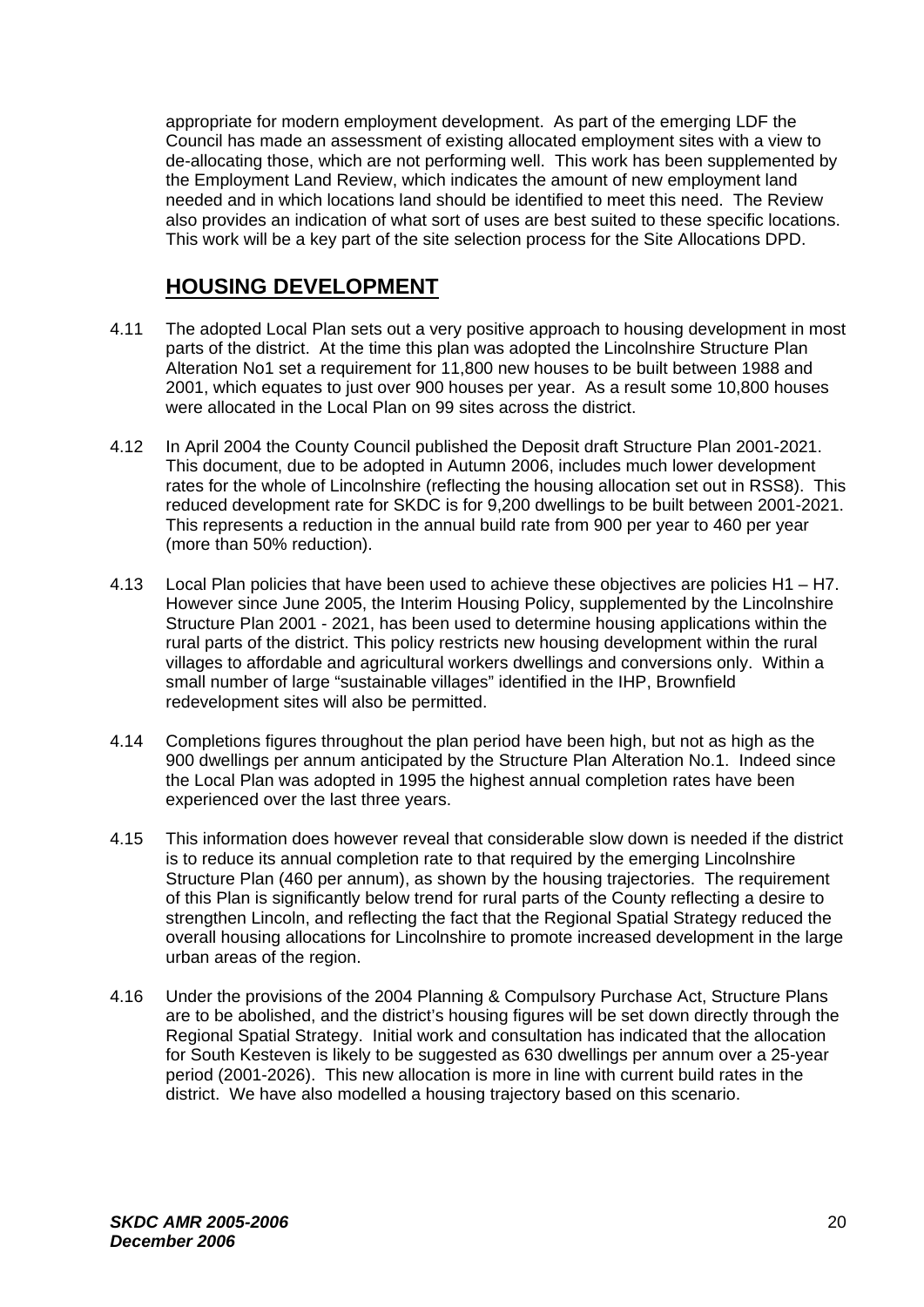L5 Completions across the district by year since Jan 1995 (the start date of the adopted local plan)

| Years                 | <b>Number of Completions</b> |
|-----------------------|------------------------------|
| 1990(Jan-Dec)         | 1028                         |
| 1991(Jan-Dec)         | 664                          |
| 1992(Jan-Dec)         | 743                          |
| 1993(Jan-Dec)         | 811                          |
| 1994(Jan-Dec)         | 933                          |
| 1995(Jan-Dec)         | 705                          |
| 1996(Jan-Dec)         | 668                          |
| 1997(Jan-Dec)         | 627                          |
| 1998(Jan-Dec)         | 688                          |
| 1999(Jan-Dec)         | 626                          |
| Jan 2000 - Mar 2001   | 539                          |
| Apr 2001 - Mar 2002   | 484                          |
| Apr 2002 - Mar 2003   | 529                          |
| Apr 2003 - Mar 2004   | 715                          |
| Apr 2004 - Mar 2005   | 712                          |
| Apr 2005 - Mar 2006   | 689                          |
| <b>Annual Average</b> | 698                          |

#### **Annual Completions 1990-2006**

- 4.17 In addition to the sites which have already been built, planning permission has also been granted (at 31<sup>st</sup> March 2006) for 4435 new dwellings. Assuming that all of these dwellings will be built over the next five years this will yield an even higher annual average build rate of almost 900 dwellings per year. A more realistic approach however, would be to assume that between 60 and 80% of the sites with planning permission will be built over the next five years. This will produce an annual average build rate of between about 550 and 700 dwellings, the latter of which is more in line with the rate of development experienced over the last two years. National household projections (ODPM Interim Household projections and 2003 Population projections) indicate that the annual average for South Kesteven will be 630 dwellings per year.
- 4.18 It is therefore considered appropriate to estimate a high level of projected completions for the next five years of the trajectory. A much reduced completion level is anticipated for the later years of the Structure Plan period (2021), which more closely reflects the Structure Plan requirement of 460 per annum.

| L6 Homes with planning permission at 31 <sup>st</sup> March 2006 |
|------------------------------------------------------------------|
|------------------------------------------------------------------|

| <u>HUMBO WILLI DIGHIHING DUTHISSION OF GHUUT CONSHUUDIT GEO MOODOO</u> |          |          |        |          |       |                 |  |  |  |
|------------------------------------------------------------------------|----------|----------|--------|----------|-------|-----------------|--|--|--|
|                                                                        | Grantham | Stamford | Bourne | Deepings | Rural | <b>District</b> |  |  |  |
| Committed                                                              | 1004     | 347      | 1827   | 21       | 256   | 3465            |  |  |  |
| Under Construction                                                     | 391      | 99       | 276    |          | 127   | 970             |  |  |  |
| Total                                                                  | 1395     | 446      | 2103   | 108      | 383   | 4435            |  |  |  |

### **Homes with planning permission or under construction at 31/03/06**

Projected housing completions for the period 2005-2010

| 2006/07 | 2007/08 | 2008/09 | 2009/10 | 2219/11 | Total |
|---------|---------|---------|---------|---------|-------|
| 650     | 650     | 600     | 600     | 600     | 3100  |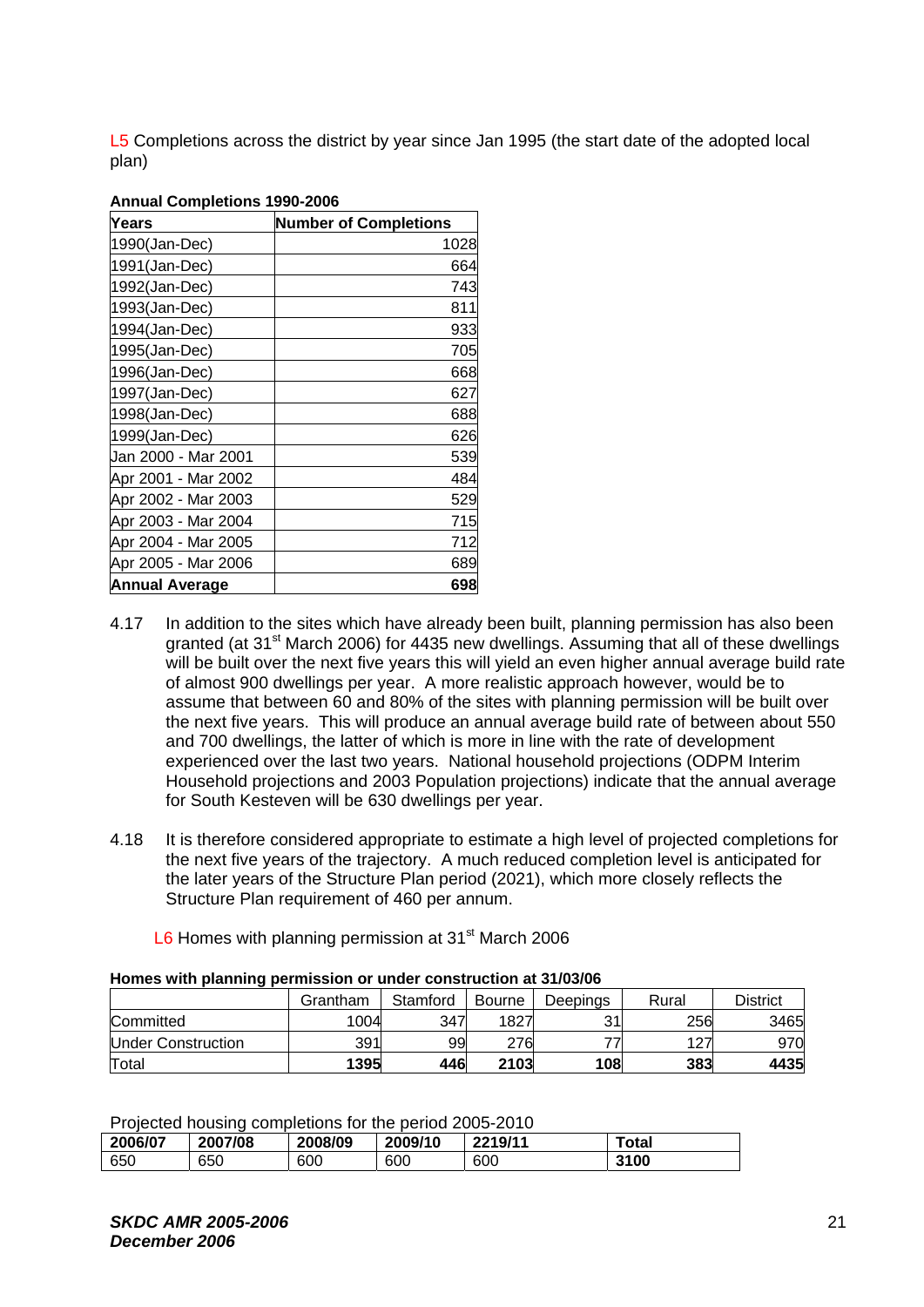



*SKDC AMR 2005-2006 December 2006*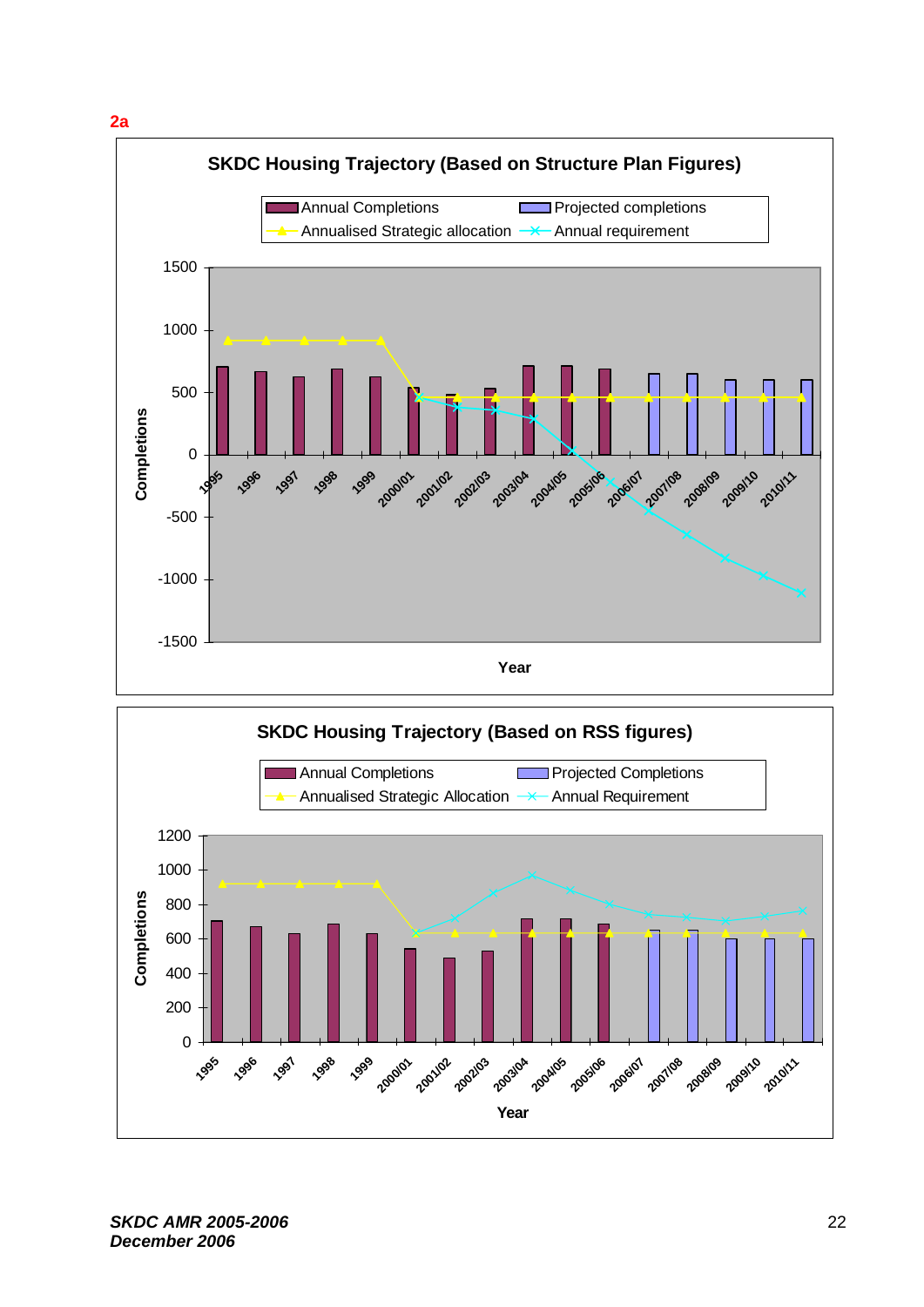- 4.19 As part of the drive to achieve sustainable forms of development the Government has set a number of national targets for the location and density of new housing development.
- 4.20 For brownfield land development (that is land which has previously been used or developed for another purpose other than agriculture or recreational uses) there are national, regional and strategic targets. The national target is for 60% of all new residential development on brownfield sites by 2008. RSS8 sets a regional target for brownfield development of 60% by 2021 and the emerging Structure Plan sets a requirement of 35% by 2021.



4.21 Increasing the density of development results in a lower take up of land. Higher density developments are being promoted by the Government as a means of producing more sustainable communities. As such the Government has set out a national target for new housing development to be no lower than 30 dwellings to a hectare. This target is reinforced through both Regional and Strategic policies which seek to achieve an average density of 30 dwellings to the hectare.

| 2c Percentage of new dwellings completed at less than 30 dwellings per      |        |  |  |  |  |  |  |
|-----------------------------------------------------------------------------|--------|--|--|--|--|--|--|
| hectare                                                                     | 44.44% |  |  |  |  |  |  |
| Percentage of new dwellings completed at between 30 & 50 dwellings per      |        |  |  |  |  |  |  |
| hectare                                                                     | 39.28% |  |  |  |  |  |  |
| Percentage of new dwellings completed at more than 50 dwellings per hectare | 16.28% |  |  |  |  |  |  |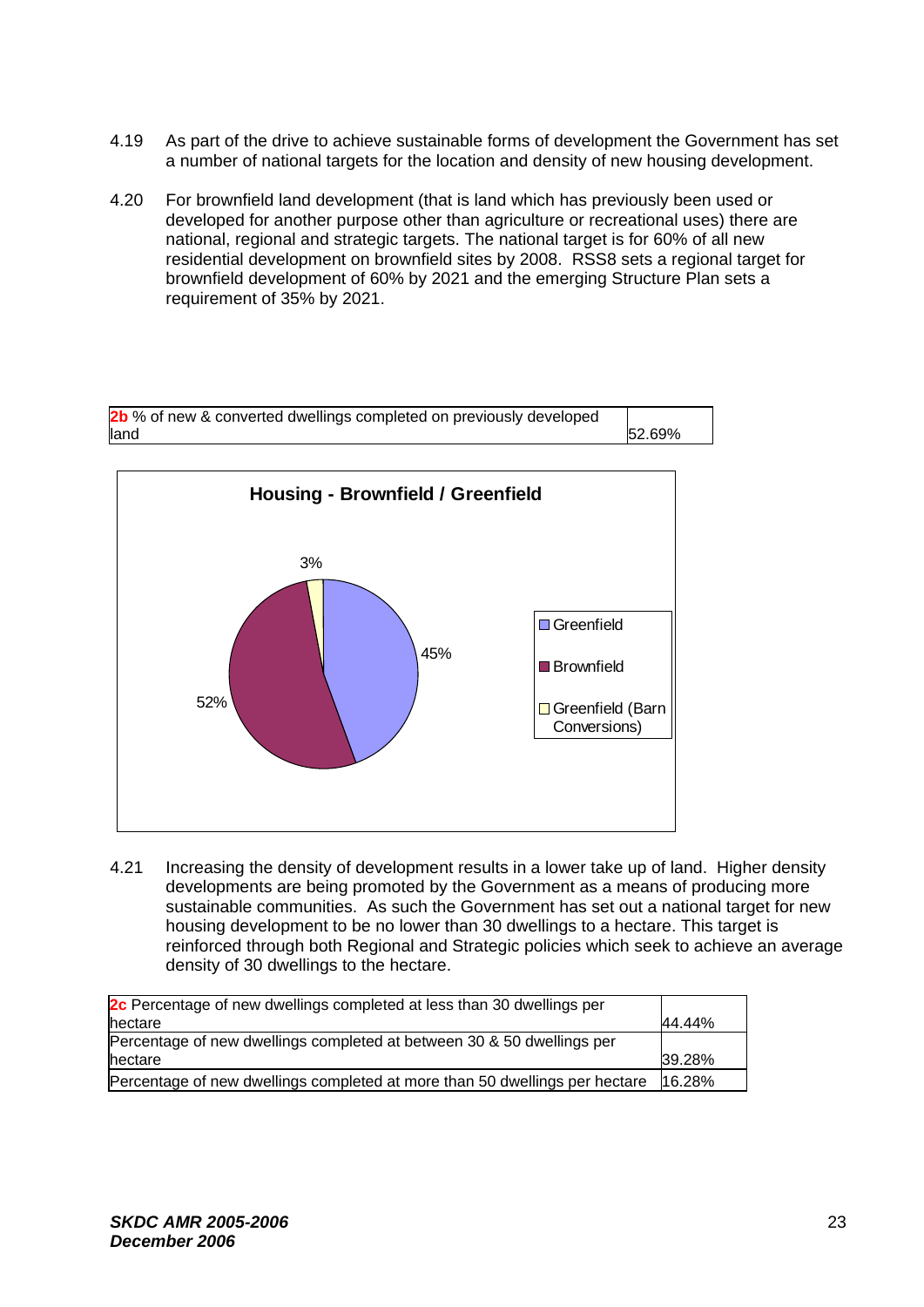

- 4.22 The provision of affordable housing is a concern both nationally and locally. South Kesteven has set its own target to increase the provision of affordable housing within the district. In 2002 a housing need survey for the district identified a need for 147 affordable units to be provided within the district each year (between 2002 – 2007). One of the main ways of achieving new affordable housing is through the negotiation of a percentage of affordable housing units on normal market housing sites. Through this mechanism the Council has enabled the delivery of 50 new affordable units over the last monitoring year. In addition it is anticipated that up to 100 new units will be constructed in the next monitoring year. S.106 agreements negotiated to date reveal that in the region of 400 new affordable units will be provided over the forthcoming three to four years.
- 4.23 A new housing needs survey for the district has been undertaken by Fordham Research and published in February 2006. This study has shown that the Council needs to further increase its delivery of affordable housing units to meet need. This increase needs to be significantly greater than the 112 completed this year. The study states that over 600 affordable units are required each year over the next five years if all housing needs are to be met. The Council is seeking to amend its policy on affordable housing through the Local Development Framework and reduce site size thresholds to 15+ units in the towns and 2+ units in smaller settlements, and increase the overall affordable housing target to 50% in order to increase delivery.

#### **Commentary**

- 4.24 South Kesteven has increased the amount of housing developed on brownfield land over recent years. As demonstrated above during the monitoring period over 50% of new housing was built on previously developed land during 2005-2006. The urban capacity study undertaken this year indicates that the level of brownfield development could increase over the coming years in line with the national and regional targets.
- 4.25 Density of new development within the district has improved since AMR1, now with 44% new houses built during 2005-2006 being at less than 30 units to the hectare. Achieving high densities is a challenge, primarily due to the largely rural nature of the district and the need within these areas to more closely reflect the character and density of settlements.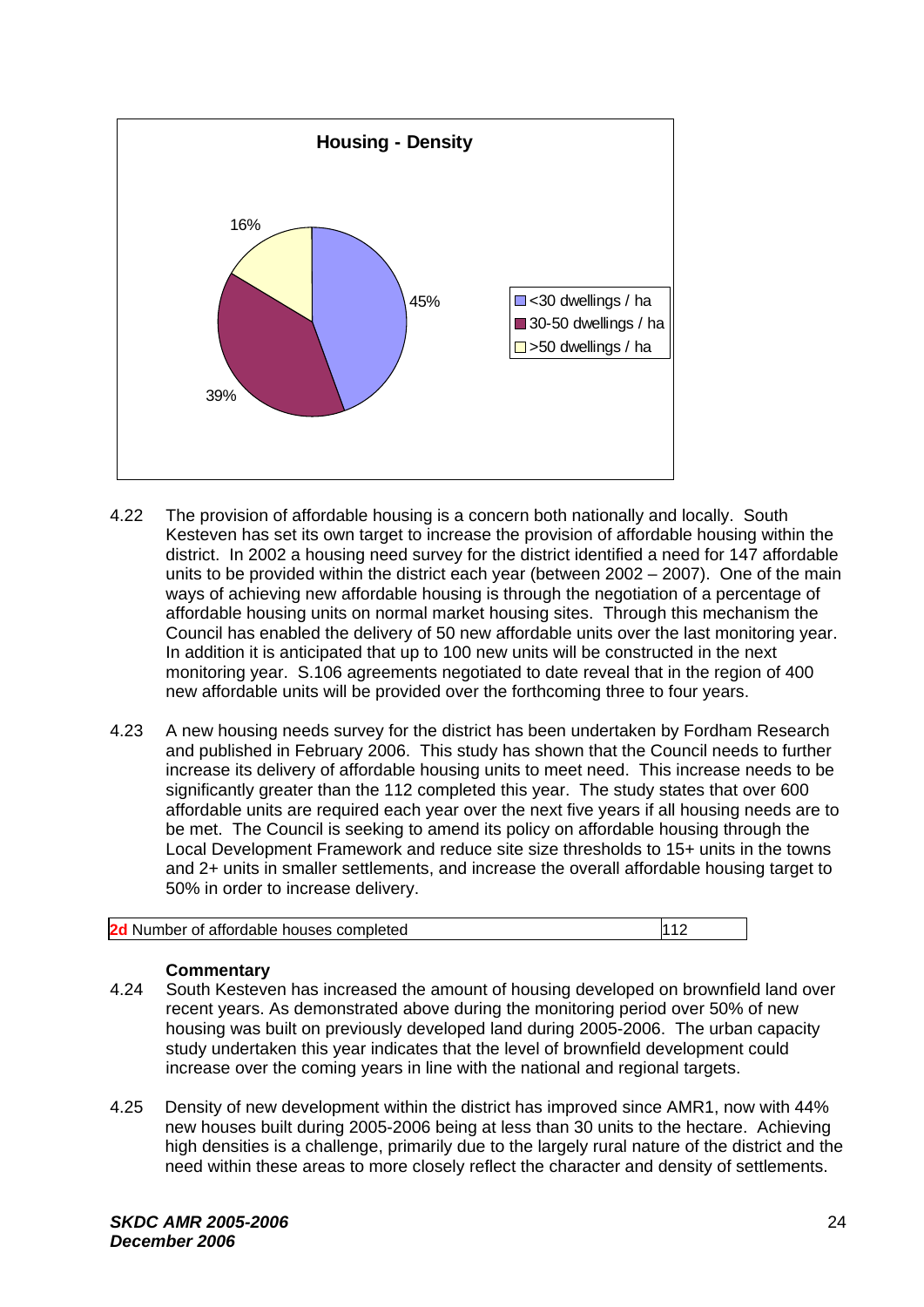It is also due to a number of historic commitments, which were approved prior to the implementation of the 30 per hectare policy. It is anticipated that the density of development in the district will slowly begin to increase over the coming years as policy changes begin to take effect.

4.26 The Council has been successful over the last year in the negotiation and delivery of affordable housing. Although development rates do not meet the level of need identified in the housing need survey, projections for the future delivery of affordable housing show a sharp increase in provision. The council continues to hold the provision of affordable housing as a priority and intends to utilise the conclusions of the new housing need survey in its endeavours to achieve more affordable housing through the LDF and the Housing Strategy.

### 4.27 **Local indicators**

Changes to housing requirements imposed by the strategic plan will be complicated further over the coming year by the emerging revised RSS, which will provide new housing requirements for each district. In the light of these changes it is essential that the Council continually monitors the supply of new housing within the district. A number of local indicators can help us to gain a clearer picture of the current housing market. This includes:

- an indication of the level of windfall development (although this is largely driven by the availability of allocated sites) L5;
- a break down of completions by parish L6;
- the sort of housing which is being built L7
- the size of housing being built (in terms of bedroom numbers) L8.

In addition it is important that consideration is given to the amount of housing land which may be provided in the future on brownfield sites. To this end the council has undertaken and urban capacity study, the results of which are summarised in L9 below.

| L7 Number of dwellings completed on windfall sites | 448 |
|----------------------------------------------------|-----|
| Number of dwellings completed on allocated sites   | 241 |

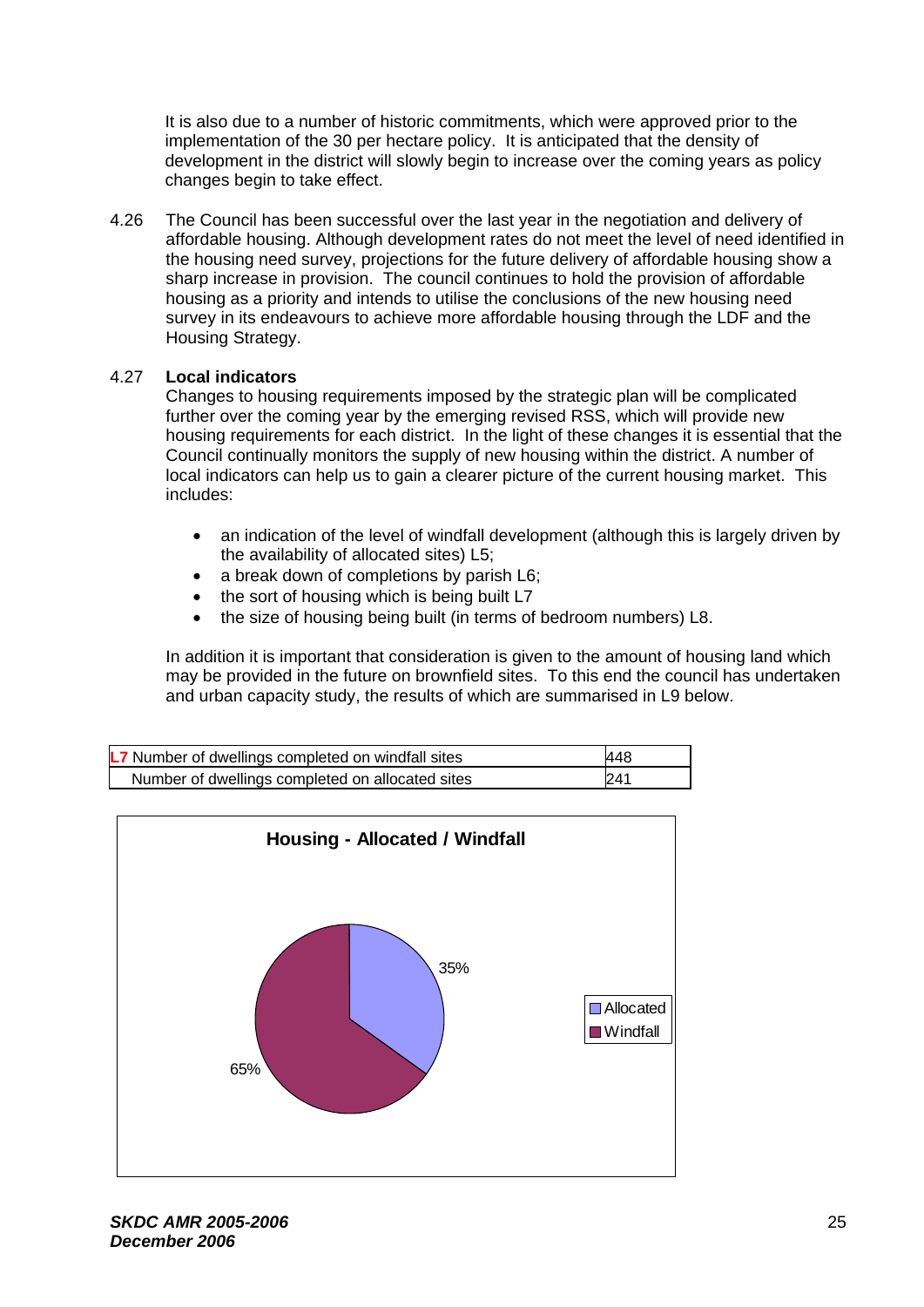| <b>NUMBER OF COMPLETIONS INCLUDING CONVERSIONS &amp; CHANGE OF USE</b> |        |                |                |                |        |                |                |              |                           |                |                |                |
|------------------------------------------------------------------------|--------|----------------|----------------|----------------|--------|----------------|----------------|--------------|---------------------------|----------------|----------------|----------------|
|                                                                        |        |                |                |                |        |                |                |              |                           |                |                |                |
| <b>PARISH</b>                                                          | 1995   | 1996           | 1997           | 1998           | 1999   | 2000           | 2001-02        | 2002-03      | 2003-04                   | 2004-05        | 2005-06        | <b>TOTAL</b>   |
| Allington                                                              |        |                |                |                |        |                |                |              |                           |                |                |                |
| Ancaster                                                               | 0<br>9 | 4<br>8         |                | 4<br>5         | 4<br>2 | 2<br>11        | 35             | 2            | 1<br>9                    | 10<br>2        | 3<br>8         | 31<br>92       |
| Aslackby & Laugton                                                     | 0      | 0              | 0              | $\overline{2}$ | З      | 1              | 5              | 0            | 1                         | $\overline{c}$ |                | 15             |
| <b>Barholm &amp; Stowe</b>                                             | 0      | $\overline{0}$ | 0              | o              | 0      | $\overline{0}$ | 0              | O            | 0                         |                | 4              | 5              |
| <b>Barkston</b>                                                        |        | 0              | 0              | 3              | 10     |                | 5              |              | 1                         | 2              | 0              | 24             |
| <b>Barrowby</b>                                                        | 0      | $\mathbf{1}$   | $\mathbf{1}$   | 6              | O      | $\overline{2}$ | 2              | 3            | $\overline{1}$            | 5              | 8              | 29             |
| <b>Baston</b>                                                          | 53     | 38             | 18             | 12             |        | $\overline{c}$ |                | 3            | 4                         |                | 0              | 133            |
| <b>Belton &amp; Manthorpe</b>                                          | ი      | 0              | 0              | l2             | 10     | 9              | 15             | O            | $\overline{0}$            | 0              | 0              | 36             |
| Billingborough                                                         |        | $\overline{2}$ | 2              | $\mathbf{1}$   | 2      | 9              | 5              | 15           | 14                        | 28             | 26             | 105            |
| <b>Bitchfield &amp; Bassingthorpe</b>                                  | 0      | IО             | Ю              | 2              | 2      | 1              | $\overline{0}$ | $\mathbf{1}$ | 0                         | 0              | O              | 6              |
| <b>Boothby Pagnell</b>                                                 | 0      | 2              | 1              | 0              |        | 0              | 0              | 0            | 0                         | 0              | 1              | 5              |
| <b>Bourne</b>                                                          | 93     | 58             | 84             | 111            | 92     | 53             | 13             | 27           | 70                        | 219            | 203            | 1023           |
| Braceborough & Wilsthorpe                                              | 0      | 1              | 1              | 1              | 2      |                |                | 0            | 0                         | 9              | 4              | 20             |
| Braceby & Sapperton                                                    | 0      | 0              | 0              | O              | 0      | 0              | 0              | l2           | $\overline{0}$            | 0              | 0              | 2              |
| <b>Burton Coggles</b>                                                  | 0      | 0              | 0              | 0              | 0      | 0              | ი              | 0            | 0                         |                | 0              |                |
| Careby, Aunby & Holywell                                               | Ю      | 0              | 0              | O              |        | 1              | ი              | 0            | 0                         | 0              | 0              | $\overline{2}$ |
| Carlby                                                                 | 12     | 22             | 13             | 14             | 8      | 5              |                | 0            | 1                         | 4              | 0              | 80             |
| <b>Carlton Scroop</b>                                                  | 0      | 1              |                |                | 0      |                | O              | 0            | 0                         | 0              | 0              | 4              |
| Castle Bytham                                                          | 4      | 6              | 3              | 2              |        | $\overline{c}$ | ი              | 2            | $\mathbf 1$               | 2              | 2              | 25             |
| Caythorpe                                                              | 5      | 10             | 8              | 22             | 19     | 6              |                | 5            | 17                        | $\overline{2}$ | l2             | 103            |
| Claypole                                                               | 10     | 3              |                | 23             | 32     | 9              |                |              | 18                        | 46             | 5              | 161            |
| Colsterworth                                                           | 5      | 0              | $\overline{2}$ |                |        | 4              | 3              | 0            | $\overline{1}$            | 7              |                | 31             |
| Corby Glen                                                             |        | 3              | 2              | 3              | 3      | 7              | 37             | 39           | 45                        | 5              | 3              | 149            |
| Counthorpe & Creeton                                                   | Ю      | lo             | 0              | O              | O      | $\overline{0}$ | $\overline{0}$ | 0            | $\overline{0}$            | 0              | 0              | 0              |
| <b>Deeping St James</b>                                                | 69     | 65             | 36             | 8              | 4      | 3              | 8              | 16           | 27                        | 8              | 8              | 252            |
| Denton                                                                 | 0      | Ю              | Ю              | O              |        | 0              |                | O            | IO.                       | Ю              | O              |                |
| Dowsby                                                                 | O.     | 0              | O              |                | n      | 0              |                | 0            | 0                         | O.             |                | 2              |
| Dunsby                                                                 | 0      | $\overline{0}$ | 0              | 0              | O      | 0              | ი              | 0            | 0                         | 0              | 0              | 0              |
| Easton                                                                 |        | 0              | 0              | 0              |        | 0              |                | 0            | 0                         | ი              | 0              | 0              |
| Edenham                                                                | 0      | 0              | 0              | Ю              |        | 0              |                | 0            | 0                         | 0              | 0              | 2              |
| Fenton                                                                 |        | $\overline{2}$ |                |                | 3      | 3              |                | 0            | 0                         | 0              | 0              | 15             |
| Folkingham                                                             |        | 8              |                | 9              |        | 28             | 29             |              |                           | 12             | 29             | 125            |
| Foston                                                                 |        | 2              | 3              |                |        |                |                | 3            | 3                         | ი              |                | 18             |
| <b>Fulbeck</b>                                                         |        | 0              | 0              | 3              |        | $\overline{2}$ |                |              | 3                         | 0              | 0              | 15             |
| Grantham                                                               | 79     | 109            | 101            | 81             | 113    | 110            | 89             | 79           | 181                       | 144            | 145            | 1231           |
| <b>Great Gonerby</b>                                                   | 14     | 8              | 21             |                | 2      | 25             | 20             | 6            | $\overline{2}$            |                | $\overline{2}$ | 109            |
| <b>Great Ponton</b><br>Greatford                                       | 0      | 0              | 0              | 0              |        | 7              | 2              | 4            | 4                         |                | 0              | 19             |
| Gunby & Stainby                                                        | 4      | $\overline{0}$ | 0              | 0              |        | 1              | 0              | $\mathbf{1}$ | $\mathbf{1}$              | 0              | 3              | 11             |
|                                                                        | 0      | $\mathsf{O}$   | $\mathbf{0}$   | $\circ$        | þ      | $\mathsf{o}$   | 0              | $\mathbf{0}$ | $\mathsf{I}_{\mathsf{O}}$ | 0              | $\mathbf{1}$   | 1              |

### **L8** Annual completions (by parish) 1995 to 2005-06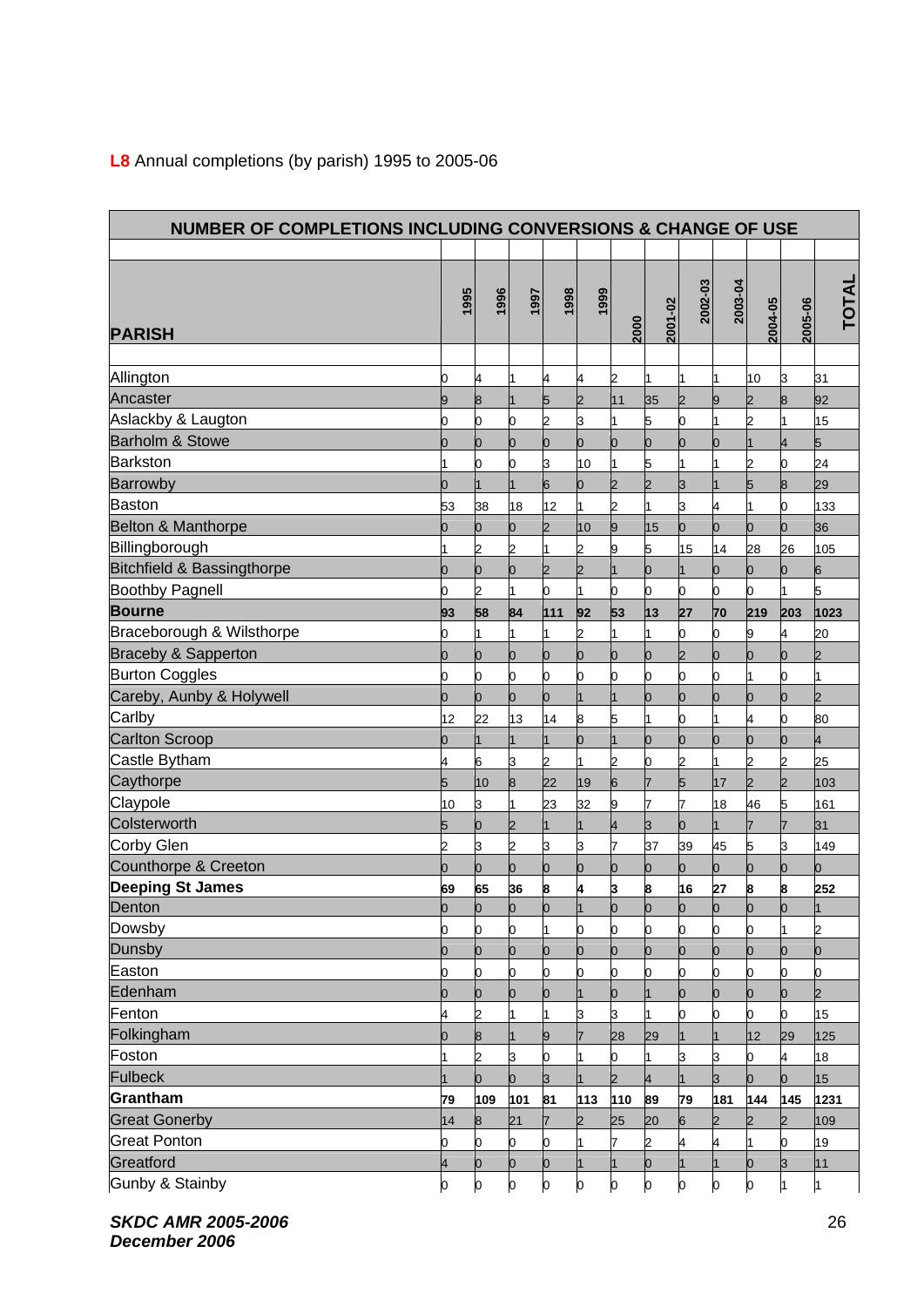| <b>NUMBER OF COMPLETIONS INCLUDING CONVERSIONS &amp; CHANGE OF USE</b> |      |                |                |                |                |              |                |          |                |                |                |              |
|------------------------------------------------------------------------|------|----------------|----------------|----------------|----------------|--------------|----------------|----------|----------------|----------------|----------------|--------------|
|                                                                        |      |                |                |                |                |              |                |          |                |                |                |              |
| <b>PARISH</b>                                                          | 1995 | 1996           | 1997           | 1998           | 1999           | 2000         | 2001-02        | 2002-03  | 2003-04        | 2004-05        | 2005-06        | <b>TOTAL</b> |
|                                                                        |      |                |                |                |                |              |                |          |                |                |                |              |
| Haconby                                                                | 0    | 5              | 0              |                | 2              |              | 2              | 3        | 5              | ß              |                | 29           |
| Harlaxton                                                              | З    | 3              | 0              | 0              | 0              | 0            | 0              |          | 1              | Ю              |                | 9            |
| Heydour, Oasby & Aisby                                                 | 2    | 0              | 1              |                | 0              | З            | 0              | 4        | 2              |                |                | 15           |
| Honington                                                              | 0    |                | 3              | O              | 0              | $\mathbf{1}$ | $\overline{0}$ | 0        | $\overline{1}$ | O              | 0              | 6            |
| Horbling                                                               | 0    | 0              | 0              |                |                | 1            | 0              |          | 10             | 4              | 2              | 20           |
| Hough on the Hill                                                      |      | Ю              | $\mathbf 1$    | Ю              | 0              | 2            | 2              | I2       | $\overline{2}$ | IЗ             | 0              | 13           |
| Hougham                                                                | 0    |                | 0              | 2              | 2              | 0            | 0              | 0        | 0              | 0              | з              | 8            |
| Ingoldsby                                                              |      |                |                | 3              | З              |              | 0              |          |                | 0              |                | 13           |
| Irnham                                                                 | 0    | 0              | 0              | 4              | 4              | 3            | 8              |          | 2              |                | 0              | 23           |
| <b>Kirkby Underwood</b>                                                |      | $\overline{2}$ | $\overline{1}$ |                | b.             | ю            | $\mathbf{1}$   |          | $\overline{2}$ | lз             | 3              | 17           |
| Langtoft                                                               | 37   | 60             | 83             | 56             | O              | 15           | 16             | 31       | $\overline{2}$ | 6              | 9              | 315          |
| Lenton, Keisby & Osgodby                                               |      | Ю              | 0              | 0              |                | 0            |                |          |                | 0              |                | 6            |
| Little Bytham                                                          | 0    | 0              | 0              |                | 0              |              |                | 2        | 3              | 4              | 0              | 12           |
| <b>Little Ponton</b>                                                   | 0    | O              | 0              | $\overline{0}$ | 0              | l2           | 0              |          | $\overline{2}$ | $\overline{2}$ | $\overline{2}$ | 9            |
| Londonthorpe, Harrowby                                                 | 11   | 15             | 18             | 34             | 59             | 44           | 37             | 39       | 57             | 44             | 64             | 422          |
| Long Bennington                                                        | 22   | 16             | 6              | 4              | $\overline{c}$ | l2           | 9              | 5        | 35             | 26             | 13             | 138          |
| <b>Market Deeping</b>                                                  | 40   | 22             | 17             | 15             | 4              | 14           | 25             | 12       | 18             | 4              | 5              | 176          |
| <b>Marston</b>                                                         | 2    |                | $\mathbf{1}$   | 6              | 2              |              | O              |          | $\overline{0}$ |                | 0              | 15           |
| Morton                                                                 | 67   | 41             | 30             | 33             | 32             | 9            | 9              | 15       | 9              | l2             |                | 248          |
| Normanton                                                              | 0    | Ю              | 0              | lo             | 0              | O            | $\overline{0}$ | l0       | $\overline{0}$ | l0             | 0              | O            |
| North Witham                                                           | 0    | 0              | 0              | 0              | 0              | 0            | 0              | 0        |                |                |                |              |
| <b>Old Somerby</b>                                                     |      | Ю              | 0              | 0              |                | 0            | O              | 0        | 0              |                | O              | IЗ           |
| Pickworth                                                              |      |                | З              |                | 0              | 5            |                | 0        | 0              |                | 0              | 13           |
| Pointon & Sempringham                                                  |      | Ю              | IЗ             | Ю              | 0              | l2           | 8              | 6        | $\overline{2}$ | 8              | 0              | 30           |
| Rippingale                                                             | 1    | Ю              | 0              | 19             | 4              | 26           | 4              | 27       | 4              | 6              | З              | 94           |
| Ropsley & Humby                                                        | 5    |                | 0              | 4              | 15             | 6            | 8              |          | $\overline{2}$ | 2              |                | 45           |
| Sedgebrook                                                             | 4    | 2              | 3              |                |                | O            |                | 0        | 3              | 0              | n              | 15           |
| Skillington                                                            | 0    | lo.            | 0              | 3              | 10             | 12           | 6              | $\Omega$ |                | 0              | $\overline{2}$ | 34           |
| South Witham                                                           | 18   | 9              | 9              | 20             | 20             | 12           | 14             | 17       | 27             | 2              | 3              | 151          |
| <b>Stamford</b>                                                        | 100  | 106            | 101            | 103            | 78             | 42           | 19             | 119      | 94             | 63             | 60             | 885          |
| <b>Stoke Rochford</b>                                                  | 0    | 0              | 0              | 0              |                |              | n              | O        | 0              | 0              | 0              | 2            |
| <b>Stubton</b>                                                         | 0    | 10             | $\overline{0}$ |                |                | O            | $\overline{c}$ |          | $\overline{4}$ | 0              | $\Omega$       | 10           |
| Swayfield                                                              | 0    | 2              | 3              | 2              | 6              | 4            |                | 0        | 3              |                |                | 24           |
| Swinstead                                                              | 0    | $\overline{0}$ | 0              | O              | 0              | 0            |                | 0        | 0              | O              |                | 2            |
| Syston                                                                 | 0    | 0              | 0              | 0              | 0              | 0            |                |          | 0              |                |                |              |
| Tallington                                                             | ი    | 10             | $\mathbf{1}$   | 20             | 28             | 2            |                | 8        | 8              |                |                | 69           |
| Thurlby                                                                | 12   | 20             | 35             | 20             | 15             | 12           | 0              | 2        | 5              | 2              | 22             | 145          |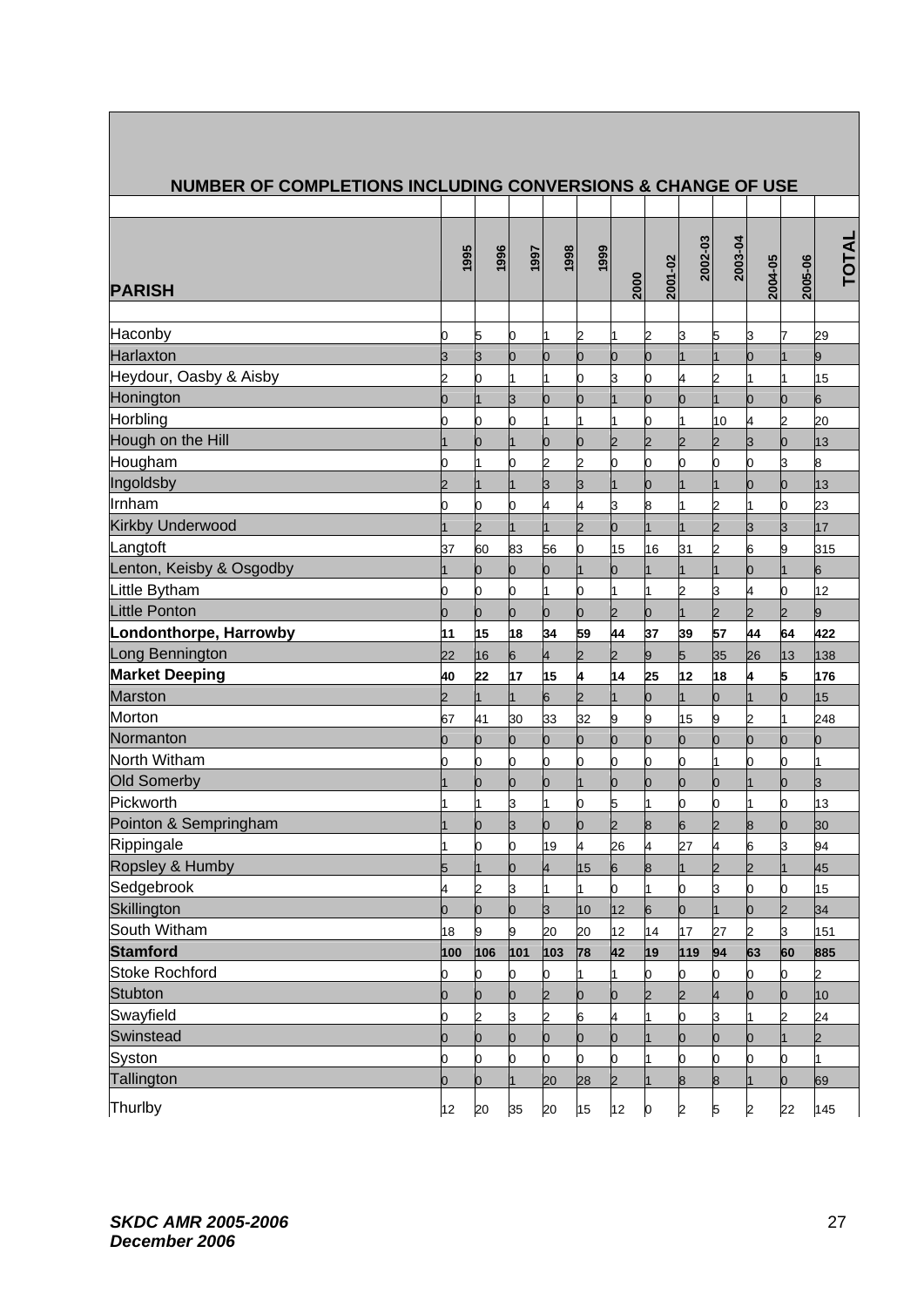| <b>NUMBER OF COMPLETIONS INCLUDING CONVERSIONS &amp; CHANGE OF USE</b> |          |      |          |      |      |      |         |         |          |         |         |       |
|------------------------------------------------------------------------|----------|------|----------|------|------|------|---------|---------|----------|---------|---------|-------|
|                                                                        |          |      |          |      |      |      |         |         |          |         |         |       |
|                                                                        | 1995     | 1996 | 1997     | 1998 | 1999 |      | 2001-02 | 2002-03 | 2003-04  | 2004-05 | 2005-06 | TOTAL |
| <b>PARISH</b>                                                          |          |      |          |      |      | 2000 |         |         |          |         |         |       |
| Toft, Lound & Manthorpe                                                | 0        | Ю    | 1        | З    |      | З    | 4       | З       |          | 3       |         | 20    |
| Uffington                                                              | 3        |      |          | 0    |      | 2    |         | 0       | 0        |         |         | 9     |
| Welby                                                                  | 0        | Ю    |          |      | 0    | 0    | 2       | n       |          |         |         | 5     |
| <b>West Deeping</b>                                                    |          | Ю    |          | 0    | 0    | 0    | 3       |         | 0        |         |         | 8     |
| Westborough, Dry Doddington                                            | 2        | 5    | 2        | 2    | 2    | 3    | 3       | З       | 0        | 3       |         | 33    |
| Witham on the Hill                                                     | 0        | Ю    | 0        | 0    | 0    |      | 0       | 0       | 0        | 0       |         | 2     |
| Woolsthorpe                                                            | 0        | 0    | 0        | 0    | 0    | 0    | 0       | 0       | 0        | 0       | 2       | 2     |
| Wyville cum Hungerton                                                  | $\Omega$ | In   | $\Omega$ | O    |      | lo   | n       |         | $\Omega$ | n       | O       | h     |
|                                                                        |          |      |          |      |      |      |         |         |          |         |         |       |
| <b>DISTRICT TOTAL</b>                                                  | 705      | 668  | 627      | 688  | 626  | 539  | 484     | 529     | 715      | 712     | 689     | 6982  |
| <b>GRANTHAM TOTAL</b>                                                  | 90       | 124  | 119      | 115  | 172  | 154  | 126     | 118     | 238      | 188     | 209     | 1653  |
| <b>STAMFORD TOTAL</b>                                                  | 100      | 106  | 101      | 103  | 78   | 42   | 19      | 119     | 94       | 63      | 60      | 885   |
| <b>BOURNE TOTAL</b>                                                    | 93       | 58   | 84       | 111  | 92   | 53   | 13      | 27      | 70       | 219     | 203     | 1023  |
| <b>DEEPINGS TOTAL</b>                                                  | 109      | 87   | 53       | 23   | 8    | 17   | 33      | 28      | 45       | 12      | 13      | 428   |
| <b>URBAN EXCLUDING GRANTHAM TOTAL</b>                                  | 302      | 251  | 238      | 237  | 178  | 112  | 65      | 174     | 209      | 294     | 276     | 2336  |
| <b>ALL URBAN TOTAL</b>                                                 | 392      | 375  | 357      | 352  | 350  | 266  | 191     | 292     | 447      | 482     | 485     | 3989  |
| <b>ALL RURAL TOTAL</b>                                                 | 313      | 293  | 270      | 336  | 276  | 273  | 293     | 237     | 268      | 230     | 204     | 2993  |
|                                                                        |          |      |          |      |      |      |         |         |          |         |         |       |
| <b>LOCAL SERVICE CENTRE TOTALS</b>                                     | 232      | 210  | 209      | 193  | 94   | 132  | 153     | 156     | 160      | 100     | 107     | 1744  |
| <b>LESS SUSTAINABLE VILLAGE TOTALS</b>                                 | 81       | 83   | 61       | 143  | 182  | 141  | 140     | 81      | 108      | 130     | 97      | 1249  |
| L9 Net Completions 2005-06                                             |          |      |          |      |      |      |         |         |          |         |         |       |
| Completions - new build                                                |          |      |          |      |      |      |         |         |          |         |         | 639   |
| Completions - mobile / temporary dwellings                             |          |      |          |      |      |      |         |         |          |         |         | 0     |
| Conversions of existing dwellings to multiple dwellings                |          |      |          |      |      |      |         | 5       |          |         |         |       |
| Conversions of non-dwellings to dwellings                              |          |      |          |      |      |      |         |         |          |         |         | 45    |
| <b>TOTAL COMPLETIONS</b>                                               |          |      |          |      |      |      |         |         |          |         |         | 689   |

| <b>Demolitions</b>                                         |    |
|------------------------------------------------------------|----|
| Conversion / change of use from dwellings to non-dwellings |    |
| <b>TOTAL LOSSES</b>                                        | 15 |
|                                                            |    |

### **NET COMPLETIONS** 674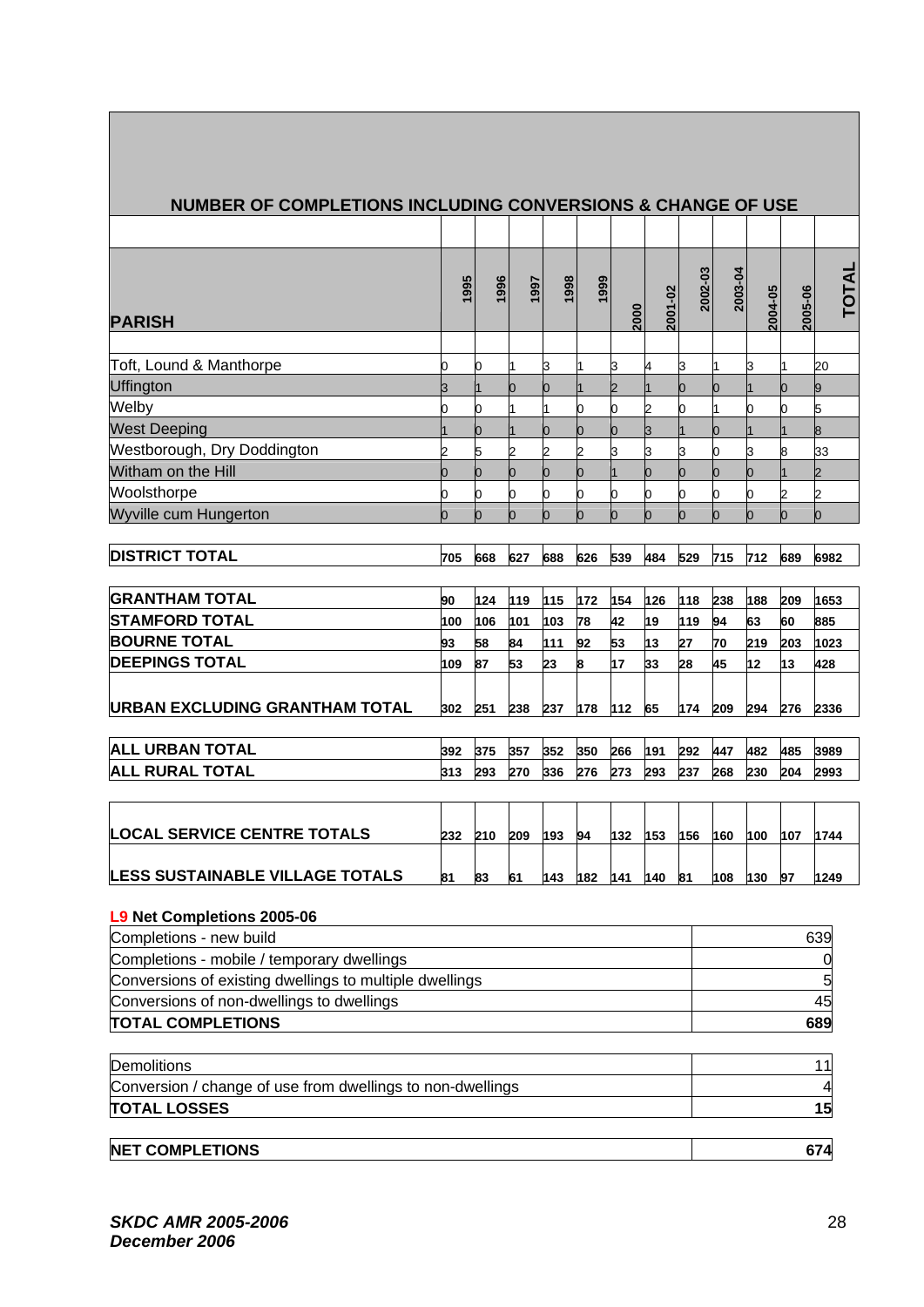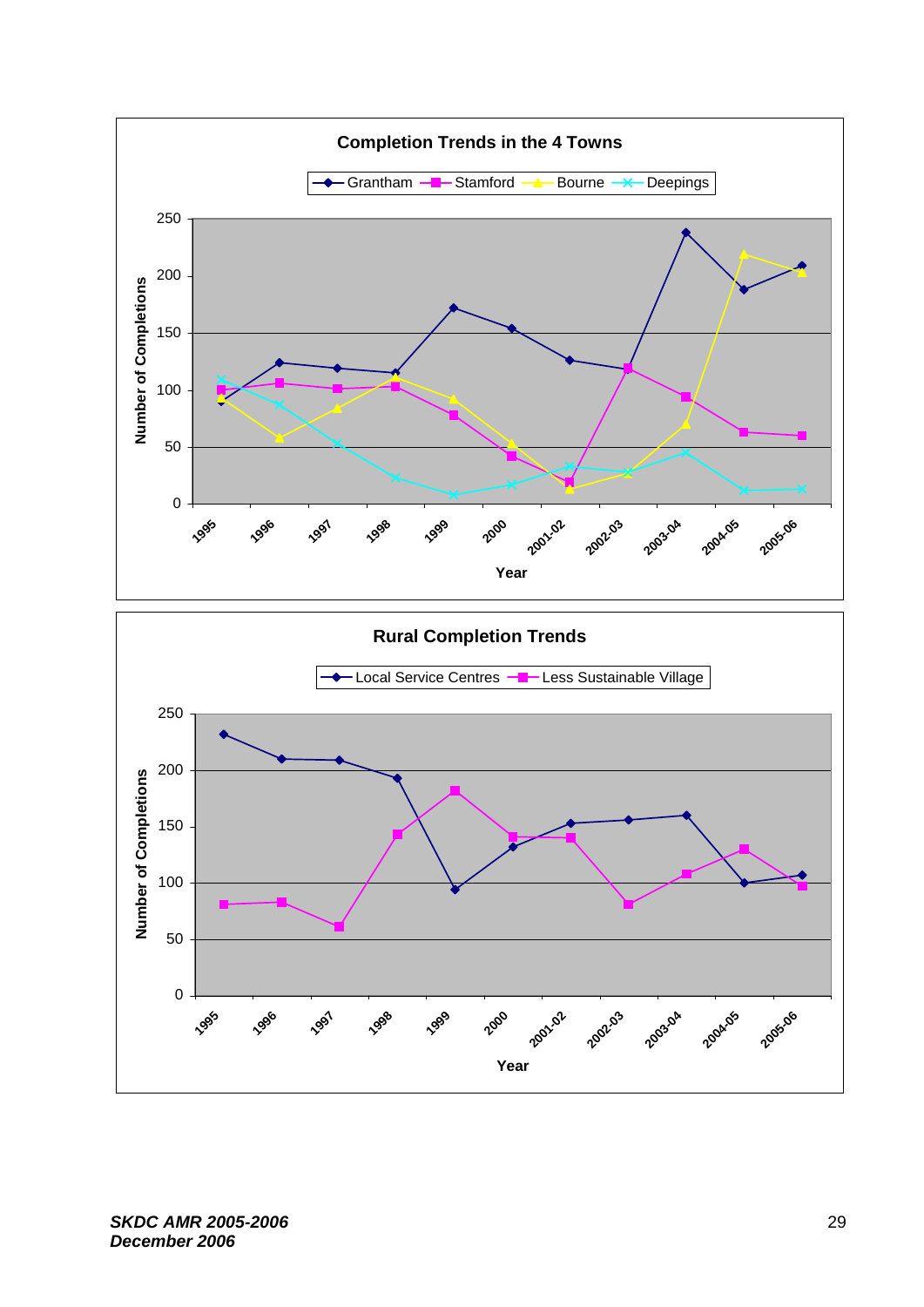

#### **L10 Bedroom Breakdown 2005-06**

| New houses / bungalows completed with 1 bedroom    | 0   |
|----------------------------------------------------|-----|
| New houses / bungalows completed with 2 bedrooms   | 55  |
| New houses / bungalows completed with 3 bedrooms   | 279 |
| New houses / bungalows completed with 4+ bedrooms  | 223 |
| New flats / maisonettes completed with 1 bedroom   | 32  |
| New flats / maisonettes completed with 2 bedrooms  | 48  |
| New flats / maisonettes completed with 3 bedrooms  | 2   |
| New flats / maisonettes completed with 4+ bedrooms | 0   |

### **L11 Urban Capacity Sites**

#### **Take up of urban capacity sites at 31/03/06**

|                       | Grantham | Stamford | Bourne | Deepings | <b>District</b> |
|-----------------------|----------|----------|--------|----------|-----------------|
| Total Area (ha)       | 52.01    | 19.31    | 5.77   | 2.78     | 79.87           |
| Area Committed (ha)   | 6.09     | 0.1I     | 0.712  |          | 6.902           |
| <b>Total Capacity</b> | 1081     | 392      | 276    | 102      | 1851            |
| Number Committed      | 72       |          | 45     |          | 121             |

\* updated and amended December 2006

# **TRANSPORT**

- 4.28 Transport policies for South Kesteven are largely prepared by other bodies. In particular Lincolnshire County Council through the Local Transport Plan (LTP) cover issues relating to highways (except the A1, which is the responsibility of the Highways Agency) and the provision of public transport.
- 4.29 The district benefits from easy access to the A1 north south and from the high speed rail link to London and the north which stops in Grantham. However transport issues across the district are characterised by concerns over congestion within the towns and a lack of easy access to public transport in the more remote rural areas and an increased reliance upon the private car for all journeys. Both of these issues are considered by and tackled through the LTP, however with a limited budget it is recognised that all issues and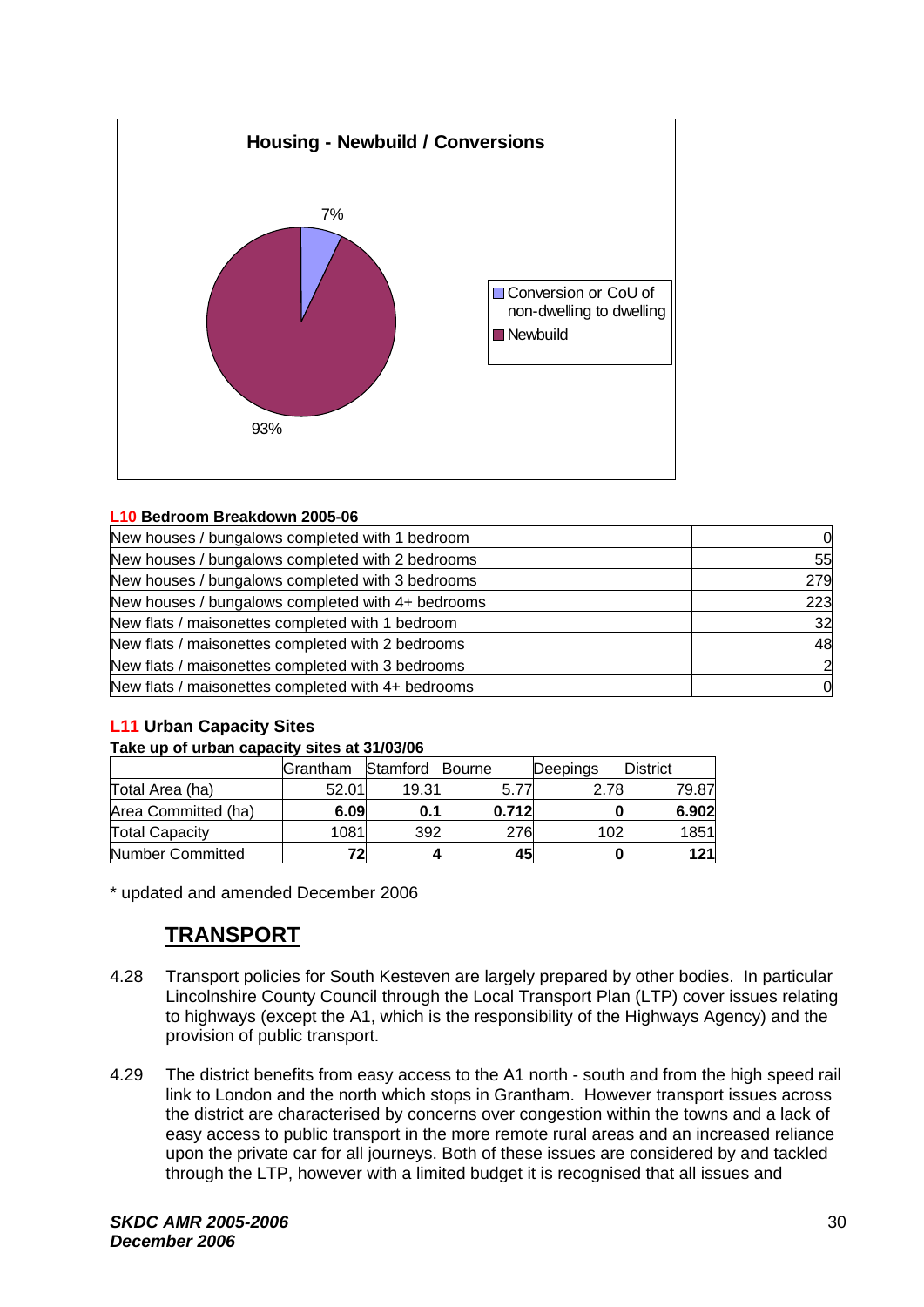concerns will not be resolved within the immediate future.

4.30 In a bid to promote sustainable patterns of development consideration is now being given to the location of new development in terms of access to other services and facilities by foot, cycle and public transport. In this respect planning has a key role to play in promoting sustainable locations for development. During the monitoring period the location of new residential development in relation to essential services has been monitored, with the following results:

| 3 Amount & percentage of new residential development within 30<br>min public transport of a GP, hospital, primary school, secondary<br>school, areas of employment and a major retail centre. | 391 (57%)       |
|-----------------------------------------------------------------------------------------------------------------------------------------------------------------------------------------------|-----------------|
| Amount & percentage of new residential development within 30 min<br>public transport of a GP.                                                                                                 | 630 (91%)       |
| Amount & percentage of new residential development within 30 min<br>public transport of a hospital.                                                                                           | 391 (57%)       |
| Amount & percentage of new residential development within 30 min<br>public transport of a primary school.                                                                                     | 635 (92%)       |
| Amount & percentage of new residential development within 30 min<br>public transport of a secondary school.                                                                                   | 630 (91%)       |
| Amount & percentage of new residential development within 30 min<br>public transport of areas of employment.                                                                                  | 621 (90%)       |
| Amount & percentage of new residential development within 30 min<br>public transport of a major retail centre.                                                                                | $(90\%)$<br>621 |

#### **Commentary**

4.31 Over 90% of new residential development is being built within 30 minutes journey on public transport of a GP, primary and secondary school, area of employment, or retail centre. Due to the size and rural nature of the district, and the fact that there are only two hospitals in the district (Grantham and Stamford), it will be difficult to increase the number of houses built within 30 minutes of a hospital. However, the strategy proposed in the Local Development Framework will focus additional housing growth within the four towns, with a particular emphasis on Grantham, which should improve this indicator.

# **LOCAL SERVICES**

- 4.32 Grantham has been identified in the RSS as a sub-regional centre. This means that it provides the services to a larger hinterland than a local town would normally, it therefore draws shoppers and employees from neighbouring towns as well as the rural villages. In order that this status is bolstered the town is to see the lions share of new housing and employment development during the LDF period. Greater emphasis should be given to promoting Grantham as a retail and economic centre for the District. Alongside this however it should also be recognised that Stamford Bourne and the Deepings also provide shops and services for their own population and that of their rural hinterland. Shops and services within these towns also need to be supported and enhanced where possible.
- 4.33 In terms of retail development, both national and regional planning policy requires a sequential approach to the location of new shopping facilities. In the first instance new retail should be located within town centres. If it can be demonstrated that no suitable site is available within a town centre consideration can be given to an edge of centre site and only after such consideration should out of centre sites be identified.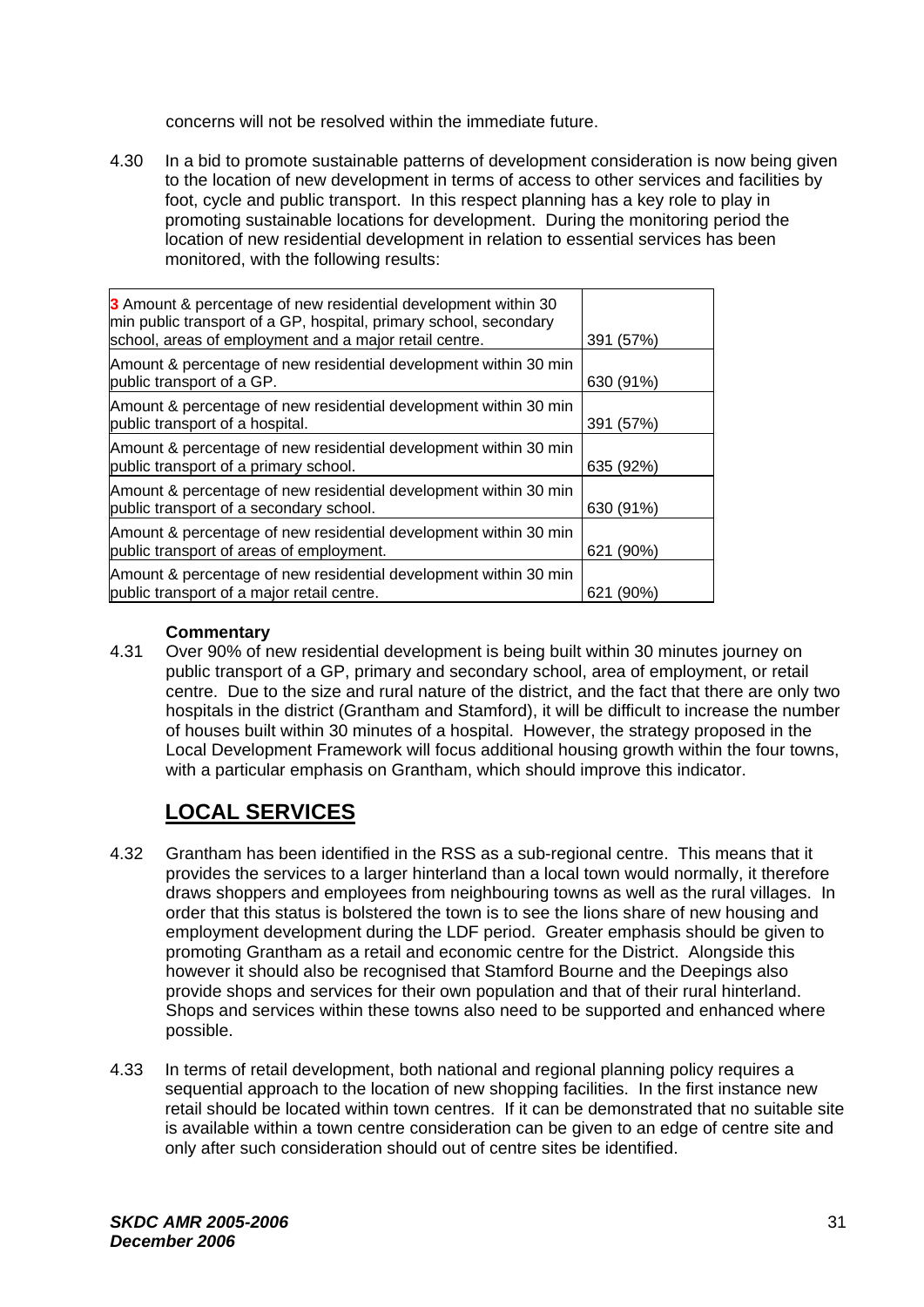| 4a Retail development completed | 5040 sam | 4414 sam |
|---------------------------------|----------|----------|
| Office development completed    | l136 sam |          |
| Leisure development completed   | I0 sqm   |          |

NB. Office (B1a) development also included in *Business Development* Section*.* 

| 4b Amount & percentage of retail development completed in town<br>centres     | 4890 sqm (97%) |
|-------------------------------------------------------------------------------|----------------|
| Amount & percentage of office development completed in town<br><b>centres</b> | $0$ sqm $(0%)$ |
| Amount & percentage of leisure development completed in town<br>centres       | $0$ sqm $(0%)$ |
| 4c Amount & percentage of eligible open spaces managed to green<br>flag award |                |

#### **Commentary**

4.34 These figures demonstrate that SKDC is complying fully with national policy regarding the location of retail development in town centre locations. There has been a marked increase from AMR1 in the amount of retail development completed.

**L12** All sites (by location) completed, committed or under construction for A1, A2, D2 use 2005/06

#### **Sites completed 2005/06**

| App No  | Location                                                    | <b>UCO</b> | Area (ha) | Floorspace<br>(sqm) |
|---------|-------------------------------------------------------------|------------|-----------|---------------------|
|         | Former public toilets, Star Lane,                           |            |           |                     |
| 04/1843 | Stamford                                                    | A1         | 0.002     | 13                  |
| 04/1083 | The Cattle Market, Dysart Road,<br>Grantham                 | A1         | 0.924     | 4877                |
| 05/0655 | Former McDonalds Building, A1<br>Northbound, Stoke Rochford | A1         | 0.921     | 150                 |
|         |                                                             |            | 1.847     | 5040                |

#### **Sites committed 31/03/06**

| App No  | Location                                                         | UCO            | Area (ha) | Floorspace<br>(sqm) |
|---------|------------------------------------------------------------------|----------------|-----------|---------------------|
| 04/1899 | Autumn Park, Dysart Road, Grantham                               | A1             | 0.881     | 2143                |
| 05/1227 | 7, All Saints Street, Stamford                                   | A1             | 0.011     | 56                  |
| 05/1289 | Former John Lee's Sacks, Old Wharf<br>Road/Dysart Road, Grantham | A1             | 2.528     | 2323                |
| 05/1664 | Skillington Playing Fields, Grantham Road,<br>Skillington        | D <sub>2</sub> | 1.528     | 400                 |
| 05/1114 | Blackstones Sports & social Club Ltd, Lincoln<br>Road, Stamford  | D <sub>2</sub> | 1.807     | 1301.76             |
|         |                                                                  |                | 6.755     | 6223.76             |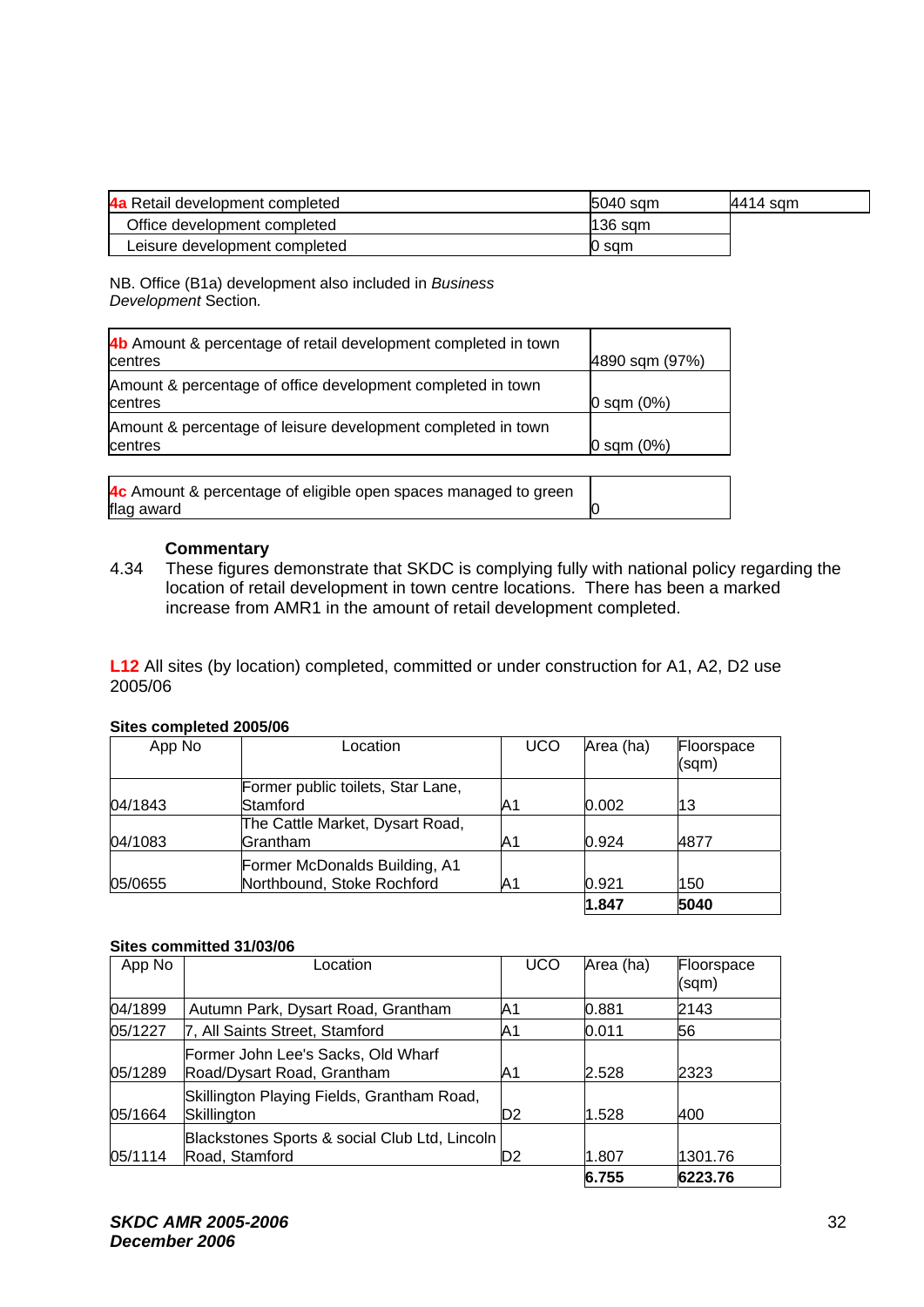#### **Sites under construction 31/03/06**

| App No  | Location                                                | UCO            | Area (ha) | Floorspace<br>(sqm) |
|---------|---------------------------------------------------------|----------------|-----------|---------------------|
| 04/1906 | Former John Lee Sacks site, Old Wharf road,<br>Grantham | A1             | 2.659     | 7618                |
| 04/0141 | Small Holding, Pickworth Road, Folkingham               | A1             | 0.059     | 65.4                |
| 05/0737 | 64-66, North Street, Bourne                             | A1             | 0.106     | 125                 |
| 05/0561 | Glebe Farm, Casthorpe Road, Denton                      | A1             | 0.057     | 90                  |
| 04/1258 | Kempton Way, Dysart Road, Grantham                      | D <sub>2</sub> | 0.698     | 1260                |
|         |                                                         |                | 3.579     | 9158.4              |

| <b>L13</b> Amount & percentage of floorspace completed for<br>A1, A2 & D2 uses on allocated sites. | 5040 sqm (100%) |
|----------------------------------------------------------------------------------------------------|-----------------|
| Amount & percentage of floorspace completed for A1,<br>A2 & D2 uses on windfall sites.             | $0$ sqm $(0%)$  |

# **MINERALS & WASTE**

4.35 **5 & 6** Lincolnshire County Council is responsible for these matters.

# **FLOOD PROTECTION & WATER QUALITY**

4.36 Flood risk is an important consideration in planning decisions within the District, part of which lies within the low lying fens. However the district is reasonably well protect by flood defence schemes. The Council works closely with the support and guidance of the Environment Agency to ensure that this matter is dealt with sensitively in the consideration of planning applications.

| 7 Number of planning permissions granted contrary to the advice of<br>the Environment Agency on either flood defence grounds or water |  |
|---------------------------------------------------------------------------------------------------------------------------------------|--|
| quality                                                                                                                               |  |

**L14** 

| Responses where EA Decision Notices | received where EA | despite EA objection received where EA | Permission granted  % of decision notices |
|-------------------------------------|-------------------|----------------------------------------|-------------------------------------------|
| objected                            | objected          |                                        | objected                                  |
|                                     |                   |                                        | $\%$                                      |

Source – Environment Agency

### **BIODIVERSITY**

4.37 National, regional and strategic planning policy promotes the protection and enhancement of biodiversity. The Environment Chapter of the adopted local plan sets out a suite of policies aimed at protecting and enhancing the environment of the district both in terms of the character and appearance of the landscape and settlements within it and specifically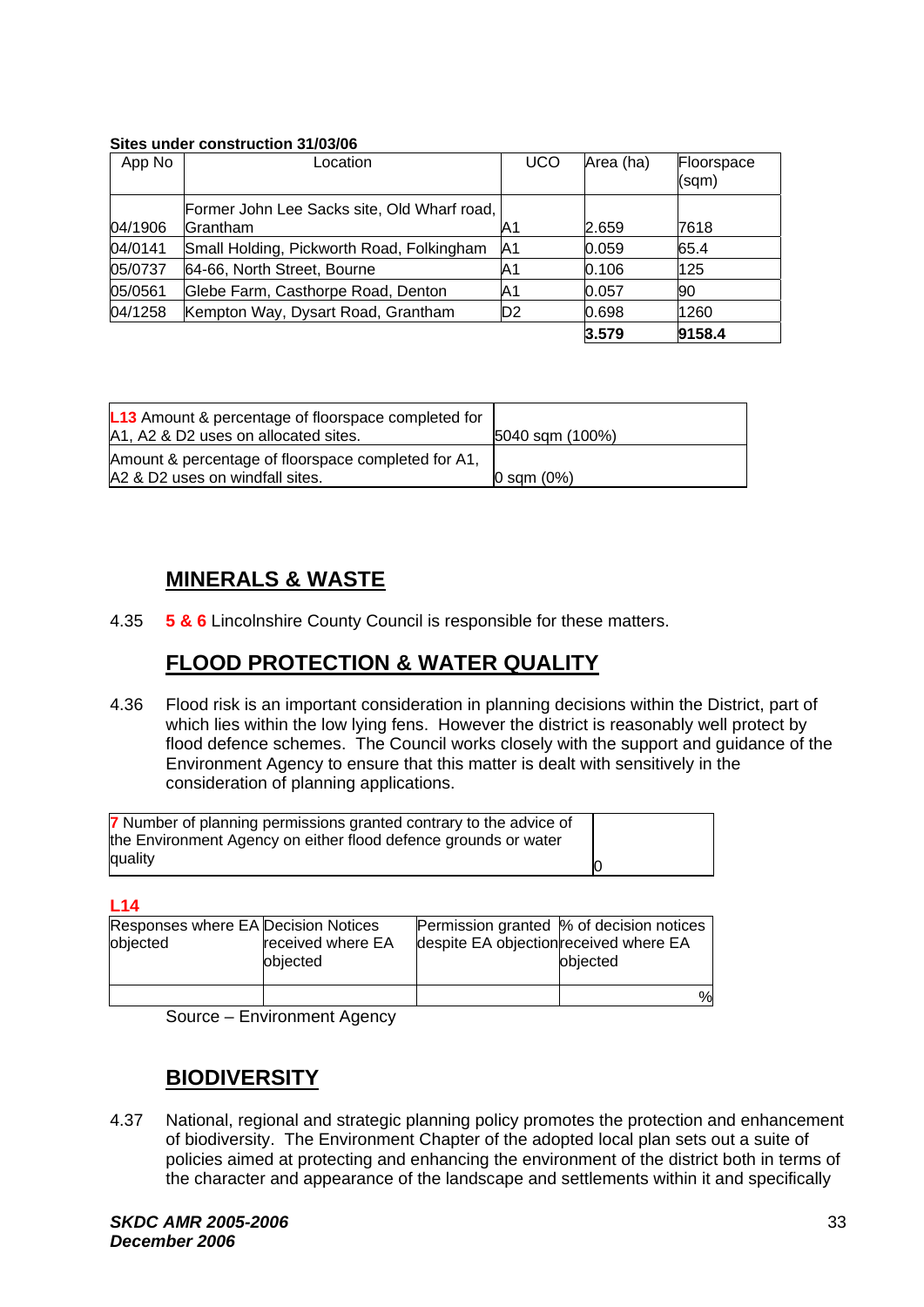in relation to designated and protect sites and species.

| <b>8</b> Change in areas and populations of biodiversity importance,<br>including |  |
|-----------------------------------------------------------------------------------|--|
| $(i)$ change in priority habitats and species (by type)                           |  |
| (ii) change in areas designated for their intrinsic environmental                 |  |
| value including sites of international, national, regional, sub-                  |  |
| regional or local significance                                                    |  |

\*No data currently available for quantifiable changes in biodiversity. Base line data has been collected during 2005 as evidence for the SEA/SA of the LDF. The Council will work with Natural England, the Countryside Agency and Lincolnshire Wildlife Trust over the next year to monitor any changes, for reporting in AMR3.

#### **L15** Baseline data for Biodiversity indicators

|                                   | Area in Ha    | No. Sites     |
|-----------------------------------|---------------|---------------|
| SSSI's                            | 539 Ha        | 37            |
| Natura 2000 sites                 |               |               |
| County Wildlife sites             | 5182 Ha       | 151           |
| <b>Tree Preservation Orders</b>   |               | 360           |
| Ancient Woodland                  | Not yet known | Not vet known |
| <b>Historic Parks and Gardens</b> |               |               |

#### **Commentary**

4.38 Biodiversty indicators have been identified as part of the ongoing SEA process. Over the coming years the amount of information and data relating to biodiversity is likely to increase as more monitoring takes place. The identification of baseline data this year allows us to monitor the increase or decrease in recognised sites and areas of importance for wildlife over the coming years.

### **RENEWABLE ENERGY**

**9** Renewable energy capacity installed by type  $\vert$ 0

#### **Commentary**

4.39 No renewable energy schemes have yet been submitted to the district council. There is no policy within the local plan that relates specifically to renewable energy schemes, however the Council is working towards the inclusion of a policy in the Local Development Framework that requires 10% of on-site energy to be provided by renewable sources.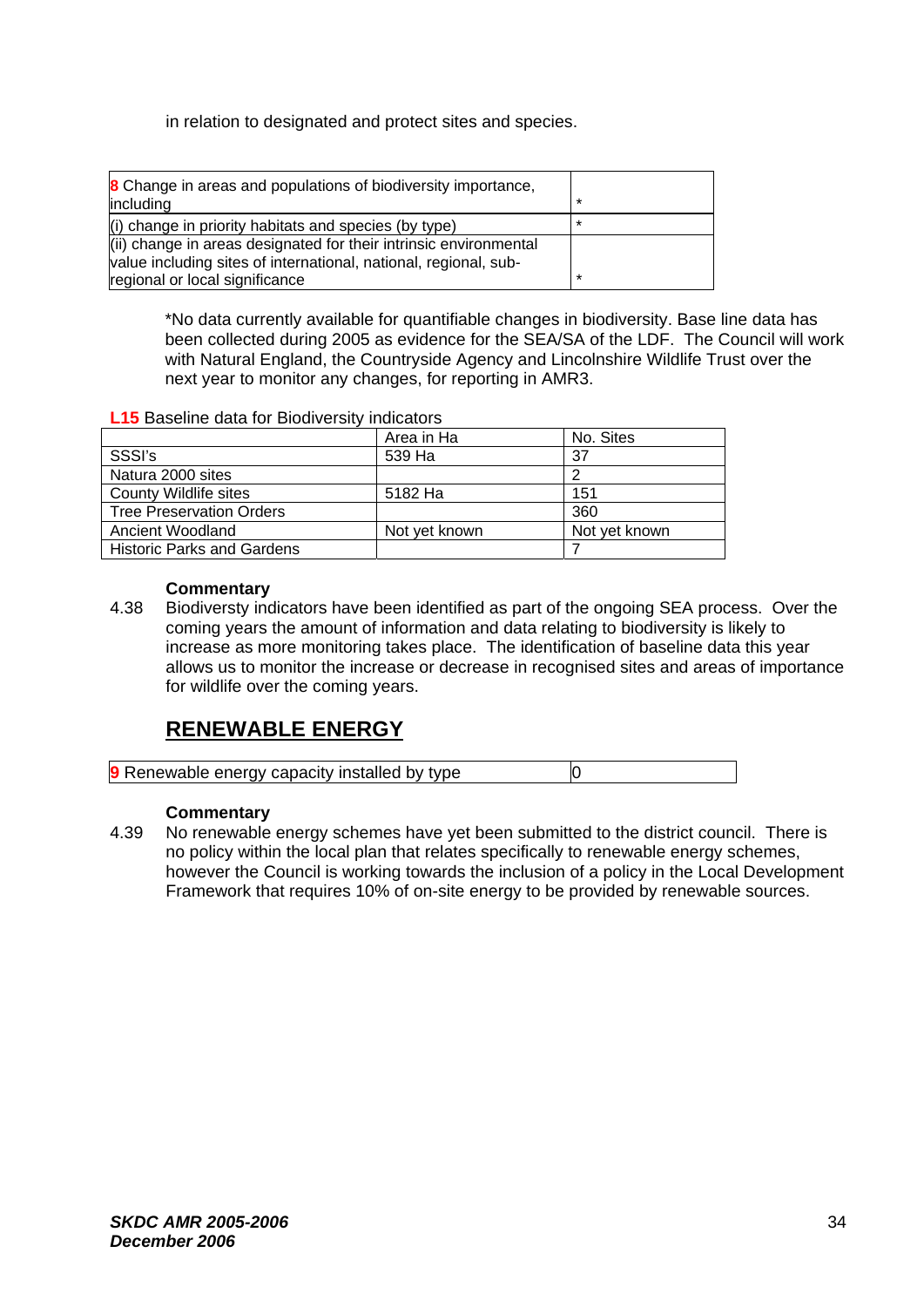# **5. NEED FOR POLICY CHANGES**

- 5.1 As set out above the adopted Local Plan was expected to cover the plan period 1991- 2001. Changes to the planning system have led to this plan being extended to cover the period to September 2007 as a "saved" plan whilst the LDF is being prepared. It is acknowledged that many policies within the plan are somewhat dated and have been superseded by national, regional and strategic polices. The policies of the Local Plan will be replaced within the next three years by a new LDF.
- 5.2 The Council decided that the situation with regard to housing development in the district needed to be addressed in advance of the emerging LDF and therefore prepared the interim housing policy to give developers and the general public a clear indication of the councils' approach in the determination of applications for new dwellings. This document combines national, regional and strategic housing policy and relates it to the particular circumstances of SKDC in terms of housing supply.
- 5.3 The preparation of the two initial DPD's for the LDF will result in much of the Local Plan being replaced with new and updated polices. These documents will be developed further over the next monitoring period.
- 5.4 The Council will continue to monitor the information included within this years AMR, and has also developed additional monitoring systems which will mean that more information will be available for subsequent monitoring periods. The production of a series of AMR's will also allow for the comparison of development rates and patterns over the next few years.
- 5.5 It is anticipated that over the next three years whilst the LDF is prepared monitoring information contained in the AMR will be used to guide the development of new policies. Once the new policies and proposals are adopted their effectiveness will also be monitored and reported upon. If it becomes apparent from this monitoring that policies are not working or are having a different effect from that intended, this will provide the evidence base for amending parts of the LDF as appropriate.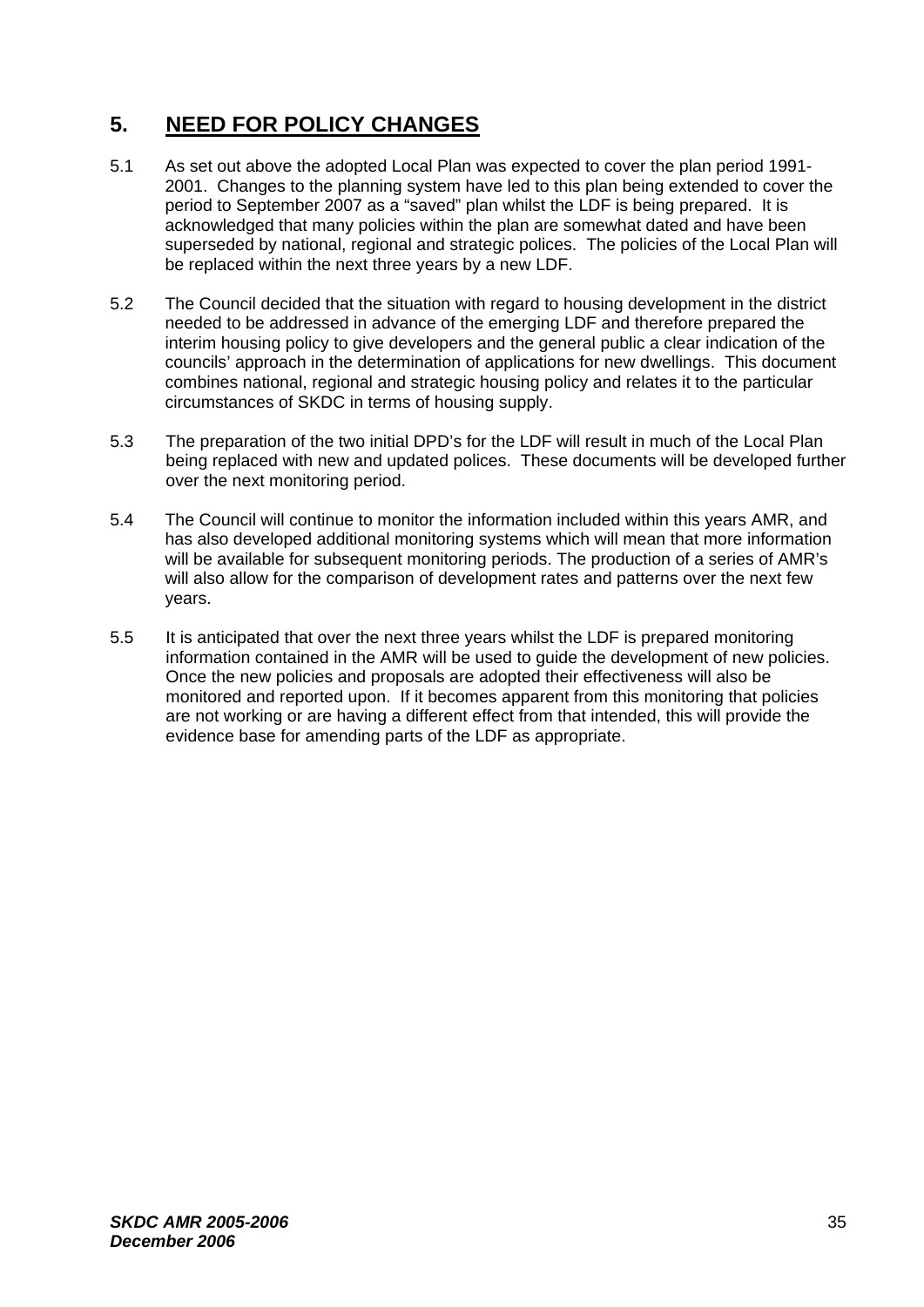# **6. Appendices**

The following appendices are intended to be included in the first revision of the South Kesteven Local Development Scheme (LDS), to replace the April 2005 Approved LDS. They reflect amendments to the profile and timetable for production of the Local Development Framework, as detailed in Section 3 of the AMR.

Appendix A indicates the name of each document, the Local Plan policy it is intended to replace and its chain of conformity. Appendix B provides a timeline for the preparation of each LDF document. Note these are indicative and subject to discussions with Government Office for the East Midlands and the Planning Inspectorate.

| <b>Document</b><br><b>Title</b>                                                         | <b>Status</b> | <b>Subject matter</b>                                                                                                                                                                                                        | Saved policies it<br>replaces                                                                         | <b>Chain of conformity</b>                                              |
|-----------------------------------------------------------------------------------------|---------------|------------------------------------------------------------------------------------------------------------------------------------------------------------------------------------------------------------------------------|-------------------------------------------------------------------------------------------------------|-------------------------------------------------------------------------|
| Statement of<br>Community<br>Involvement                                                |               | Sets commitment to community<br>involvement in the process.<br>Identifying how, when and why<br>community will be involved                                                                                                   | None                                                                                                  | Regulations, PPS12<br>and companion<br>guide                            |
| <b>Core Strategy</b>                                                                    | <b>DPD</b>    | Sets vision, objectives and<br>spatial strategy for achieving<br>sustainable development,<br>including policies on Affordable<br>Housing and Development<br>Principles                                                       | H5 - H13, E6- E11,<br>S1, S8, S9, EN1-<br>EN11, AG1 - AG3,<br>$C1 - C13$ , REC1-<br>REC11, T1, T3, T4 | PPGs, PPSs,<br><b>EMRSS</b>                                             |
| Site Specific<br>Allocations<br>Development<br>Plan<br>Document and<br>Proposals<br>Map | <b>DPD</b>    | Identifies strategy for meeting<br>housing, employment and retail<br>development needs, including<br>identification of allocated sites,<br>together with policies protecting<br>the district's built and natural<br>heritage | H1-H10, H13, E1-<br>E13, S1 - S7, EN3<br>- 5, EN9, AG2,<br>AG3, C9, REC3,<br>REC4, T2                 | PPGs, PPSs,<br><b>EMRSS and Core</b><br>Strategy                        |
| General<br>Development<br>Control<br>Policies                                           | <b>DPD</b>    | Local planning policies covering<br>more detailed issues such as<br>design, telecommunications,<br>housing conversions and<br>extensions, leisure development<br>and community facilities                                    | $H6 - 7$ , $H11$ , $H13$ ,<br>$E5 - 6$ , $E9 - 10$ ,<br>E13, EN10 - 11                                | PPGs, PPSs,<br><b>EMRSS and Core</b><br>Strategy                        |
| <b>Stamford Area</b><br><b>Action Plan</b>                                              | <b>DPD</b>    | Detailed policies and proposals<br>aimed at strengthening the town<br>centre as a successful retail,<br>business and leisure destination,<br>whilst protecting its heritage                                                  | H <sub>2</sub> , E <sub>2</sub> , T <sub>1</sub> , T <sub>2</sub>                                     | <b>EMRSS, Core</b><br><b>Strategy and Site</b><br>Specific DPD policies |
| Grantham<br>Area Action<br>Plan                                                         | <b>DPD</b>    | Detailed policies and site<br>proposals to strengthen<br>Grantham's position as a sub-<br>regional centre                                                                                                                    | H1, E1, REC9, T1,<br>T <sub>2</sub>                                                                   | <b>EMRSS, Core</b><br><b>Strategy and Site</b><br>Specific DPD policies |

### Appendix A: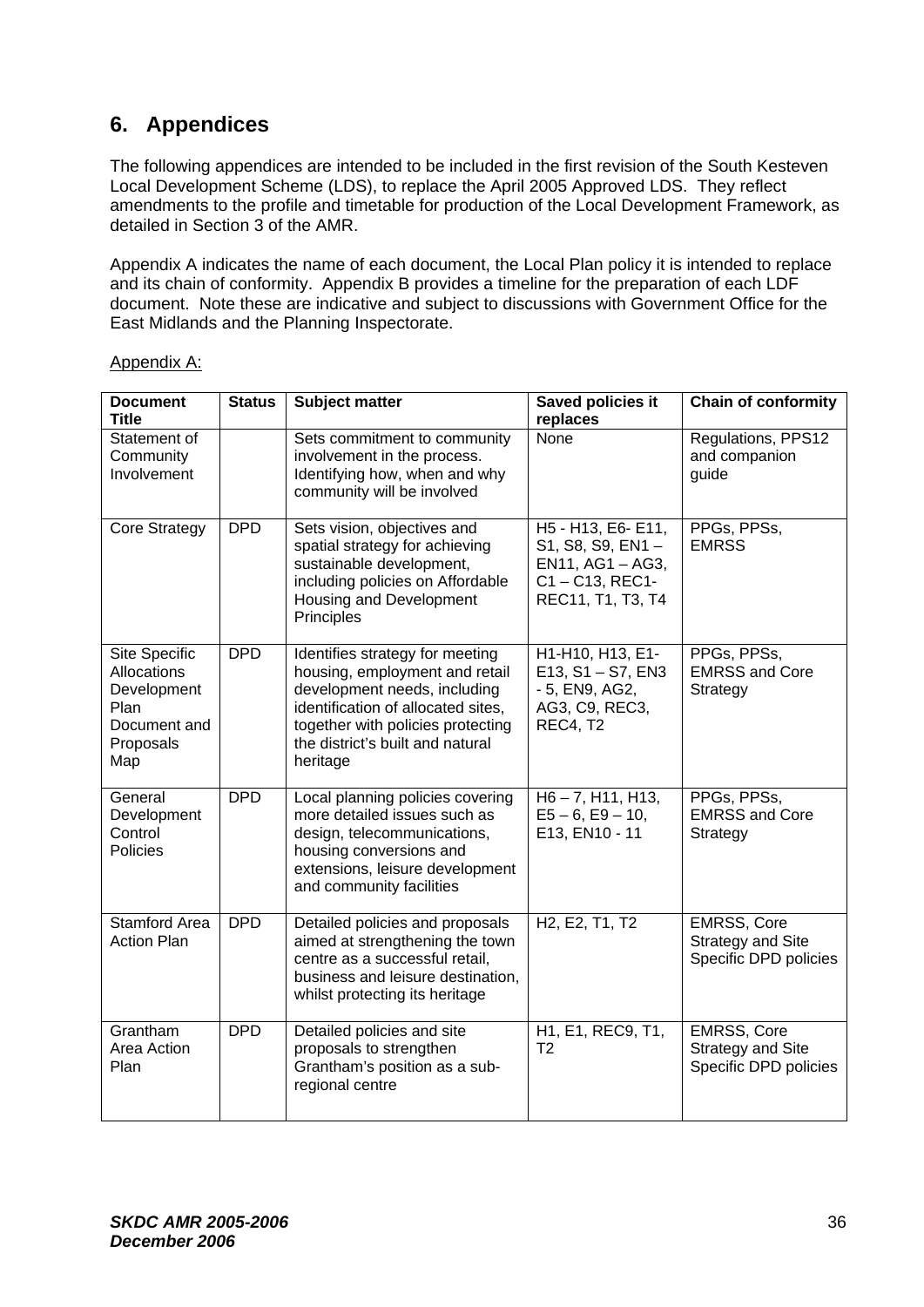| Affordable<br>Housing | <b>SPD</b> | Provides guidance on the<br>provision of affordable housing | H8, H9 (through<br>Core Strategy) | Conformity with, and<br>supplementary to,<br><b>Core Strategy</b><br>policies |
|-----------------------|------------|-------------------------------------------------------------|-----------------------------------|-------------------------------------------------------------------------------|
|                       |            |                                                             |                                   |                                                                               |

### Appendix B:

### **Indicative Timetable for South Kesteven Local Development Framework**

In early 2007, the Council will be seeking to amend its Local Development Scheme from the version approved in April 2005 to reflect changes to the overall structure of the LDF and the timetable for producing its component documents.

| <b>Core Strategy</b><br>Preferred Options Consultation (6 weeks)<br>Submission Draft Consultation (6 weeks)<br>Examination<br>Adoption                                                         | March 2007<br>Summer 2007<br>Winter 2007<br>Summer 2008 |
|------------------------------------------------------------------------------------------------------------------------------------------------------------------------------------------------|---------------------------------------------------------|
| <b>Site Specific Allocations Development Plan Document and Proposals Map</b><br>Preferred Options Consultation (6 weeks)<br>Submission Draft Consultation (6 weeks)<br>Examination<br>Adoption | Sept 2007<br>Spring 2008<br>Autumn 2008<br>Spring 2009  |
| Development Control Policies Development Plan Document<br>Preferred Options Consultation (6 weeks)<br>Submission Draft Consultation (6 weeks)<br>Examination<br>Adoption                       | Sept 2007<br>Spring 2008<br>Autumn 2008<br>Spring 2009  |
| <b>Grantham Area Action Plan</b><br>Preferred Options Consultation (6 weeks)<br>Submission Draft Consultation (6 weeks)<br>Examination<br>Adoption                                             | Sept 2007<br>Summer 2008<br>Winter 2008<br>Summer 2009  |
| <b>Stamford Area Action Plan</b><br>Preferred Options Consultation (6 weeks)<br>Submission Draft Consultation (6 weeks)<br>Examination<br>Adoption                                             | Sept 2007<br>Summer 2008<br>Winter 2008<br>Summer 2009  |
| <b>Affordable Housing Supplementary Planning Document</b><br><b>Consultation on Draft</b><br>Consultation on 2 <sup>nd</sup> Draft<br>Adoption                                                 | Summer 2007<br>Spring 2008<br>Summer 2008               |